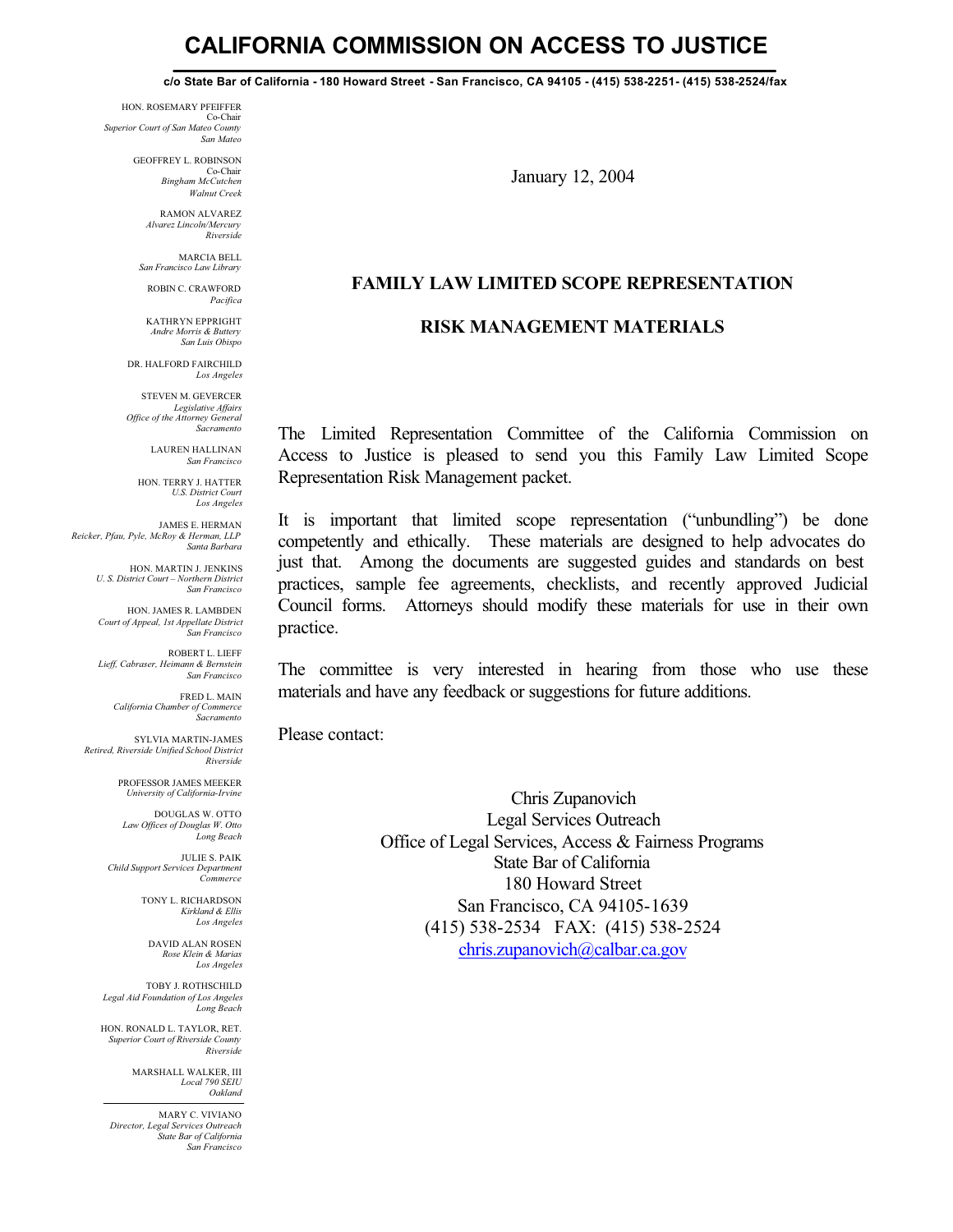# **FAMILY LAW LIMITED SCOPE REPRESENTATION**

# **RISK MANAGEMENT MATERIALS**

**Limited Representation Committee California Commission on Access to Justice**

**January 12, 2004**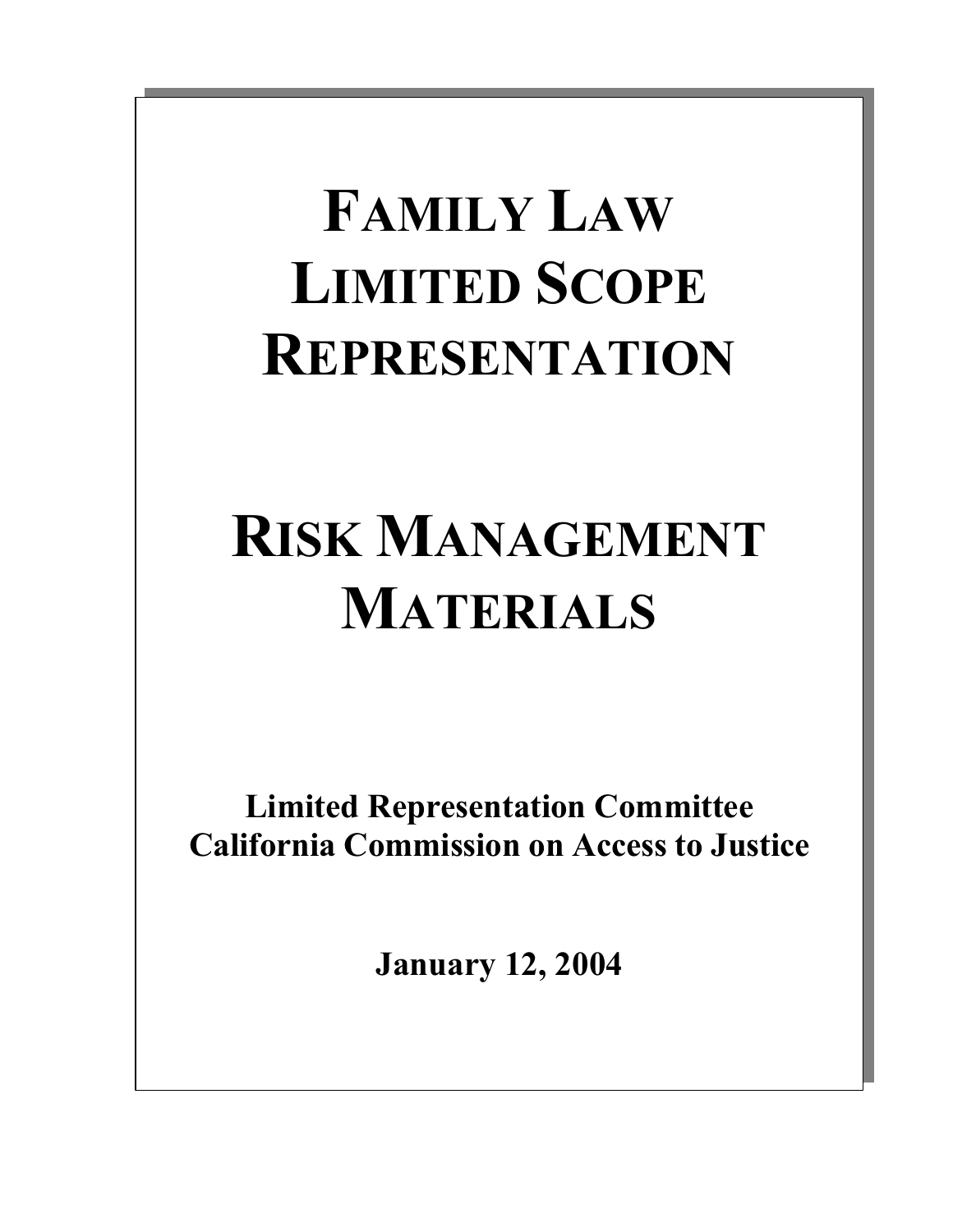# **Family Law Limited Scope Representation**

**Draft Risk Management Materials**

# **Limited Representation Committee California Commission on Access to Justice**

**Toby Rothschild, Chair Limited Representation Committee Commission on Access to Justice c/o Legal Aid Foundation of Los Angeles 110 Pine Avenue Long Beach, CA 90802 (213) 640-3892 FAX (562) 435-7118**

**M. Sue Talia, Chair Subcommittee on Disclosures & Agreements Limited Representation Committee Commission on Access to Justice P. O. Box 2335 Danville, CA 94526-7335 (925) 838-2660 FAX: (925) 743- 1614**

**Mary Viviano, Director Legal Services Outreach State Bar of California 180 Howard Street San Francisco, CA 94105-1639 (415) 538-2251 FAX (415) 538-2524**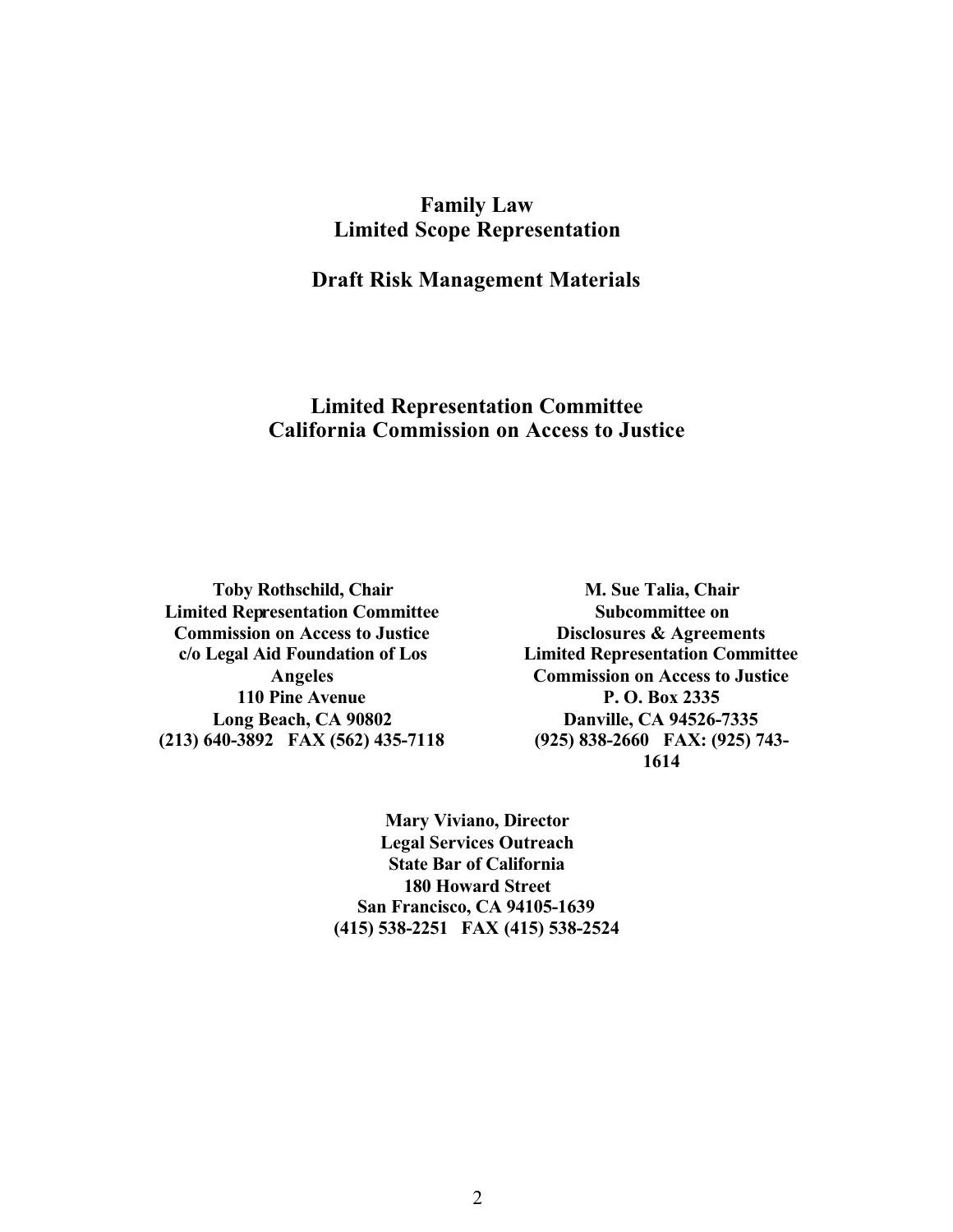#### **PREAMBLE**

These materials are suggested forms, guidelines and handouts which have been developed to use in limited scope representation matters. They offer a variety of suggestions that you should tailor to your particular practice. Each case, each client, and each opportunity for limited scope representation presents its own unique professional and ethical issues and nothing in these materials is intended to be a substitute for your own professional judgment and opinion.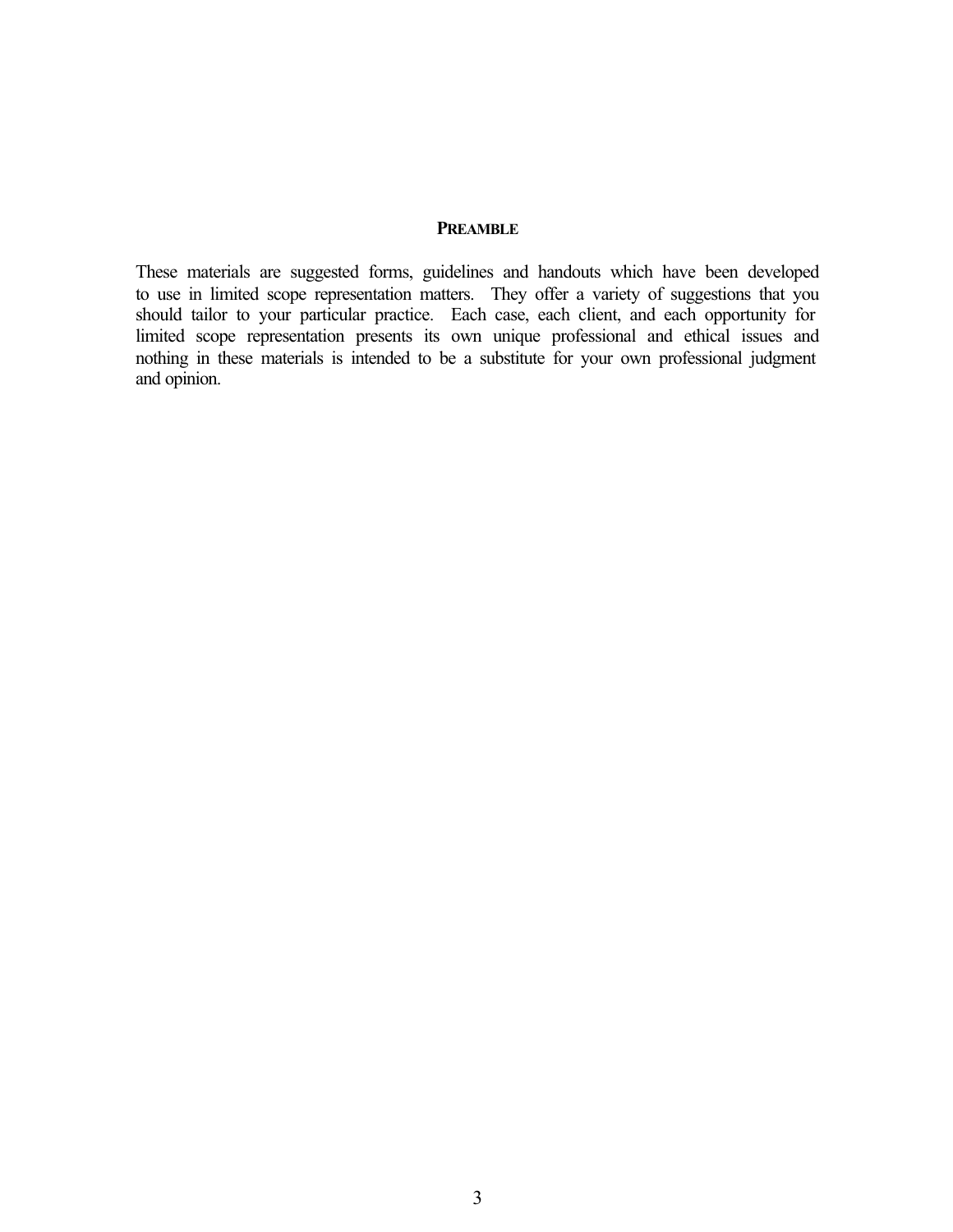### **Family Law Limited Scope Representation Risk Management Package Table of Contents**

|     |                                                                                                                                                                                                                                                                                                                                                                                                                                                                                                                   | Page                 |
|-----|-------------------------------------------------------------------------------------------------------------------------------------------------------------------------------------------------------------------------------------------------------------------------------------------------------------------------------------------------------------------------------------------------------------------------------------------------------------------------------------------------------------------|----------------------|
|     | Introduction: Instructions for Using this Set of Draft Risk Management Materials                                                                                                                                                                                                                                                                                                                                                                                                                                  | 5                    |
| 1.  | Limited Scope Representation Description (client handout)                                                                                                                                                                                                                                                                                                                                                                                                                                                         | 8                    |
| 2.  | Best Practices for Limited Scope/Discrete Task Legal Services<br>Looking at issues of liability and good practice                                                                                                                                                                                                                                                                                                                                                                                                 | 10                   |
| 3.  | Flow Charts<br>Limited Scope Representation Flow Chart for Attorneys<br>$\bullet$<br>Limited Scope Representation Flow Chart for Clients<br>$\bullet$                                                                                                                                                                                                                                                                                                                                                             | 16<br>17             |
| 4.  | Initial Interview Checklist                                                                                                                                                                                                                                                                                                                                                                                                                                                                                       | 19                   |
| 5.  | Tasks/Issues to be Apportioned (explanation)<br>Tasks/Issues Lists                                                                                                                                                                                                                                                                                                                                                                                                                                                | 21                   |
|     | Tasks to be Apportioned<br>$\bullet$<br>Issues to be Apportioned<br>$\bullet$                                                                                                                                                                                                                                                                                                                                                                                                                                     | 22<br>24             |
| 6.  | Sample Fee Agreements<br>Fee Agreement $#1$ – Single Consultation Agreement<br>Fee Agreement #2 – Consulting Services Agreement<br>Fee Agreement #3 – Ongoing Consulting Agreement<br>Fee Agreement #4 – Limited Representation Agreement including Court Appearance                                                                                                                                                                                                                                              | 27<br>28<br>33<br>39 |
| 7.  | Sample Change in Scope Letter                                                                                                                                                                                                                                                                                                                                                                                                                                                                                     | 44                   |
| 8.  | Checklists:<br>Follow-up Checklist<br>$\bullet$<br>Tickler Checklist (to document your file)<br>$\bullet$<br>Other suggested client handouts (information being compiled)<br>$\bullet$                                                                                                                                                                                                                                                                                                                            | 46<br>47<br>48       |
| 9.  | Sample Closing Letter                                                                                                                                                                                                                                                                                                                                                                                                                                                                                             | 50                   |
| 10. | <b>Appendices</b><br><b>Appendix 1:</b><br>Judicial Council Report and Rules, adopted April 15, 2003, effective July 1, 2003<br>Report<br>$\bullet$<br>Rule 5.170: Nondisclosure of attorney assistance in preparation of court documents<br>$\bullet$<br>(Now Rule 5.70)<br>Rule 5.171: Application to be relieved as counsel upon completion of limited scope<br>$\bullet$<br>representation (Now Rule 5.71)<br><b>Appendix 2:</b>                                                                              | 53                   |
|     | a. Judicial Council Forms, adopted April 15, 2003, effective July 1, 2003<br>FL-950: Notice of Limited Scope Representation<br>$\bullet$<br>FL-955: Application to be Relieved as Counsel Upon Completion of Limited Scope<br>$\bullet$<br>Representation<br>FL-956: Objection to Application to be Relieved as Counsel Upon Completion of Limited<br>$\bullet$<br>Scope Representation<br>FL-958: Order on Application to be Relieved as Counsel Upon Completion of limited Scope<br>$\bullet$<br>Representation | 64                   |
|     | b. Flow Chart: How to Withdraw from Limited Scope Representation after a Court Appearance                                                                                                                                                                                                                                                                                                                                                                                                                         | 73                   |
|     | <b>Appendix 3:</b><br>20 Things Judicial Officers Can Do to Encourage Attorneys to Provide Limited Scope Representation                                                                                                                                                                                                                                                                                                                                                                                           | 75                   |
|     | <b>Appendix 4:</b><br>Limited Scope Legal Assistance List of Resources                                                                                                                                                                                                                                                                                                                                                                                                                                            | 78                   |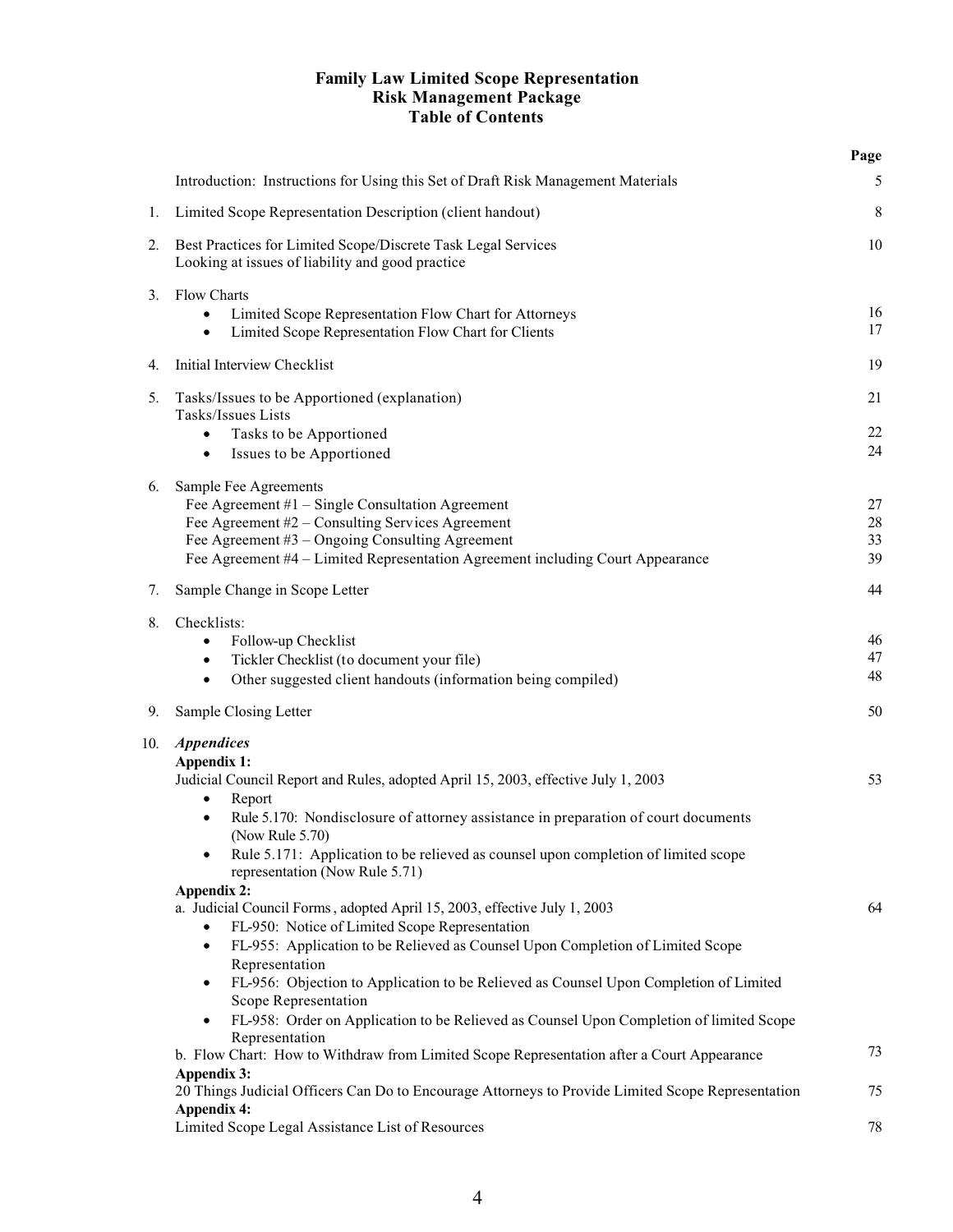#### **INSTRUCTIONS FOR USING THIS SET OF DRAFT RISK MANAGEMENT MATERIALS**

Attached is a package of family law risk management materials designed to help you document your file and ensure that you and the client are in agreement on the limitations on the scope of your representation, which tasks you are going to perform and, more importantly, which ones you are NOT going to perform. They are designed as templates which should be tailored to your needs. Since limited scope arrangements can be fluid, it is essential that you document not only the limitations in scope, but ALL changes to the scope and the representation's ultimate conclusion. They include a number of checklists to document the limitations, and note any changes, which are designed to allow you and your staff to easily track these issues so nothing is overlooked.

Use your judgment in tailoring the forms. You may use some or all of them, modify others, and select which ones best suit a given limited scope arrangement. A brief overview of the materials and their intended use follows:

- 1. **Limited Scope Representation Description (Client Handout)**. This form was designed to educate the client about the options available for limited scope representation. Modify it to reflect your practice. Many clients will initially be unfamiliar with the many ways in which they can participate in their own representation. This form, or a variation, will help you educate them on the ways you can assist them in a limited scope context. Use it as a basis for discussion as you do your intake and evaluate their legal needs. Give them a copy and note on the tickler checklist the date on which you did so.
- 2. **Best Practices Tips**. These are designed to assist you in flagging the areas of special concern in limited scope representation. Read them carefully and add to them as new issues arise in your practice. Check for updates at http://www.unbundledlaw.org/.
- 3. **Flow Charts**. There are two flow charts designed to visually set forth the steps from both the client's and the attorney's perspective. Use the client flow chart as a handout as part of educating your client on the options for limited scope. Use the attorney one as a tool to document your own file.
- 4. **Sample Intake Sheet.** Tailor this form for use as an intake tool for every new limited scope family law client. Note the topics discussed, included related topics about which you advised them, and use it to document your discussions about the nature and scope of your representation. Before the client leaves, you should each initial it, and then give the client a copy. Do a new one each time a new issue comes up.
- 5. **Sample Tasks to be Apportioned/Issues to be Apportioned Checklists.** Use these forms to document the issues you discussed with the client, the apportionment of responsibility, and to identify the areas where the client agrees you are not to assume responsibility. You should each initial it and the client should take a copy. *Do a new one each time the scope changes*, initial and date it, give a copy to the client and note on the Tickler Checklist the date on which you did this. If you're defining the limited scope in an attachment to your fee agreement rather than in the body, use these as attachments and modify them as needed. Attach these forms as the exhibits to Fee Agreement #4 at page 39, or any other fee agreement where the limitation on scope is in an attachment rather than the body of the agreement.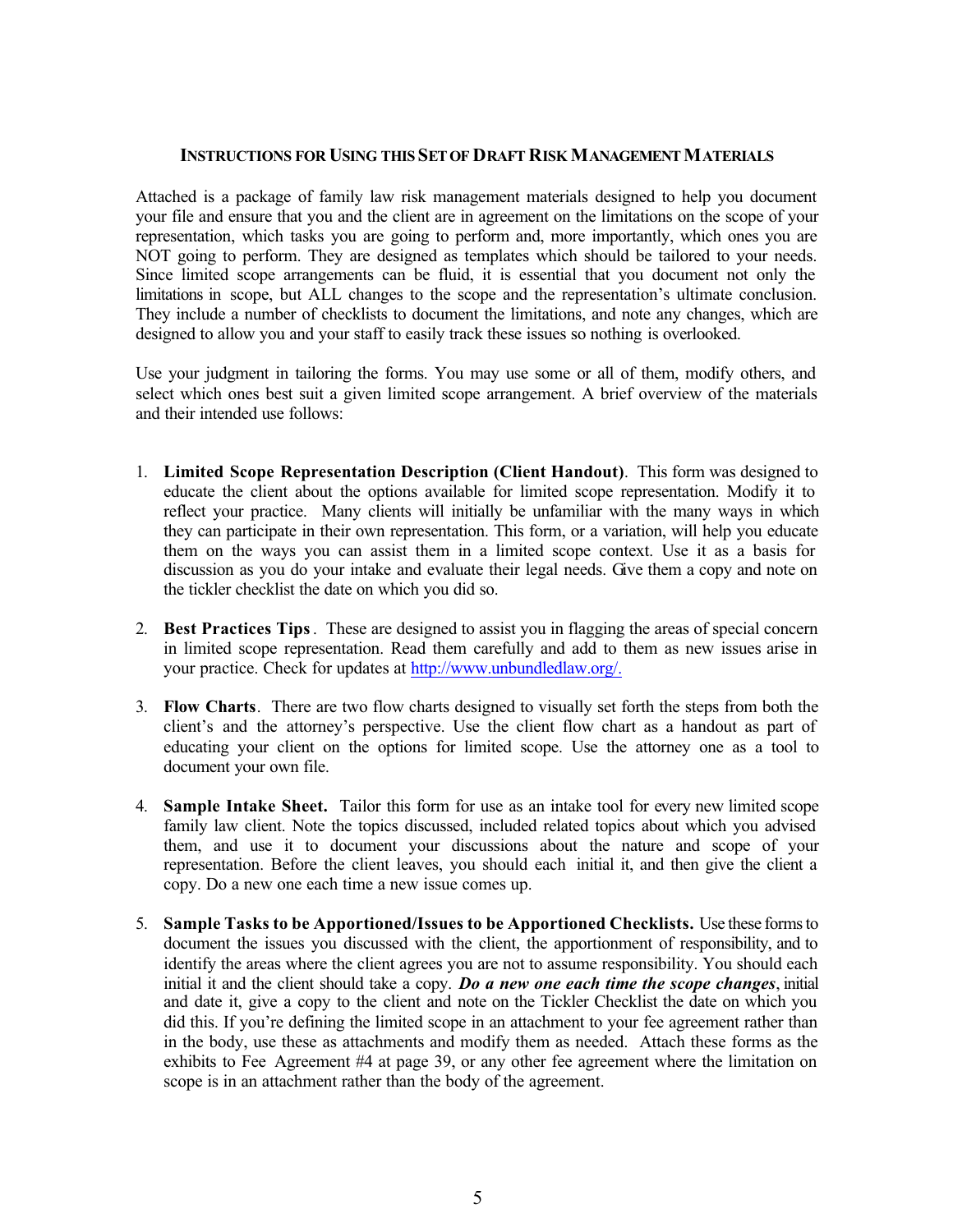- 6. **Sample Fee Agreements.** Four sample fee agreements are contained in Section 6, each tailored to a different form of limited scope representation, from a single appointment/single task to coaching, ongoing consulting, document preparation, and making court appearances. *Do not perform services until you have a signed agreement limiting the scope of your involvement. If the scope changes, do a new agreement*. If the form of agreement you use includes a checklist to define the scope, do a new checklist to document the changed scope, sign and date (both attorney and client). Don't just send a confirming letter to the client. If the scope changes, attach the tasks/issues checklists. Check for others at the following web site: http://www.unbundledlaw.org.
- 7. **Sample Change of Scope Letter**. This is a sample letter to send the client when the scope changes. The change in scope usually occurs either when a new issue arises which was unanticipated in the initial allocation of tasks, or the client finds s/he is unable to competently perform the tasks s/he has undertaken and asks the attorney to take it back.
- 8. **Sample Follow Up Checklist**. This form is designed to keep track of who is responsible for performing which tasks in an ongoing limited scope representation. Fill it out as you talk to your client about responsibilities, give a copy to the client and retain one for your records. Use it as often as necessary.
- 9. **Sample Tickler Checklist**. This is the key to keeping track of all of the above. Tailor it to your specific needs, photocopy it on brightly colored paper and keep it on top of your file. Note the dates on which you obtained each of the checklists, retainer letters, documentation of changes in scope, and file closing. Add other tasks and forms which you find recur in your practice and train your staff to keep the checklist current.
- 10. **California Judicial Council Forms.** These forms became effective July 1, 2003. File and serve a Notice of Limited Scope only if you are going to go of record or make a court appearance in California, and serve the client and opposing counsel with copies. If you went of record or appeared in court, and if the client does not sign a substitution of attorney, use the Application to be Relieved and Order to document the end of your involvement. Instructions for use of the forms are included.
- 11. **Other Handouts**. You will do your clients a service if you collect or create other handouts which will assist them in performing their agreed-upon tasks. A list of suggested additional client handouts is included. Consider gathering these materials and making them available to your clients. They augment others which you may have developed for internal use, such as descriptions of how to obtain a *pro per* restraining order, divide personal property, and other similar issues which recur frequently. When creating them, include mapquest directions to your local court and family law facilitator, Family Court Services, DCSS (child support collection), and information on self-help web sites, and programs (*pro bono*, legal aid, modest means panels and the like). If you offer services in a language other than English, provide these materials in the primary language of the client.
- 12. **Sample Closing Letter.** It is equally important to document your exit from the case as it is your entry into the case. When you have performed all the tasks for which you were engaged, tailor the Sample Closing Letter to clearly communicate that fact to the client. Invite the client to advise you immediately if s/he disagrees that all tasks for which you were engaged are completed. If you have made an appearance as part of your representation, file either a Substitution of Attorney or use the Judicial Council Forms (#10 above).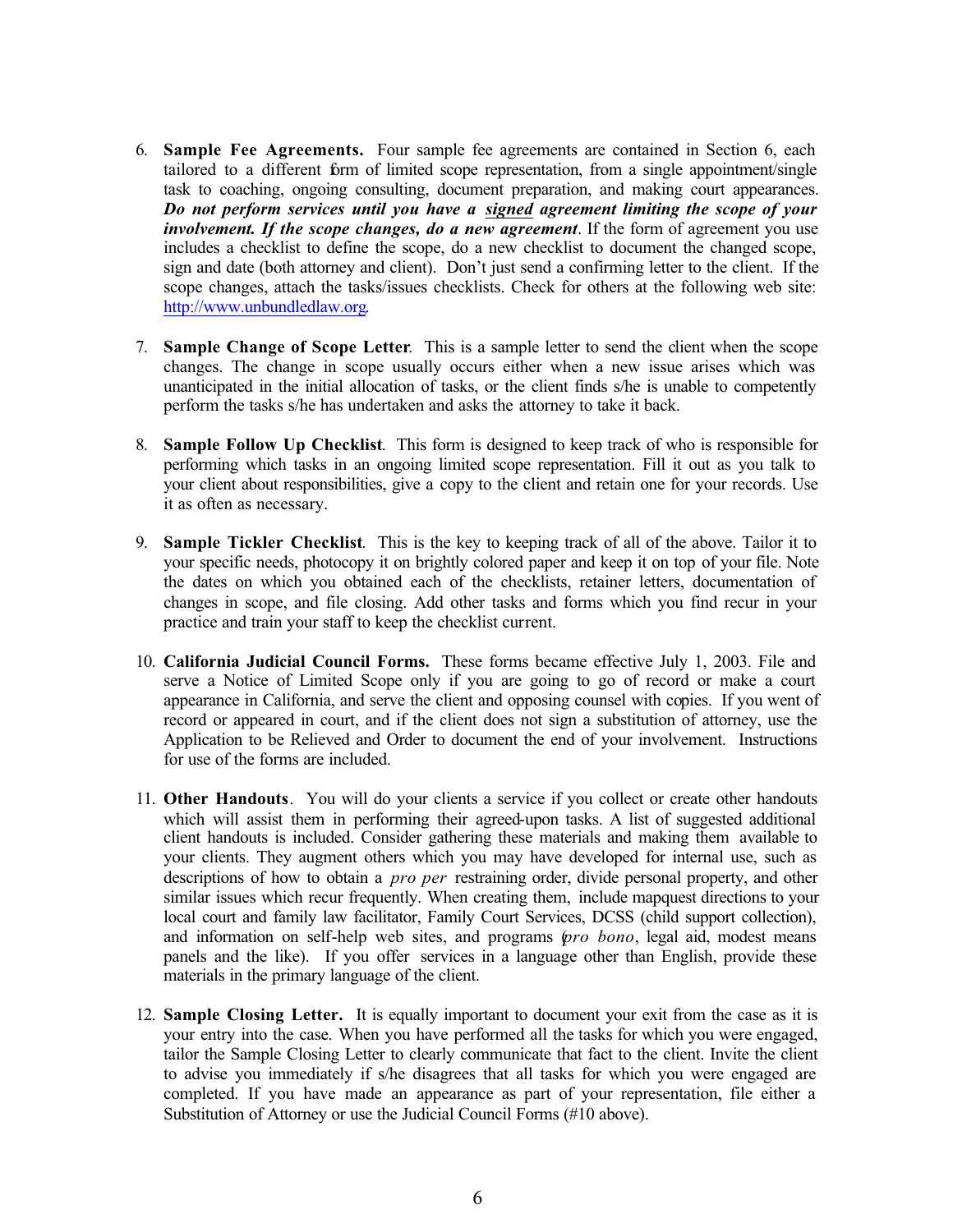# **SECTION 1**

**Limited Scope Representation Description (Client Handout)**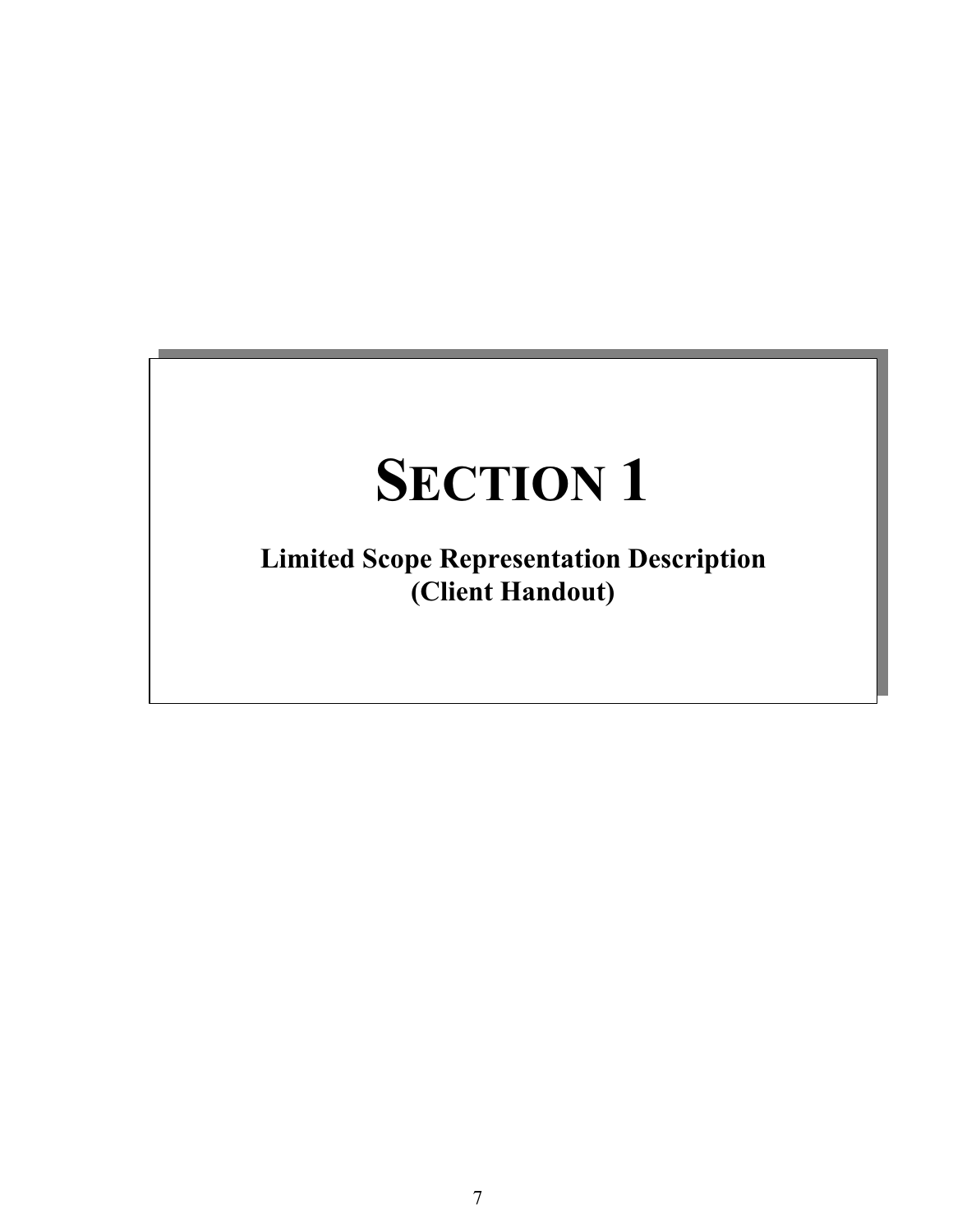#### **LIMITED SCOPE REPRESENTATION DESCRIPTION**

#### **What is limited scope representation?**

Limited scope representation (sometimes called "unbundling") is a way that an attorney can help you with part of your case while you do the rest of your case. For example:

- 1. You can consult with an attorney to prepare or review your paperwork, but attend the hearing yourself;
- 2. You can represent yourself through the whole case, and periodically consult with an attorney who can coach you on the law, procedures and strategy;
- 3. You can do the preparation yourself and hire an attorney just to make the court appearance for you;
- 4. You may want to do your own investigation of the facts ("discovery") and ask the attorney to assist you in putting the information in a format which is useful to the court;
- 5. You may ask the attorney to be on "standby" while you attend the settlement conference yourself.

With limited scope assistance, you may be able to handle the whole case yourself, except for a few technical areas, such as pension rights, where the attorney can help you. It really is between you and the attorney how much of your case you hire them to do. If you do this, it is important to keep returning to the same attorney. Otherwise, you're paying a new person to get up to speed on your case each time that you consult.

Some areas of the law are *extremely technical* and it is rare for non-attorneys to effectively handle them. Among these are pension rights, stock options, and business interests. You will almost certainly need the assistance of an attorney if your case involves any of these issues.

#### **Why it is important to discuss your case thoroughly with your attorney**

It is important to thoroughly discuss **all aspects** of your case (even those which **you** think are simple) with your attorney before deciding which parts you want to do yourself and which ones the attorney will assist you with. It is equally important to realize that there may be important issues presented by your case that you aren't even aware of. You could be at serious legal risk about an issue you don't even realize exists. If you don't discuss them with your attorney, how will you know?

**Never** make assumptions about the law which applies to your case. **The law shows you've seen on TV are rarely accurate,** and just because you've "seen it on TV," doesn't mean it is correct, or even "legal." The **only** way you know this is to talk it over with a qualified attorney.

Sometimes new issues will pop up after your case is started. If they do, it is important to advise your attorney and discuss them, so that you know the potential legal consequences to you. Remember that your attorney can only advise you on matters you tell him/her about, so it is essential that you provide complete information about your case.

Remember, you and your attorney are working as a team. That means good communication and a clear understanding of each person's assignments is essential.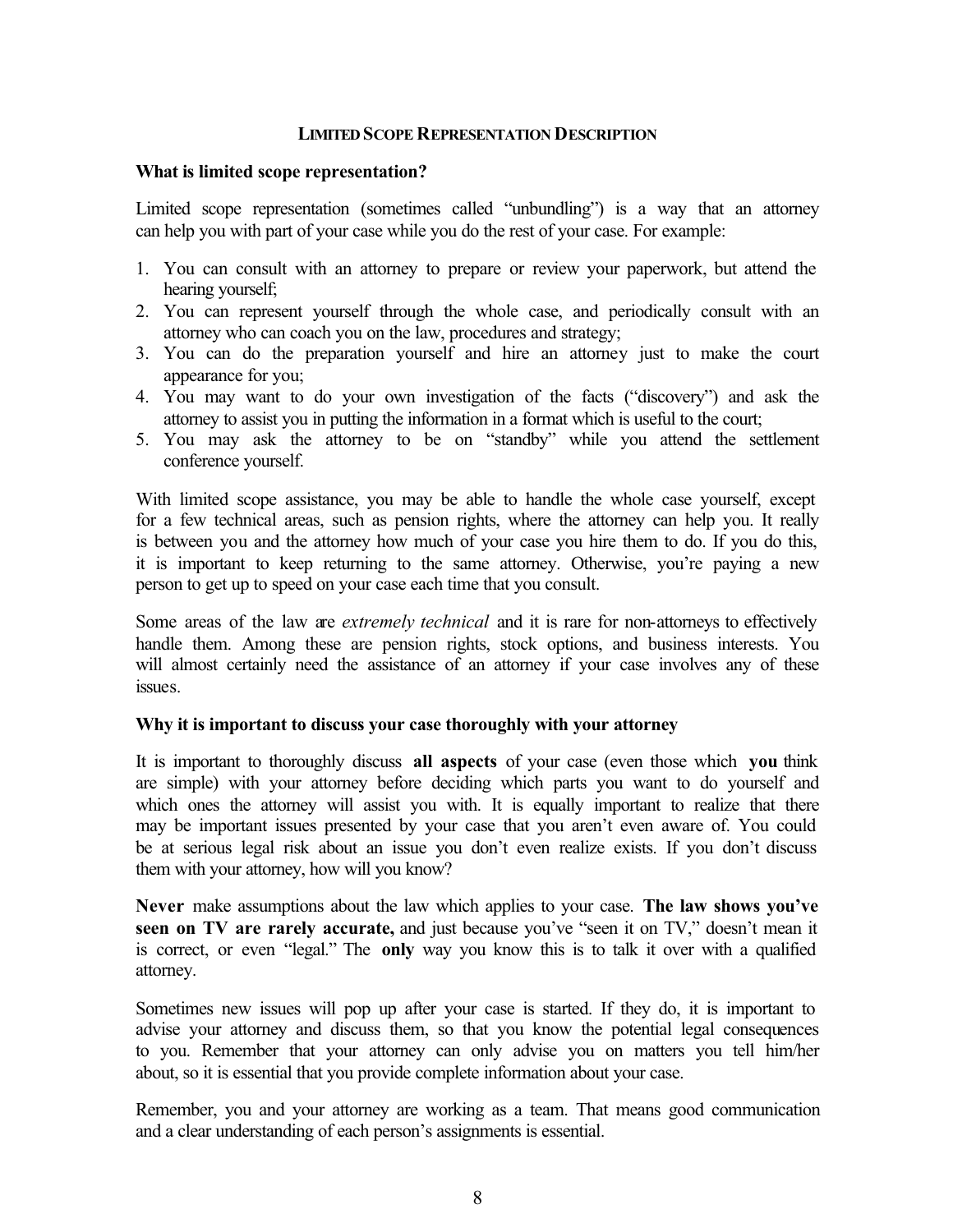# **SECTION 2**

**Best Practices for Limited Scope/Discrete Task Legal Services Looking at Issues of Liability and Good Practice**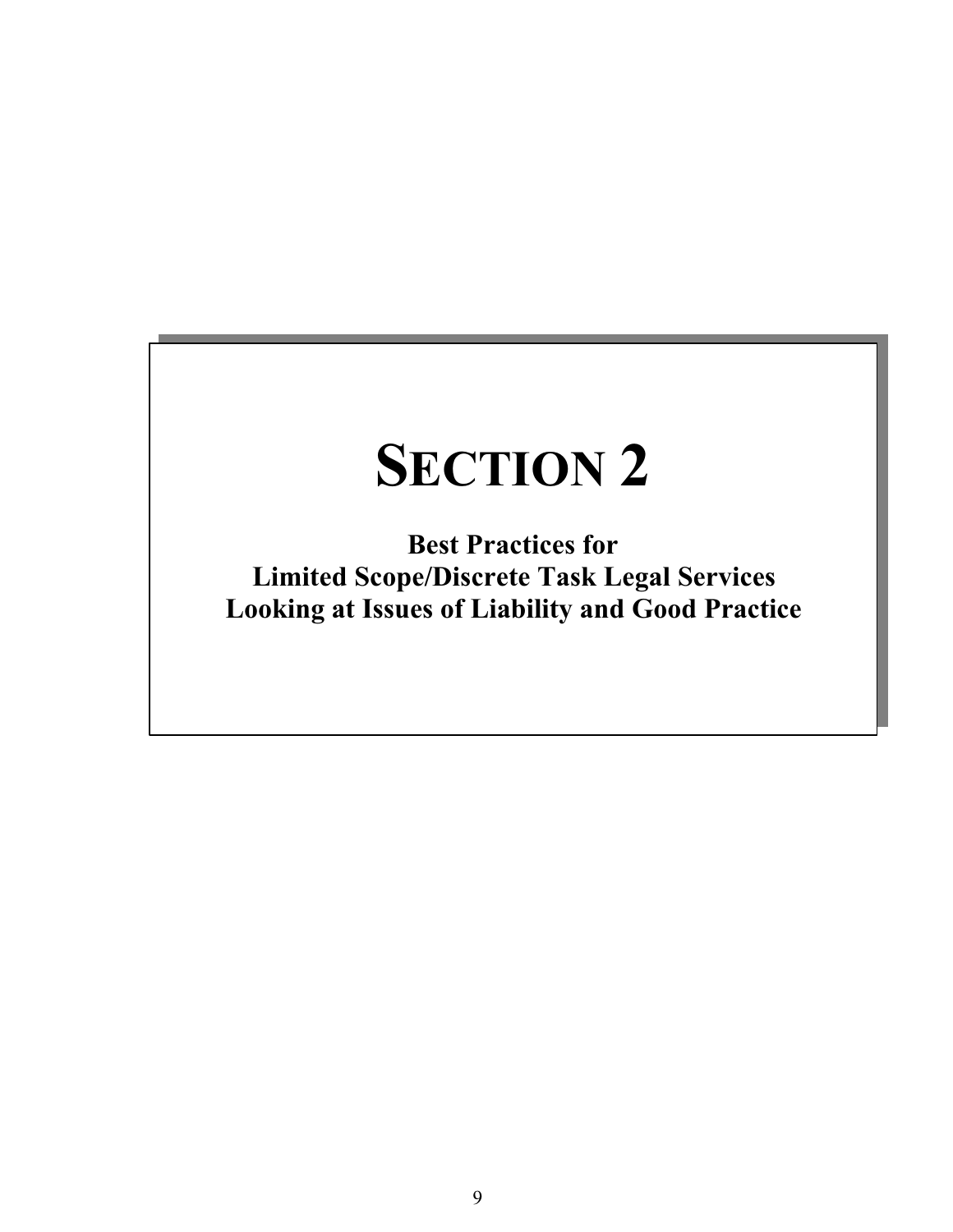# *Best Practices for Limited Scope/Discrete Task Legal Services***: Looking at issues of liability and good practice**

**Limited Scope/Discrete Task Legal Services** (sometimes called "unbundling") refers to matters in which a client hires an attorney to assist with specific elements of a matter such as legal advice, document preparation or document review, and/or limited appearances. The client and attorney agree on the specific discrete tasks to be performed by the client and the attorney. Depending on the nature of the attorney's involvement, the attorney may or may not enter an appearance with the court. The client represents him/herself in all other aspects of the case.

**The special issues governing limited scope fall into three general categories:**

- **1. The limitations on scope must be informed and in writing;**
- **2. Changes in scope must be documented;**
- **3. An attorney has an affirmative duty to advise the client on related matters, even if not asked.**

The following guidelines are designed to assist attorneys in addressing and avoiding malpractice liability in a limited scope/discrete task representation. Limited scope representation does not differ substantially from the rest of your practice, and most of the suggestions which follow are equally applicable to full scope service. However, there are some specialized issues which require consideration.

It is important to note that limiting the scope of your representation does not limit your ethical obligations to the client, including the duty to maintain confidentiality, the duty to act competently, the duty not to communicate with another person known by you to be represented by legal counsel in the matter (absent written permission from counsel to do so), and the duty to avoid conflicts of interest. It is also important to note that limiting the scope of your representation does not limit your exposure to liability for work you have agreed to perform, nor is such a limitation permissible.

# *Deciding on whether to take the case*

**1. Work within your expertise.** As with full scope service, strongly consider rejecting a limited scope matter in areas of law in which you or your firm have little or no experience. Taking a case for the "learning experience" is unwise in limited representation, or any representation. It takes significant expertise in family law to be able to anticipate what issues will arise in a matter, and it is necessary to give good counsel and avoid liability. **Even where your representation is limited to particular tasks, you may still owe a duty to alert the client to legal problems outside the scope of your representation that are reasonably apparent and that may require legal assistance. Therefore, you should inform the client not only of the limitation of your representation, of the possible need for other counsel regarding issues you have not agreed to handle.**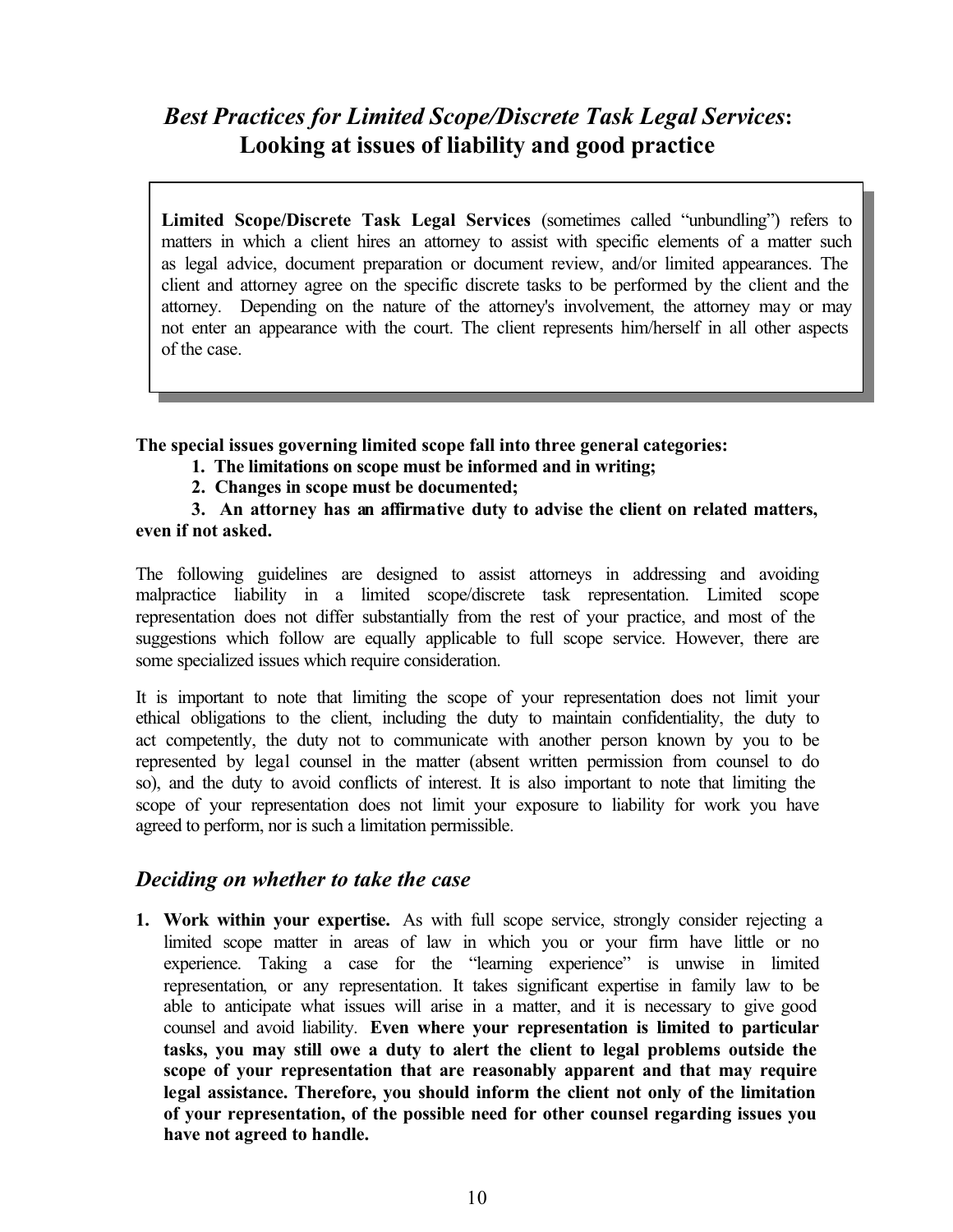- **2. Don't be pressured by emergencies.** Pay particular attention to prospective clients who have last-minute emergencies and seek limited scope representation. Limited scope representation does not mean that you do not have to provide competent assistance or zealous advocacy. Being pressured to conduct a "quick document review" because of an upcoming deadline is much riskier if you will only be involved in that brief transaction. Consider advice on ways to move the deadline, if possible, to allow adequate time for review or representation.
- **3. Be wary of clients who take a "musical chairs" approach to finding legal help.**  Consider carefully the requests from prospective limited scope clients who have involved multiple attorneys in the same case. Bouncing around may be an indicator that the client is searching for the "right" answer after being given what they believe are unsatisfactory responses to previous analyses of their situation. You should avoid helping to facilitate situations in which a client may blame you for his/her discontent with the outcome. *On the other hand*, you may find that previous attorneys were uncomfortable with taking a "piece" of the case and that your prospective client simply had trouble finding an attorney like yourself who was willing to work effectively with them on a limited scope basis. The client may have been viewed as "difficult" because s/he was seeking more of a partnership relationship than the traditional full scope representation envisions.
- **4. Be careful of clients who have unrealistic expectations.** A prospective client may be unrealistic about what s/he can achieve alone or about the nature of your limited scope representation. Part of your obligation in offering limited scope services is to teach the client about the legal system and the available remedies. Few non-attorneys will arrive on your doorstep with totally realistic expectations. Their beliefs are likely to have been shaped by what they have seen on TV, what they believe is fair, or what they have been told by neighbors or friends. You bring your knowledge and experience with the legal system to the relationship. If you believe that you will not be successful at reining in a client's unrealistic expectations, you should decline the representation. It is important that the *pro se* litigants "hear" your advice in order to partner successfully with you in the representation and carry out a plan with your guidance. Not every client is temperamentally suited to representing him/herself.
- **5. Clients with limited capacity or language barriers may not be good candidates.** Since limitations on scope by definition must be informed and in writing. Clients who lack the capacity to give informed consent or assist in their own representation should be avoided. If the limitation is mental, the client is probably not a good candidate. If the limitation is one of language (and many potential limited scope clients have limited English skills) special issues are presented. If you are not bilingual yourself, you should insist on a translator. It is your responsibility to ensure that the client understands the limitations on scope and has the capacity to assist in their representation. This is an individualized assessment. Be creative in your fees or look for sources of *pro bono* or low cost assistance for these people.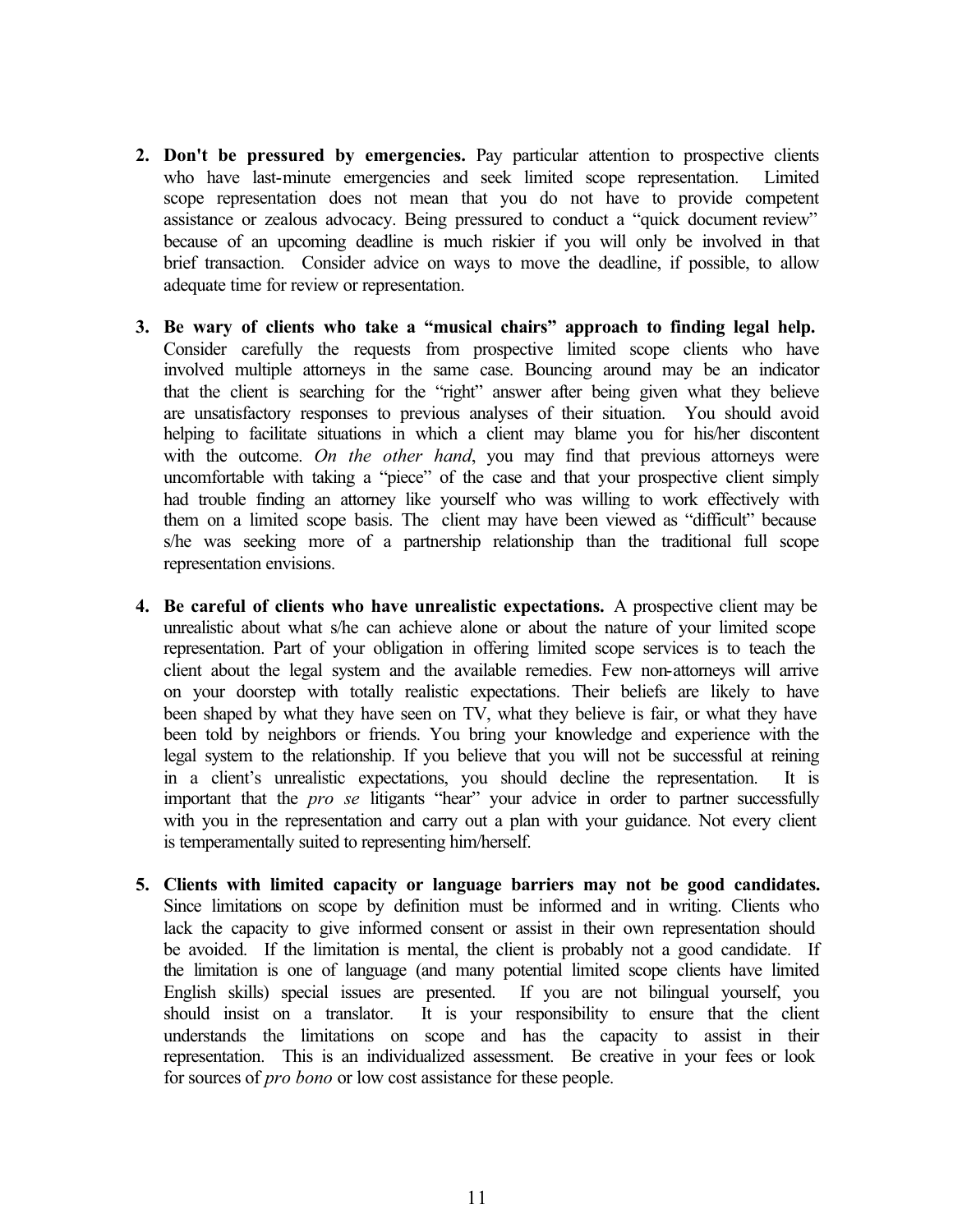- **6. Identify those with hidden motives.** Be wary if the prospective client has trouble focussing on the legal outcome even after you have carefully explained the possible remedies available to them. Emotional needs may be driving the request for assistance. While many cases involve an emotional component, *pro per* litigants who seek revenge are likely to be unhappy with the limited results that the legal system provides and even unhappier with limited scope services. Clients who require a lot of hand holding are also unsuited to limited scope representation.
- **7. Make sure the limited scope of your services is reasonable.** Although you and your client have substantial latitude in limiting the scope of your representation, the limitation must be reasonable under the circumstances and the client must give you informed consent. If you conclude that a short-term limited representation would not be reasonable under the circumstances, you may offer advice to the client but must also advise the client of the need for further assistance of legal counsel.
- **8. Identify those with a history of domestic violence seeking limited scope legal assistance in cases involving the batterer.** Survivors of domestic violence face special issues when considering self-representation. The power inequities and intimidation present in an abusive situation must be considered. They may raise serious questions about her/his ability to maintain the balance necessary to pursue an action against the batterer. On the other hand, coaching the domestic violence survivor to successfully confront the batterer for the first time may be the best service you can render. The client may not be seeking limited scope services solely for financial reasons; they may be looking specifically for someone who can give them the tools to successfully enforce their own rights. Discuss these issues openly with the client.
- **9. Clearly address the fee structure and its relation to services.** If during your initial interview you find that the prospective client is reluctant to discuss or agree on fees, be cautious. It is critical that the client understands that limited scope services not only limit your fees but *also* limit the services that you will perform for them. If anything, your fee arrangement must be clearer in limited scope representation than in full service. You must ensure that there is no misunderstanding about what limited services you have agreed to perform. In limited scope representation, it is crucial to be on a "pay as you go" basis, as you may never see the client again.
- **10. A good diagnostic interview is critical.** It is critical to perform a good diagnostic interview to pick up all the critical issues in the case. Both experienced and inexperienced attorneys will find a checklist of issues in the relevant practice area to be extremely helpful in conducting a good diagnostic interview.
- **11. Develop and use an intake form.** A good form should list the key issues and allow room to insert unusual ones. Give a completed copy to the client. It is a contemporaneous record which documents your file, reminds you to ask about related issues, memorializes the limitations on scope, and educates the client. Use and tailor the forms which appear in these materials to make them work for you.
- **12. Advise the client of their right to seek advice on issues outside the scope of the limited assignment.** It is probably a good idea to include in your intake sheet or handouts a statement that the client has been advised of the right to seek counsel on other issues.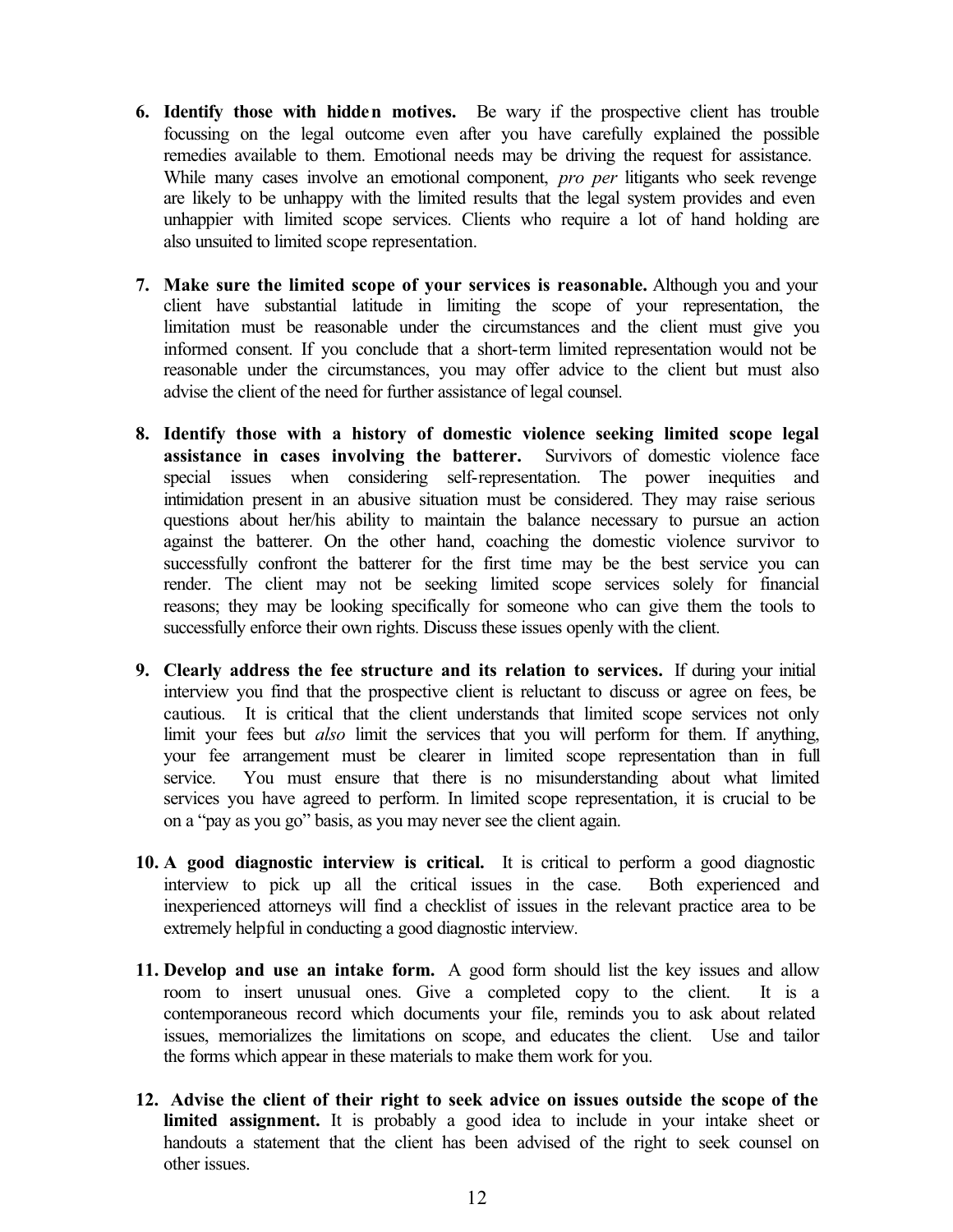## *After you take the case*

- **13. Use checklists.** This documents who is going to do what before the next meeting. Give a copy to the client. Sample checklists have been included in these materials. Tailor them to your specific practice, fill them out while the client is present, and make sure that you and your client each have an initialed copy.
- **14. Use a clear fee agreement detailing the scope of representation.** A good limited services fee agreement will spell out exactly what you are doing for the client, and even more importantly, what you are *not* doing, and will detail what responsibilities the client will assume. There should be no confusion about the scope of the representation. Look at the www.unbundledlaw.org website for sample fee agreements. Four sample fee agreements are included, for situations in which you consult on a single occasion, ongoing consulting, drafting and assistance with strategy and paperwork, and making an appearance for part of the case. Tailor them to each case and to your individual practice. A fee agreement which puts the limitations and checklist in an attachment is probably better suited to a case where you anticipate a change in scope.
- **15. Create a support group of experienced colleagues.** Limited experience with handling limited scope representation poses special challenges for newer attorneys or those new to a particular practice area. An experienced practitioner can confirm your analysis, suggest additional issues to explore or divert you from a particular proposed course of action. You might want to locate colleagues who are experienced with offering limited scope representation, and consider creating a study group, referral sources, or general references for each other. Meet with them periodically to discuss common problems and solutions. Most of the issues which will come up in a limited scope practice are practical rather than ethical, and it can be immensely helpful to talk to other practitioners who have faced the issues and developed solutions.
- **16. Practice defensively and document all decisions.** This is good advice in any type of legal work. It is particularly essential to document instances in which you offer advice on a particular path for the *pro per* litigant to take. Use the "Follow Up Checklist" in the materials to document your file and educate the client easily and efficiently.
- **17. Memorialize any changes in the scope of your limited representation as they occur**. *Never* do work outside the scope of the original retention without a new limitation signed by the client. Checklists that attach to the fee agreement are a simple and reliable way to do this. A confirming letter that the client doesn't sign will probably be insufficient to effectively document the new limit in scope. Be sure that you and the client both sign off on any changes in scope. Use the "Tickler Checklist" in the materials to make sure you've done this. Adapt it for your full service cases as an additional risk management device.
- **18. Use prepared handouts.** Many of you will already have prepared handouts on common questions which arise in your practice. It is helpful to have one which describes limited scope representation and details the specific options available. Note on your intake sheet which handouts you gave to the client and on what date. A sample client handout on limited scope representation is included in the materials.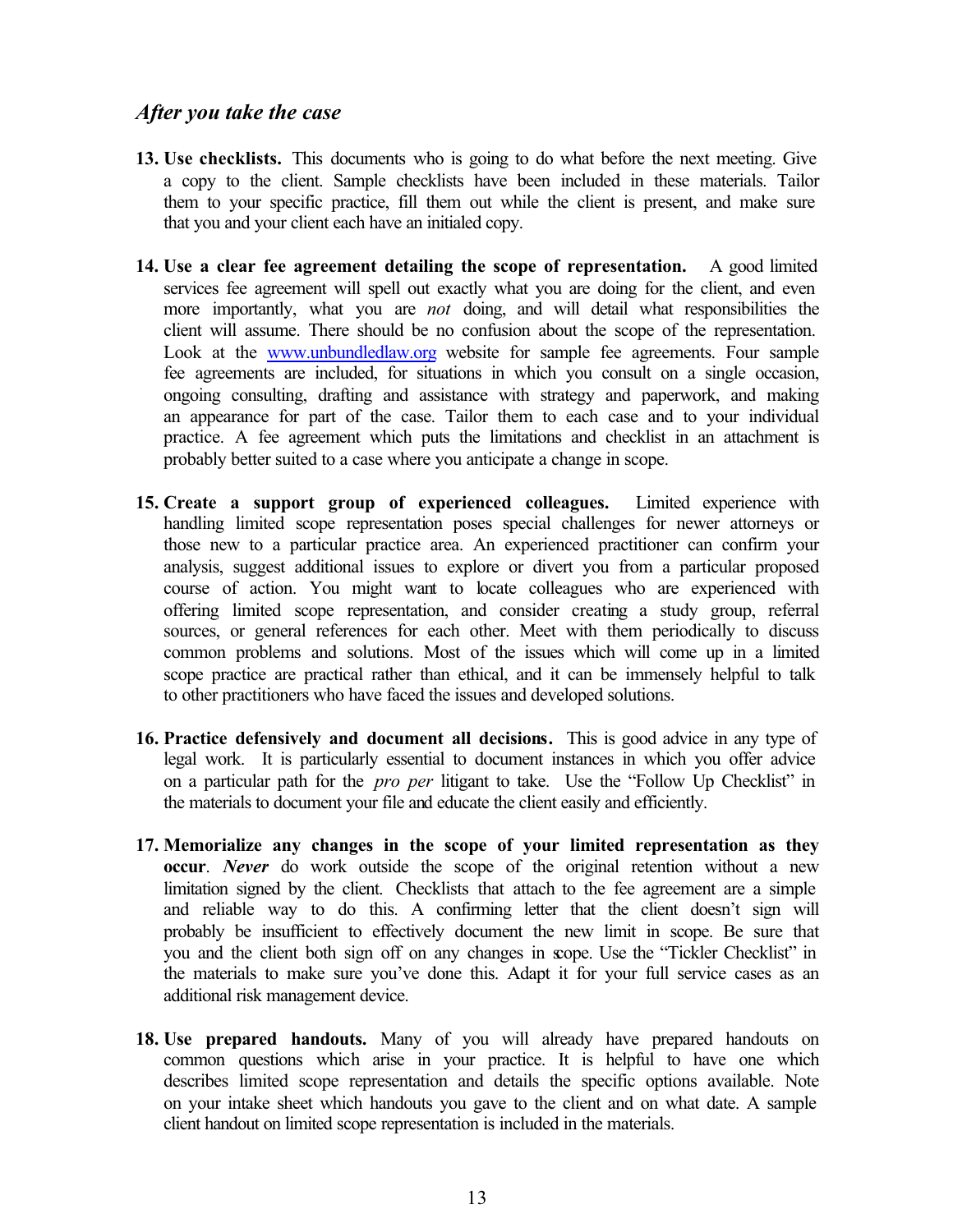- **19. Explain the "why."** Limited scope matters are pursued in partnership with the client. A client who understands the "big picture" and the tradeoffs will not only be more successful in self-representation but also less likely to blame you for unwanted outcomes.
- **20. Making non-client laypersons part of your team is hazardous.** Limited scope representation may create an informal feeling to the attorney-client relationship. Remember that, despite the apparent informality, this is an attorney-client relationship. It is between you and your client, not you, your client, Aunt Mary, and others the client may want to have involved. Allowing third parties to participate may destroy the attorney-client privilege. If the client insists on utilizing non-clients, clearly advise them, in writing, in advance, of the risks involved.
- **21. Refrain from providing forms with no assistance or review.** Some of the forms which will be required are simply too complicated for a *pro per* litigant to complete without assistance. Your expert assistance in the completion of these forms is not only a best practice but will also reduce any potential liability.
- **22. Do not encourage a** *pro per* **litigant to handle a matter that is too technical or difficult.** A prime example of this problem is preparation of a QDRO. Part of your responsibility as an attorney is to counsel a person *against* handling such a matter in *pro per* and to help them understand the cost/benefit analysis of using their litigation budget wisely to acquire the expert assistance in the areas where they most need it. This is an individualized assessment.
- **23. Do not expose a client to possible Rule 11 or CCP §128.7 sanctions.** A best practice is to satisfy yourself that the pleading you assist the client to prepare would withstand §128.7 scrutiny if your name were on it; or if not, at least advise the client about his/her responsibilities under §128.7

# *Ending the relationship*

- **24. Let the client know when your involvement has ended.** There should be no surprises either to you or the client about when your involvement in the matter has ended, and no unstated expectations of continued participation on your part. Send out a notice at the end of your involvement in a matter that involves a series of steps. See the sample "closing letter" in the materials. Notify the client that you believe you have completed your part and advise him/her to get in touch with you immediately if s/he disagrees.
- **25. If you have entered an appearance**, **let the court know about ending the relationship as well.** Use a substitution of attorney or application to be relieved as counsel (see Judicial Council forms enclosed). Don't attach your limited scope representation agreement to your application to be relieved, since that is a confidential communication.

**Use good judgment. Many of these suggestions apply equally to full service representation. Your limited scope clients are likely to be more satisfied than your full service clients if you follow these simple practices. They don't take much effort and will document your file and educate your clients in ways which substantially increase the likelihood of a satisfactory relationship for each of you.**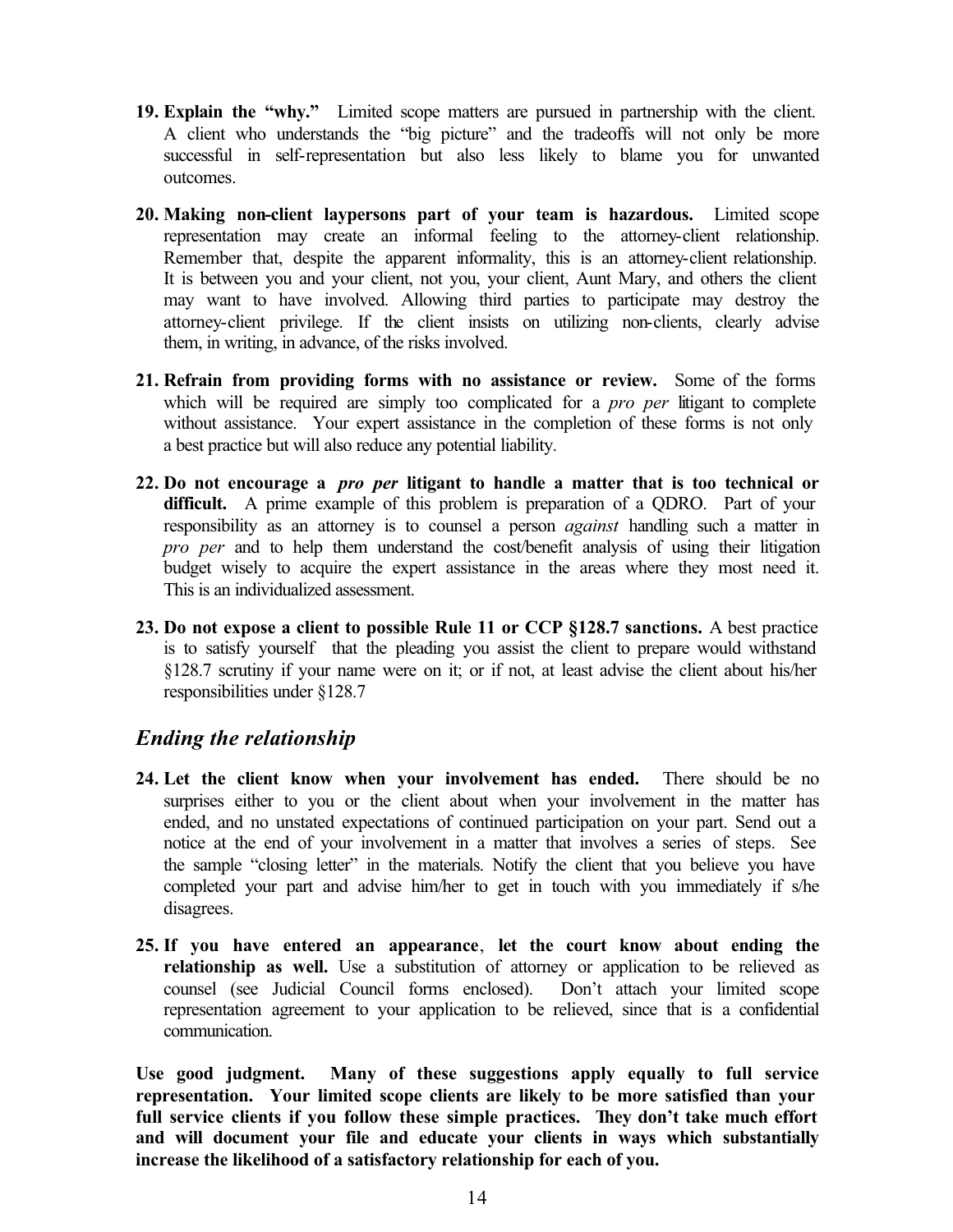# **SECTION 3**

**Flow Charts**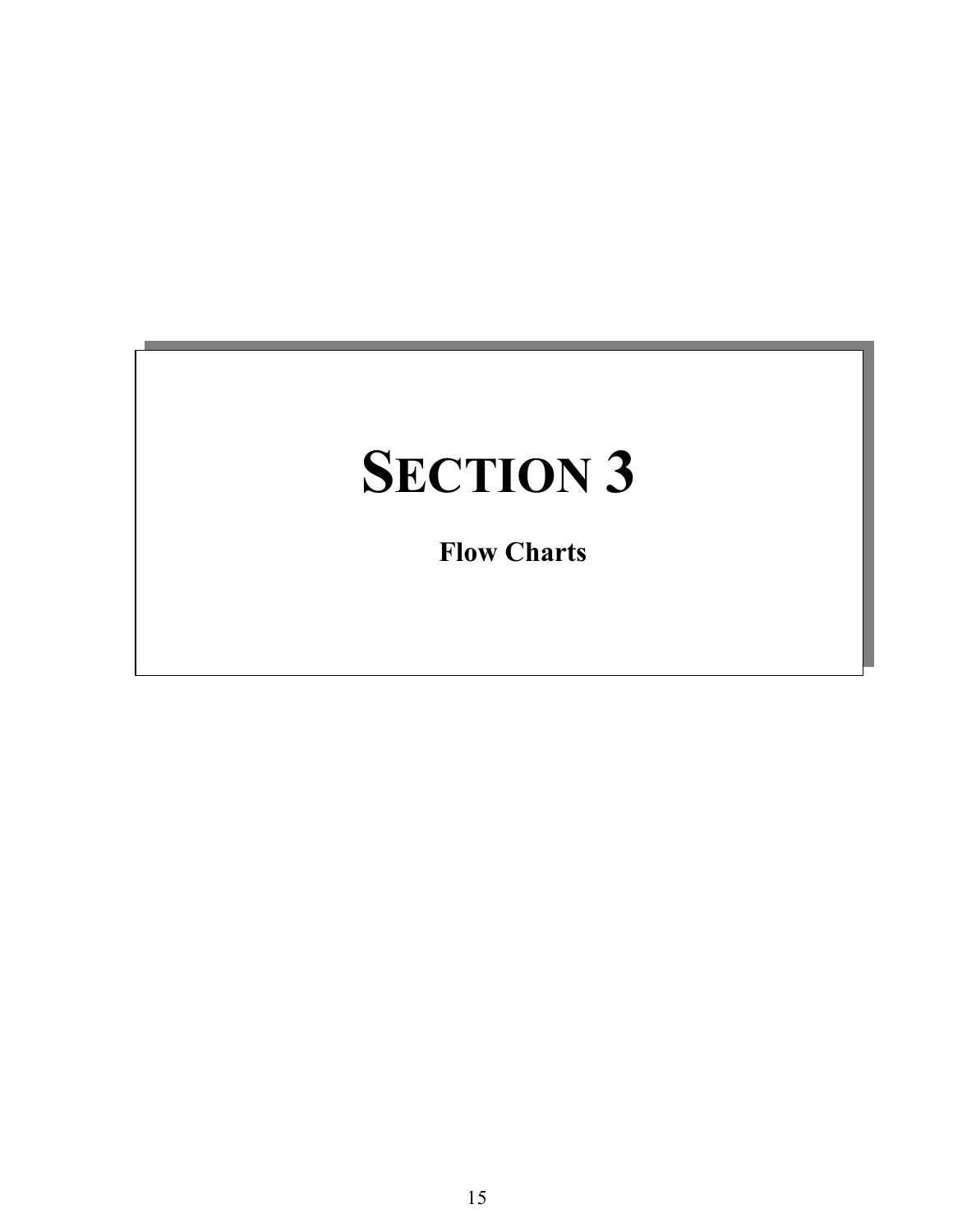# **LIMITED SCOPE REPRESENTATION FLOW CHART FOR ATTORNEYS**

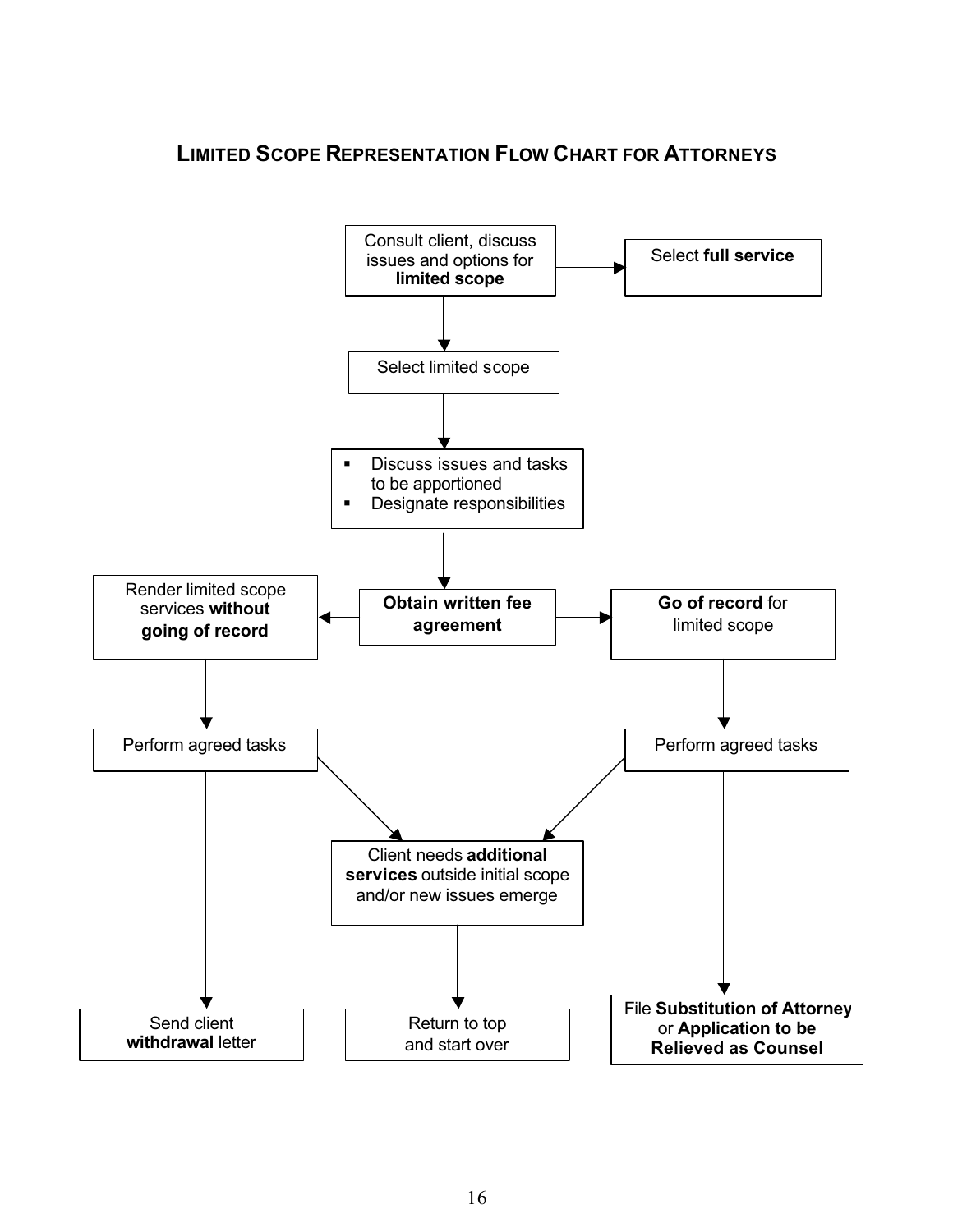# **LIMITED SCOPE REPRESENTATION FLOW CHART FOR CLIENTS**

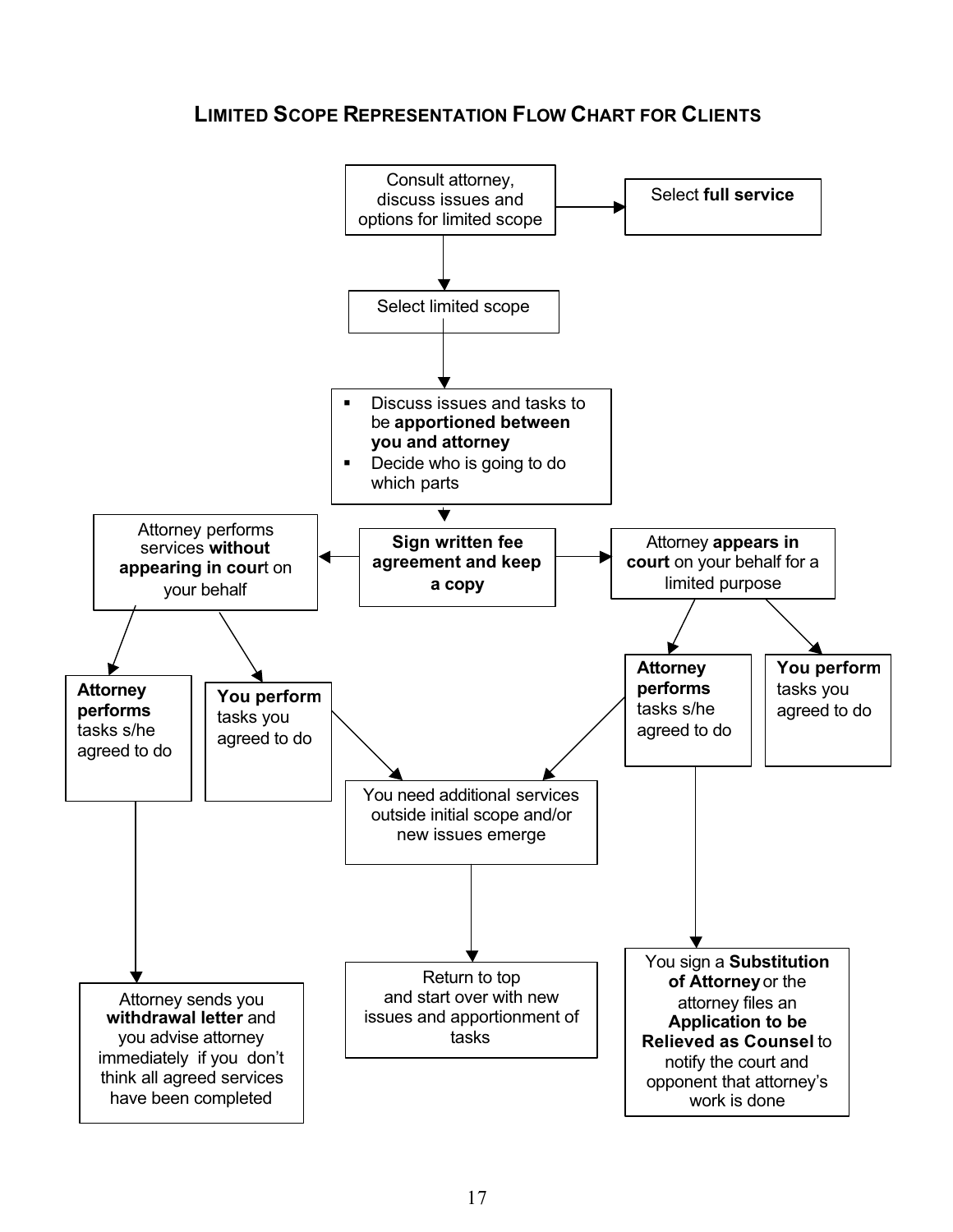# **SECTION 4**

**Initial Interview Checklist**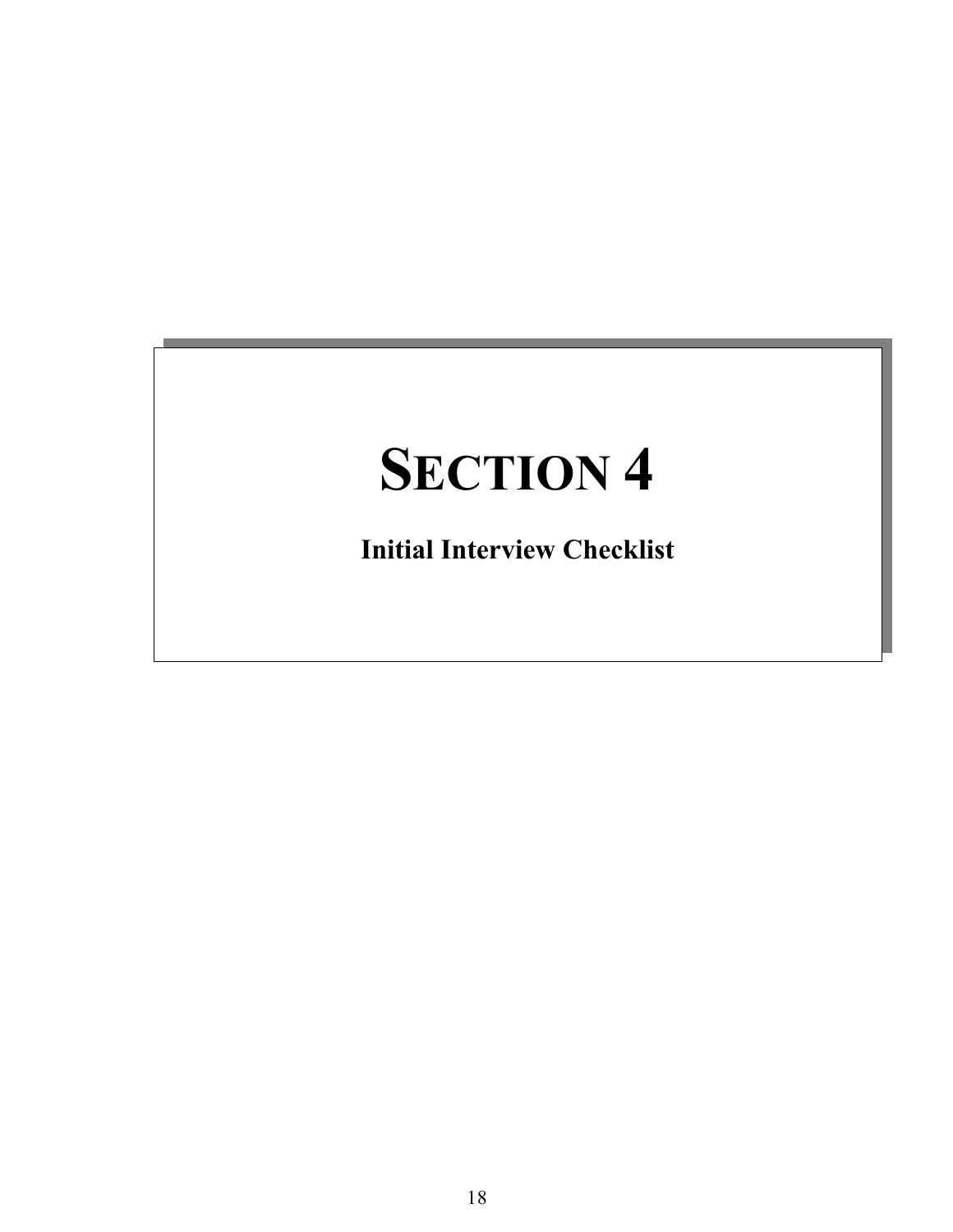# **INITIAL INTERVIEW CHECKLIST**

| I performed a conflicts check on:                                      | regarding              |                                  |                          |  |  |
|------------------------------------------------------------------------|------------------------|----------------------------------|--------------------------|--|--|
|                                                                        |                        |                                  |                          |  |  |
| We discussed the following issues:                                     |                        |                                  |                          |  |  |
| Date of Separation                                                     |                        |                                  |                          |  |  |
| Custody                                                                | Visitation             |                                  | Move Away                |  |  |
| Child Support                                                          |                        | I did / did not run Dissomasters |                          |  |  |
| <b>Spousal Support</b>                                                 | Amount                 |                                  | Duration                 |  |  |
| Restraining orders re                                                  |                        |                                  |                          |  |  |
| Division of real property                                              |                        | Valuation of real property       |                          |  |  |
| Characterization of real property                                      |                        |                                  |                          |  |  |
| <b>Business Interests</b>                                              | <b>Bank Accounts</b>   |                                  | <b>Personal Property</b> |  |  |
| <b>Employee Benefits</b>                                               |                        | Medical Insurance                |                          |  |  |
| Collection of past due support                                         |                        | Wage Assignment                  |                          |  |  |
| <b>Stock Options</b>                                                   |                        | Stocks and bonds                 |                          |  |  |
| Advised client of right to seek counsel on issues outside the scope:   |                        |                                  |                          |  |  |
| Other:                                                                 |                        |                                  |                          |  |  |
|                                                                        |                        |                                  |                          |  |  |
|                                                                        |                        |                                  |                          |  |  |
|                                                                        |                        |                                  |                          |  |  |
| We discussed the following coaching options:                           |                        |                                  |                          |  |  |
|                                                                        |                        |                                  |                          |  |  |
|                                                                        |                        |                                  |                          |  |  |
|                                                                        |                        |                                  |                          |  |  |
|                                                                        |                        |                                  |                          |  |  |
|                                                                        |                        |                                  |                          |  |  |
| I gave the client the following materials:                             |                        |                                  |                          |  |  |
|                                                                        |                        |                                  |                          |  |  |
| Issues checklist                                                       | <b>Tasks</b> checklist |                                  | Fee agreement #          |  |  |
| Client's Guide to Limited Legal Services                               |                        |                                  |                          |  |  |
| Handout re restraining orders<br>Handout re personal property division |                        |                                  |                          |  |  |
| <b>Blank</b> court forms:                                              |                        |                                  |                          |  |  |
| Other:                                                                 |                        |                                  |                          |  |  |
|                                                                        |                        |                                  |                          |  |  |
| Attorney initials:                                                     |                        | Client initials:                 |                          |  |  |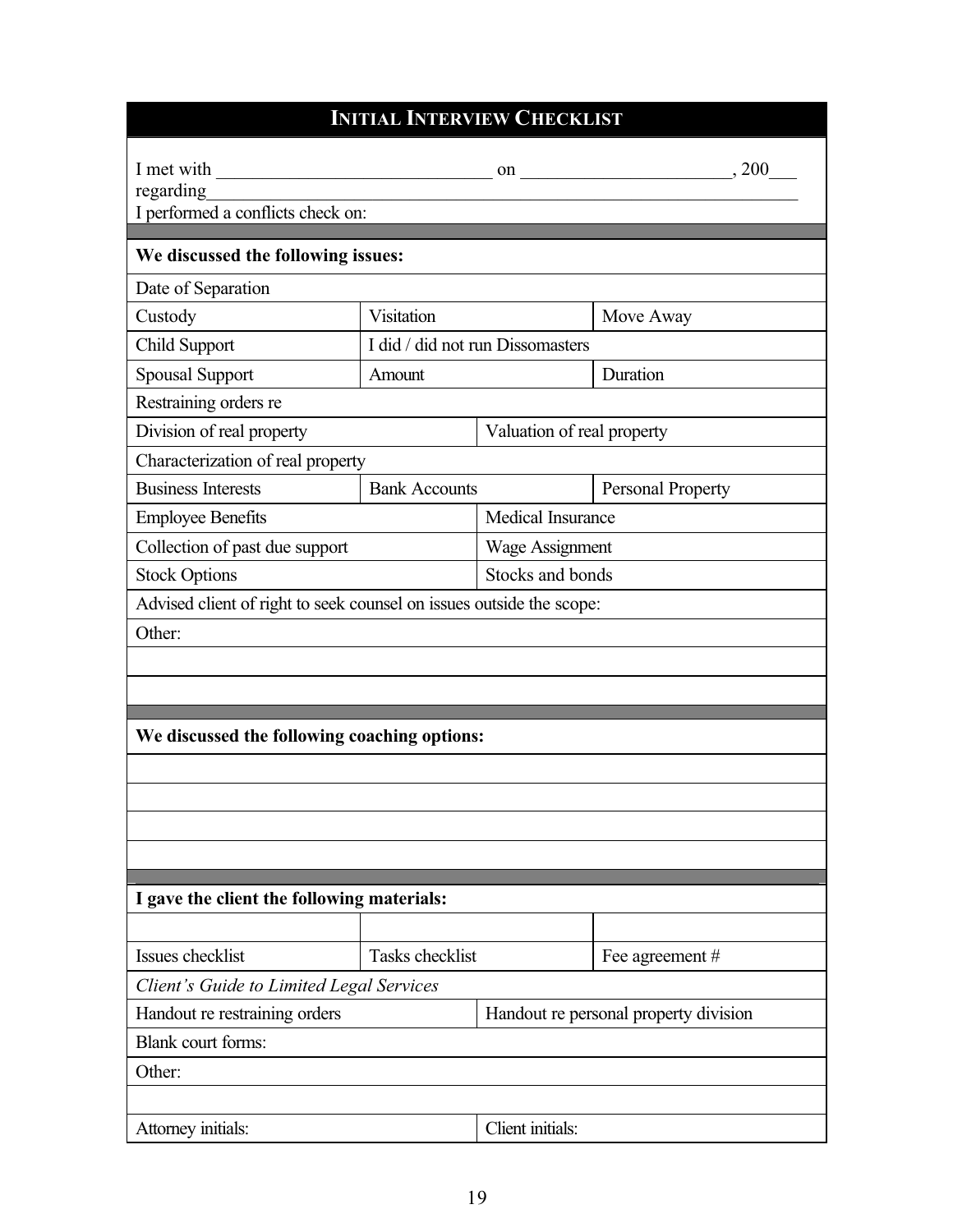# **SECTION 5**

**Tasks/Issues to be Apportioned**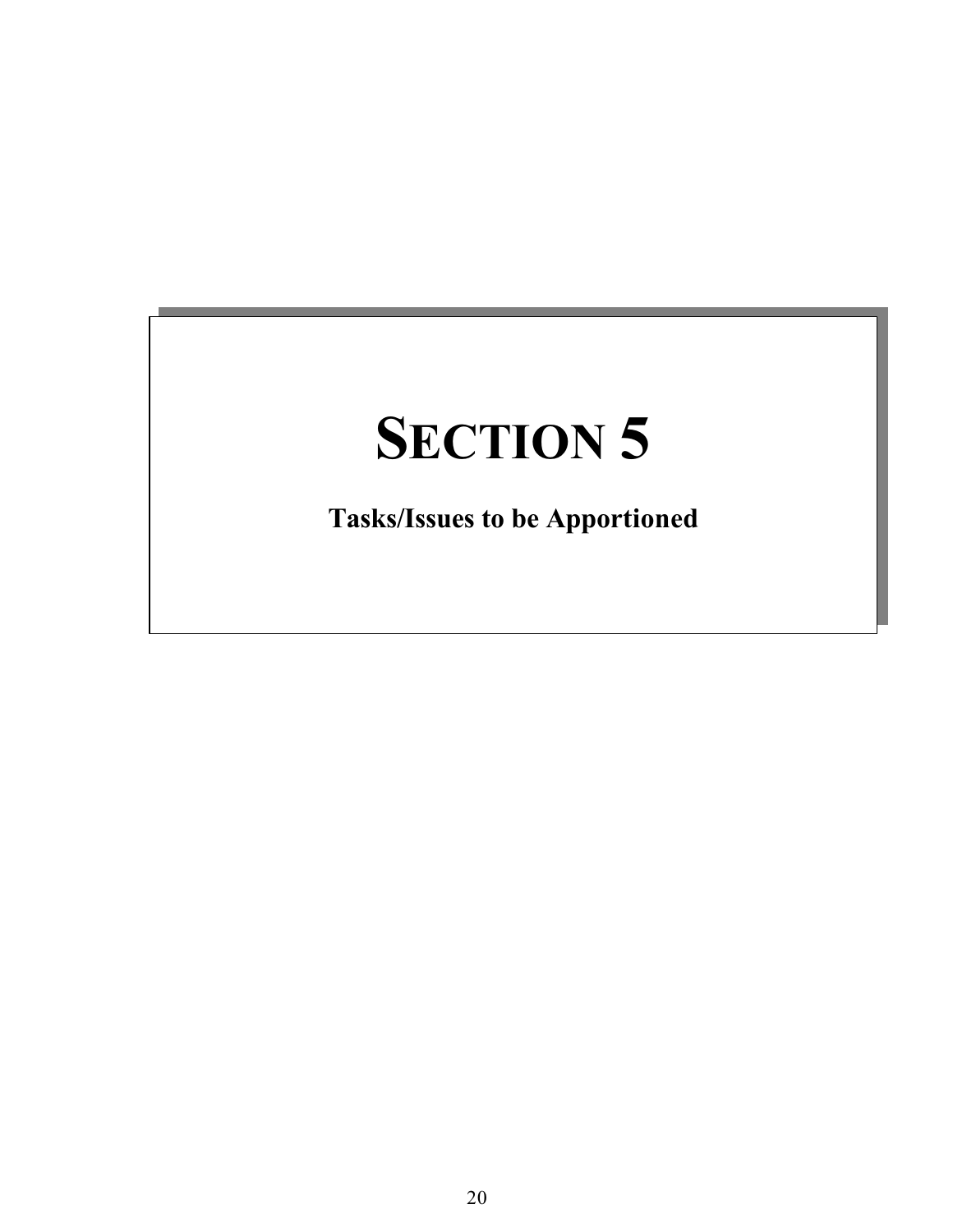### **Tasks/Issues to be Apportioned**

Two checklists follow. They address the two ways in which limited scope representation arrangements break down. In the first, the client and attorney agree which tasks are to be performed by each of them. This is by far the most common arrangement. In the other model, the attorney handles one or more discrete issues from start to finish, with the client assuming responsibility for the other issues.

The checklists should be tailored to your practice and to each case and may be used in two ways:

- 1. Use them as part of your intake to memorialize your discussions with the client regarding the limitations on scope, and do a new one each time the scope changes (as it frequently does).
- 2. Use them as exhibits to the fee agreement of your choice, and replace them each time the scope changes.

### **Tasks to Be Apportioned May Look Like This:**

Client instructs attorney not to do discovery, and undertakes the information gathering role;

Client asks attorney to draft moving or responsive pleadings for a hearing the client attends in *pro per;*

Client consults with attorney on strategy and tactics;

Client appears at the hearing and asks the attorney to draft the order;

Client asks attorney to review correspondence or pleadings which the client has drafted;

Client asks attorney to prepare subpoenas;

Client asks attorney to write a brief to be filed in *pro per*;

Client asks attorney to run computer support programs on her, or review and analyze computer support calculations proposed by the opposing party;

### **Issues to Be Apportioned May Look Like This:**

Attorney represents client in connection with custody and visitation issues (maybe including support); client is in *pro per* on property issues.

Attorney collects past due child support which client enforces the order to sell the house;

Attorney obtains supervised visitation and drug testing orders, and client is in *pro per* on support issues;

Attorney prepares QDRO dividing pension or order apportioning stock options, while client self-represents on other issues;

**\*Note: Each limited scope arrangement is different, and** *must* **be tailored to the client, case and issues presented. These checklists are designed to be flexible and should be tailored to each case.\***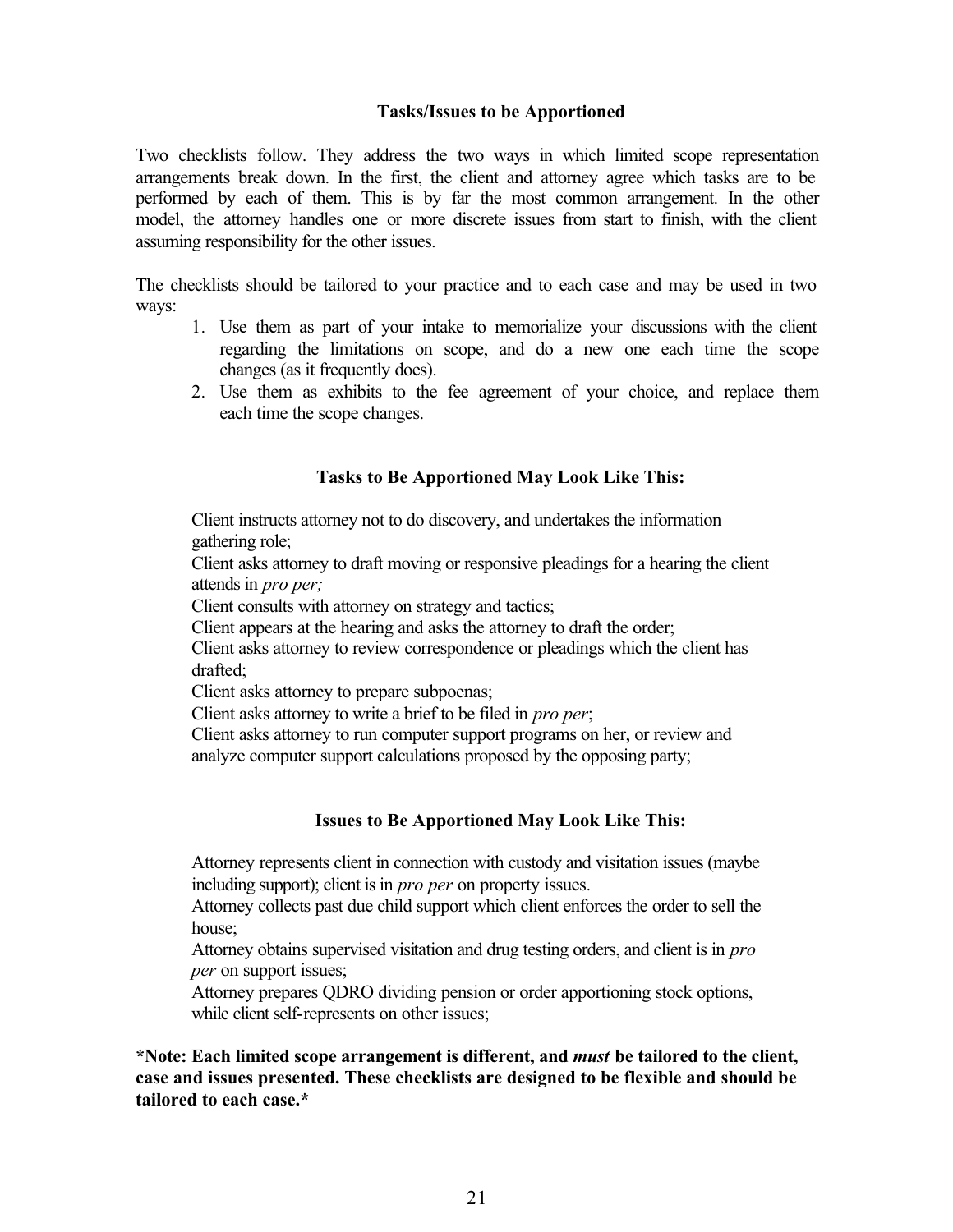## **ATTACHMENT TO LIMITED SCOPE FEEAGREEMENT TASKS TO BE APPORTIONED**

Use this form to allocate tasks between attorney and client. Attach this form to your revised fee agreement if the scope of representation changes.

| <b>TASK</b>                                              | <b>ATTORNEY</b><br><b>TO DO:</b> | <b>DATE</b><br><b>COMPLETED</b> | <b>CLIENT</b><br>To Do: |
|----------------------------------------------------------|----------------------------------|---------------------------------|-------------------------|
| Draft papers to start divorce                            |                                  |                                 |                         |
| File and serve papers                                    |                                  |                                 |                         |
| <b>Draft Motions</b>                                     |                                  |                                 |                         |
| Draft affidavits and declarations                        |                                  |                                 |                         |
| Analyze case and advise of legal rights                  |                                  |                                 |                         |
| Procedural advice                                        |                                  |                                 |                         |
| Formulating strategy and tactics                         |                                  |                                 |                         |
| Investigate facts; which issues?                         |                                  |                                 |                         |
|                                                          |                                  |                                 |                         |
|                                                          |                                  |                                 |                         |
|                                                          |                                  |                                 |                         |
|                                                          |                                  |                                 |                         |
| Obtain documents; which ones?                            |                                  |                                 |                         |
|                                                          |                                  |                                 |                         |
|                                                          |                                  |                                 |                         |
|                                                          |                                  |                                 |                         |
| Draft correspondence                                     |                                  |                                 |                         |
|                                                          |                                  |                                 |                         |
| Review correspondence and pleadings                      |                                  |                                 |                         |
| Appear in court                                          |                                  |                                 |                         |
| Run computer support programs                            |                                  |                                 |                         |
| Prepare subpoenas for documents                          |                                  |                                 |                         |
| Take depositions                                         |                                  |                                 |                         |
| Review depositions and documents<br>obtained from others |                                  |                                 |                         |

Attorney Initials \_\_\_\_\_\_\_\_\_\_\_ Client Initials \_\_\_\_\_\_\_\_\_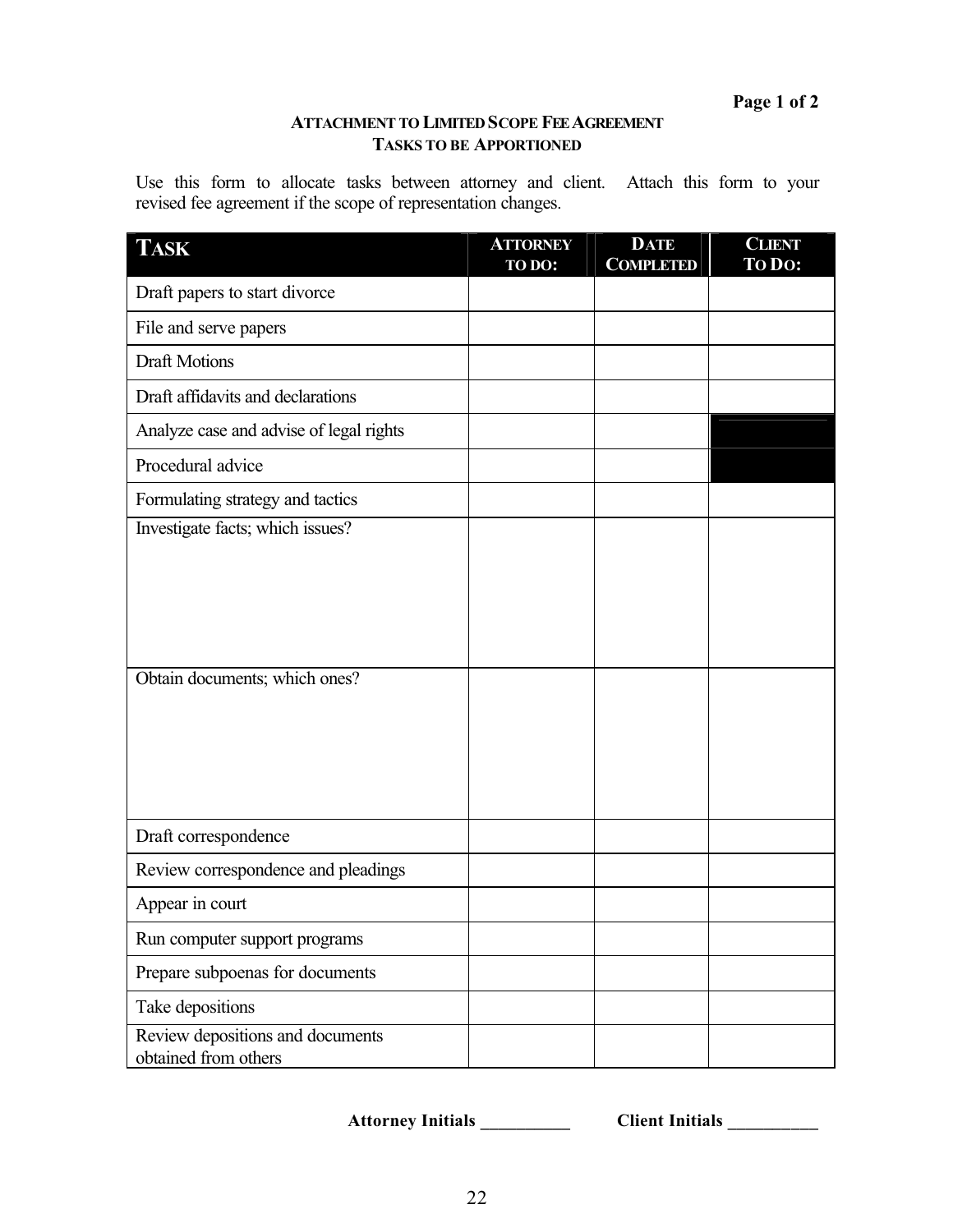# **TASKS TO BE APPORTIONED, cont'd**

| <b>TASK</b>                                          | <b>ATTORNEY</b><br>To DO: | <b>DATE</b><br><b>COMPLETED</b> | <b>CLIENT</b><br>To Do: |
|------------------------------------------------------|---------------------------|---------------------------------|-------------------------|
| Legal research and analysis                          |                           |                                 |                         |
| Contact witnesses                                    |                           |                                 |                         |
| Draft or analyze settlement proposals                |                           |                                 |                         |
| Contact expert witnesses                             |                           |                                 |                         |
| Draft orders and judgments                           |                           |                                 |                         |
| Outline testimony                                    |                           |                                 |                         |
| Trial or negotiation preparation                     |                           |                                 |                         |
| Review orders and judgments that<br>client drafts    |                           |                                 |                         |
| Draft orders                                         |                           |                                 |                         |
| Draft disclosure documents                           |                           |                                 |                         |
| Advise regarding appeal                              |                           |                                 |                         |
| Enforce orders                                       |                           |                                 |                         |
| Draft other papers as necessary                      |                           |                                 |                         |
| Other:                                               |                           |                                 |                         |
| Other:                                               |                           |                                 |                         |
|                                                      |                           |                                 |                         |
| Other:                                               |                           |                                 |                         |
|                                                      |                           |                                 |                         |
|                                                      |                           |                                 |                         |
|                                                      |                           |                                 |                         |
| Dated:                                               | Dated:                    |                                 |                         |
|                                                      |                           |                                 |                         |
| <b>Client signature</b><br><b>Attorney signature</b> |                           |                                 |                         |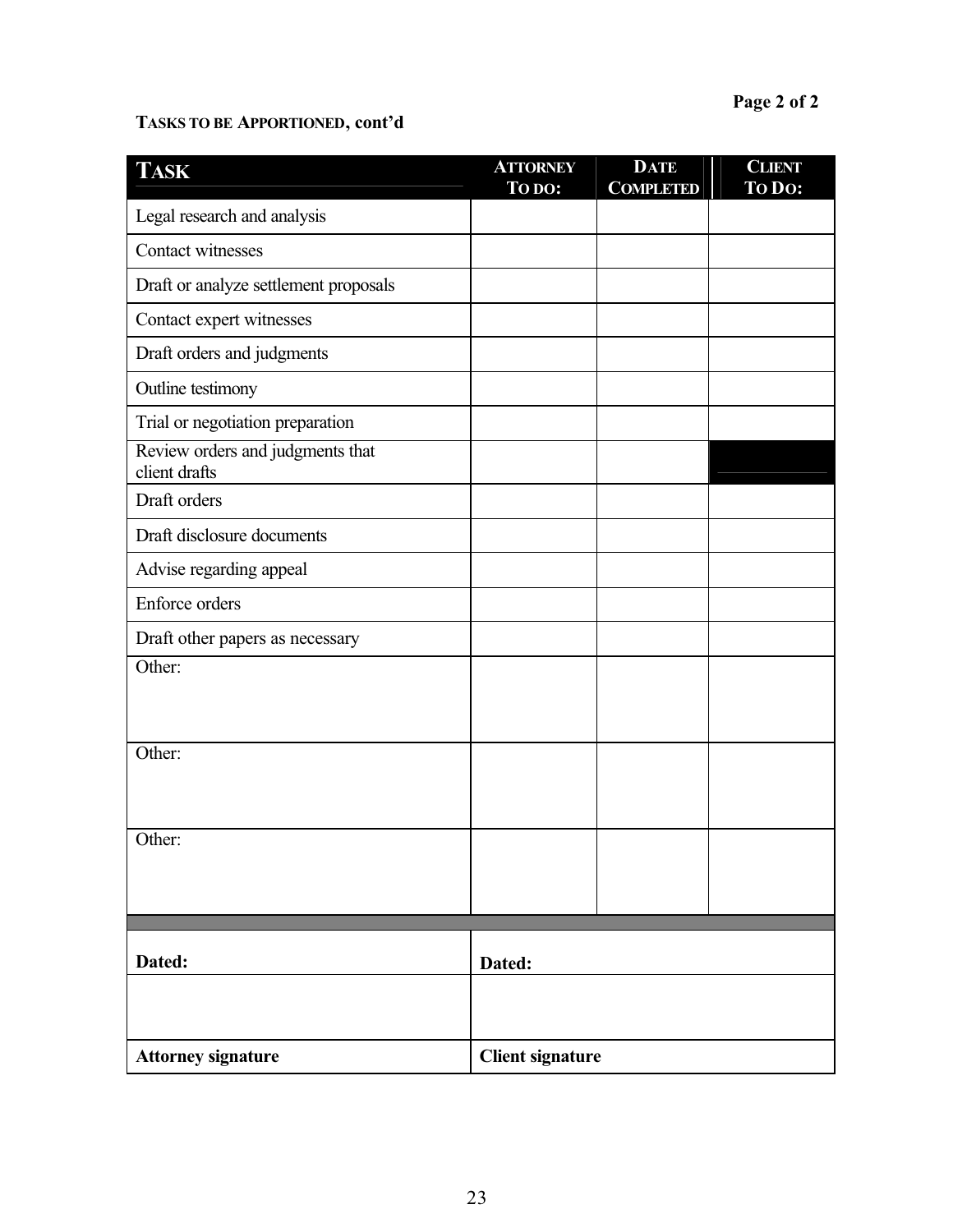**Page 1 of 2**

## **ATTACHMENT TO LIMITED SCOPE FEEAGREEMENT ISSUES TO BE APPORTIONED**

| <b>ISSUE</b>                         | <b>ATTORNEY</b><br>TO DO: | <b>DATE</b><br><b>COMPLETED</b> | <b>CLIENT</b><br>To Do: |
|--------------------------------------|---------------------------|---------------------------------|-------------------------|
| Custody/Visitation dispute           |                           |                                 |                         |
| Set or modify child support          |                           |                                 |                         |
| Collect past due child support       |                           |                                 |                         |
| Collect past due spousal support     |                           |                                 |                         |
| Real property valuation and division |                           |                                 |                         |
| Personal property division           |                           |                                 |                         |
| <b>Business interests</b>            |                           |                                 |                         |
| <b>Bank</b> accounts                 |                           |                                 |                         |
| Investments                          |                           |                                 |                         |
| Pension rights <sup>2</sup>          |                           |                                 |                         |
| <b>Stocks and bonds</b>              |                           |                                 |                         |
| Stock options <sup>3</sup>           |                           |                                 |                         |
| Value and divide employee benefits   |                           |                                 |                         |
| Health insurance                     |                           |                                 |                         |
| Life insurance                       |                           |                                 |                         |
| Value or divide other assets/debts   |                           |                                 |                         |

Attorney Initials \_\_\_\_\_\_\_\_\_\_ Client Initials \_\_\_\_\_\_\_\_\_

<sup>&</sup>lt;sup>1</sup> This means furniture and pots and pans. Think twice before you pay someone to do this for you. It rarely

justifies the cost of the professional fees.<br><sup>2</sup> This is extremely technical. Most attorneys farm this out to specialists because it is so easy to make a mistake.

<sup>&</sup>lt;sup>3</sup> See comments on pension rights; this is extremely technical and should be handled by a professional.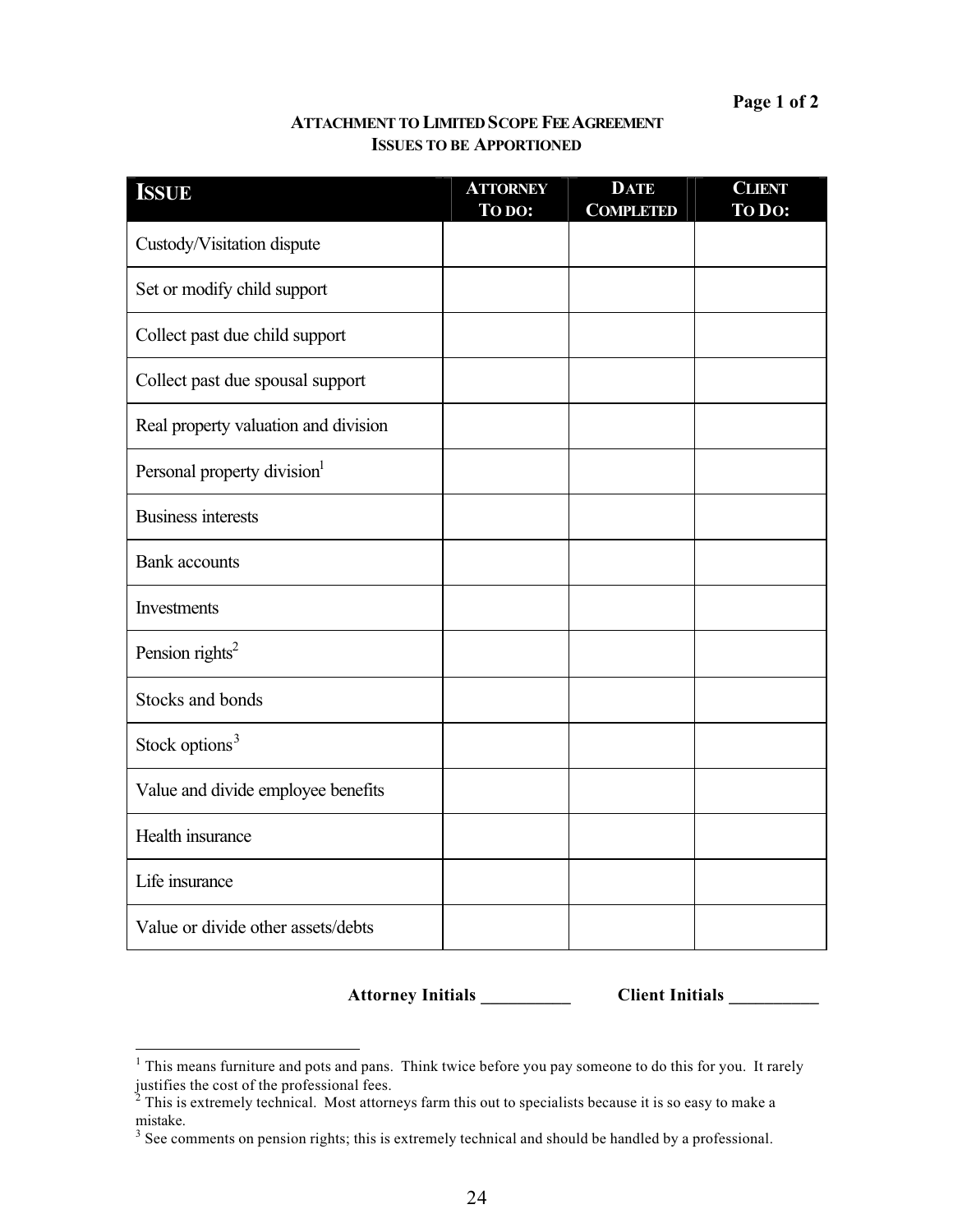# **ISSUES TO BE APPORTIONED, cont'd**

| <b>ISSUE</b>              | <b>ATTORNEY</b><br>TO DO: | <b>DATE</b><br><b>COMPLETED</b> | <b>CLIENT</b><br>To Do: |
|---------------------------|---------------------------|---------------------------------|-------------------------|
| Enforce orders (describe) |                           |                                 |                         |
| Pursue an appeal          |                           |                                 |                         |
| Other issues:             |                           |                                 |                         |
| Other issues:             |                           |                                 |                         |
| Other Issues:             |                           |                                 |                         |
| Dated:                    | Dated:                    |                                 |                         |
| <b>Attorney signature</b> | <b>Client signature</b>   |                                 |                         |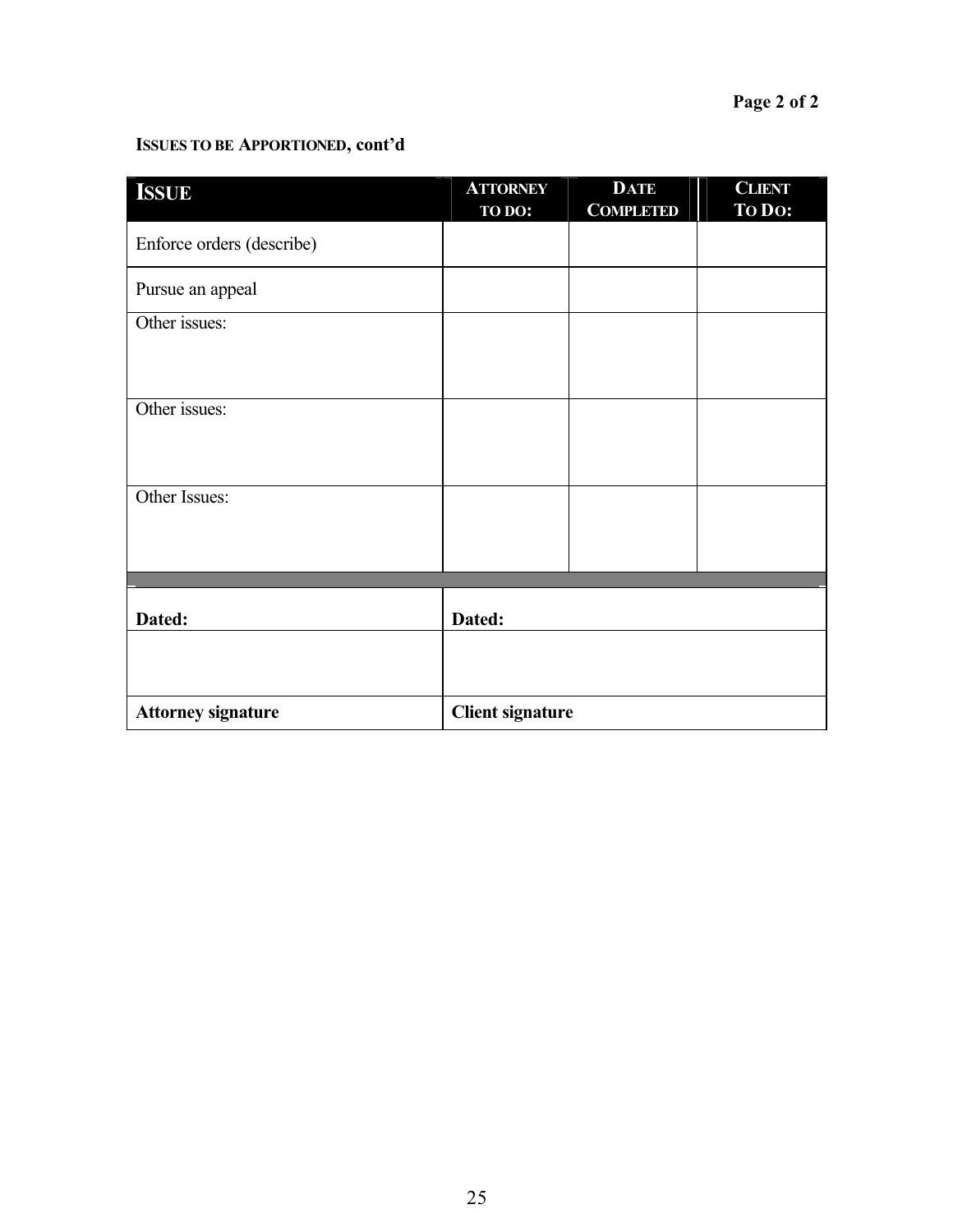# **SECTION 6**

**Sample Fee Agreements**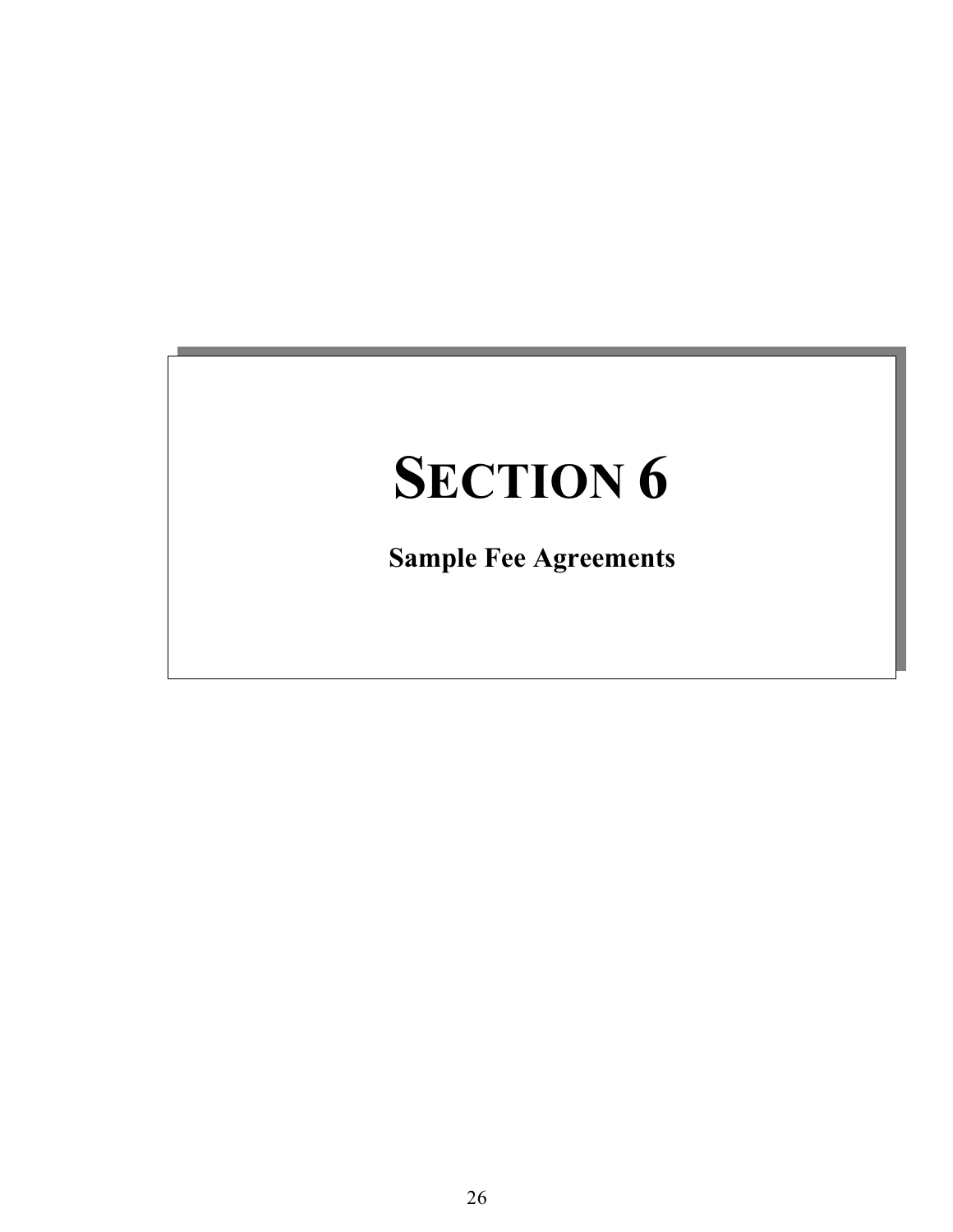| <b>FEE AGREEMENT#1</b><br><b>SINGLE CONSULTATION AGREEMENT</b> |                                                                                                                                                                                                                                                                                                                                                                                                                                                                                                                                                                                       |                                                           |  |  |
|----------------------------------------------------------------|---------------------------------------------------------------------------------------------------------------------------------------------------------------------------------------------------------------------------------------------------------------------------------------------------------------------------------------------------------------------------------------------------------------------------------------------------------------------------------------------------------------------------------------------------------------------------------------|-----------------------------------------------------------|--|--|
|                                                                |                                                                                                                                                                                                                                                                                                                                                                                                                                                                                                                                                                                       | (Client) consulted with                                   |  |  |
|                                                                |                                                                                                                                                                                                                                                                                                                                                                                                                                                                                                                                                                                       | (Attorney), who performed a conflicts check on ______ for |  |  |
|                                                                | limited scope assistance and advice. At that time, attorney provided the following services:                                                                                                                                                                                                                                                                                                                                                                                                                                                                                          |                                                           |  |  |
|                                                                | Review of court documents (describe)                                                                                                                                                                                                                                                                                                                                                                                                                                                                                                                                                  |                                                           |  |  |
|                                                                |                                                                                                                                                                                                                                                                                                                                                                                                                                                                                                                                                                                       |                                                           |  |  |
|                                                                |                                                                                                                                                                                                                                                                                                                                                                                                                                                                                                                                                                                       |                                                           |  |  |
|                                                                | Information about document preparation:                                                                                                                                                                                                                                                                                                                                                                                                                                                                                                                                               |                                                           |  |  |
|                                                                |                                                                                                                                                                                                                                                                                                                                                                                                                                                                                                                                                                                       |                                                           |  |  |
|                                                                |                                                                                                                                                                                                                                                                                                                                                                                                                                                                                                                                                                                       |                                                           |  |  |
|                                                                | Assistance with document preparation:                                                                                                                                                                                                                                                                                                                                                                                                                                                                                                                                                 |                                                           |  |  |
|                                                                |                                                                                                                                                                                                                                                                                                                                                                                                                                                                                                                                                                                       |                                                           |  |  |
|                                                                |                                                                                                                                                                                                                                                                                                                                                                                                                                                                                                                                                                                       |                                                           |  |  |
|                                                                |                                                                                                                                                                                                                                                                                                                                                                                                                                                                                                                                                                                       |                                                           |  |  |
|                                                                | Advice regarding client's rights and responsibilities                                                                                                                                                                                                                                                                                                                                                                                                                                                                                                                                 |                                                           |  |  |
|                                                                | Advice about the law and strategy relevant to issues as identified by Client                                                                                                                                                                                                                                                                                                                                                                                                                                                                                                          |                                                           |  |  |
|                                                                | Preparing computer support guideline calculations<br>Information about fact gathering and discovery                                                                                                                                                                                                                                                                                                                                                                                                                                                                                   |                                                           |  |  |
|                                                                | Guidance about procedural information, filing and service of documents                                                                                                                                                                                                                                                                                                                                                                                                                                                                                                                |                                                           |  |  |
|                                                                | Advice about negotiation and the preparation and presentation of evidence                                                                                                                                                                                                                                                                                                                                                                                                                                                                                                             |                                                           |  |  |
|                                                                | Advice about law and strategy related to an ongoing mediation/negotiation or litigation                                                                                                                                                                                                                                                                                                                                                                                                                                                                                               |                                                           |  |  |
|                                                                | Legal Research                                                                                                                                                                                                                                                                                                                                                                                                                                                                                                                                                                        |                                                           |  |  |
|                                                                | Advising on trial or negotiating techniques                                                                                                                                                                                                                                                                                                                                                                                                                                                                                                                                           |                                                           |  |  |
|                                                                | Advising regarding property rights                                                                                                                                                                                                                                                                                                                                                                                                                                                                                                                                                    |                                                           |  |  |
|                                                                | Review and analysis of Client's case or trial strategy                                                                                                                                                                                                                                                                                                                                                                                                                                                                                                                                |                                                           |  |  |
|                                                                | Other (specify):                                                                                                                                                                                                                                                                                                                                                                                                                                                                                                                                                                      |                                                           |  |  |
|                                                                |                                                                                                                                                                                                                                                                                                                                                                                                                                                                                                                                                                                       |                                                           |  |  |
|                                                                | Client has paid Attorney for her/his time. All tasks which Client requested of Attorney have been<br>completed and no further services are requested or expected from Attorney. Neither Client nor<br>Attorney contemplates or expects a further professional relationship. Client acknowledges that he/she<br>has been advised of the Client's right to seek separate legal advice from other counsel of the client's<br>choice with regard to all legal matters that are outside the scope of the specific limited services<br>provided by Attorney under this agreement.<br>Dated: |                                                           |  |  |
|                                                                | Client signature                                                                                                                                                                                                                                                                                                                                                                                                                                                                                                                                                                      | Attorney signature                                        |  |  |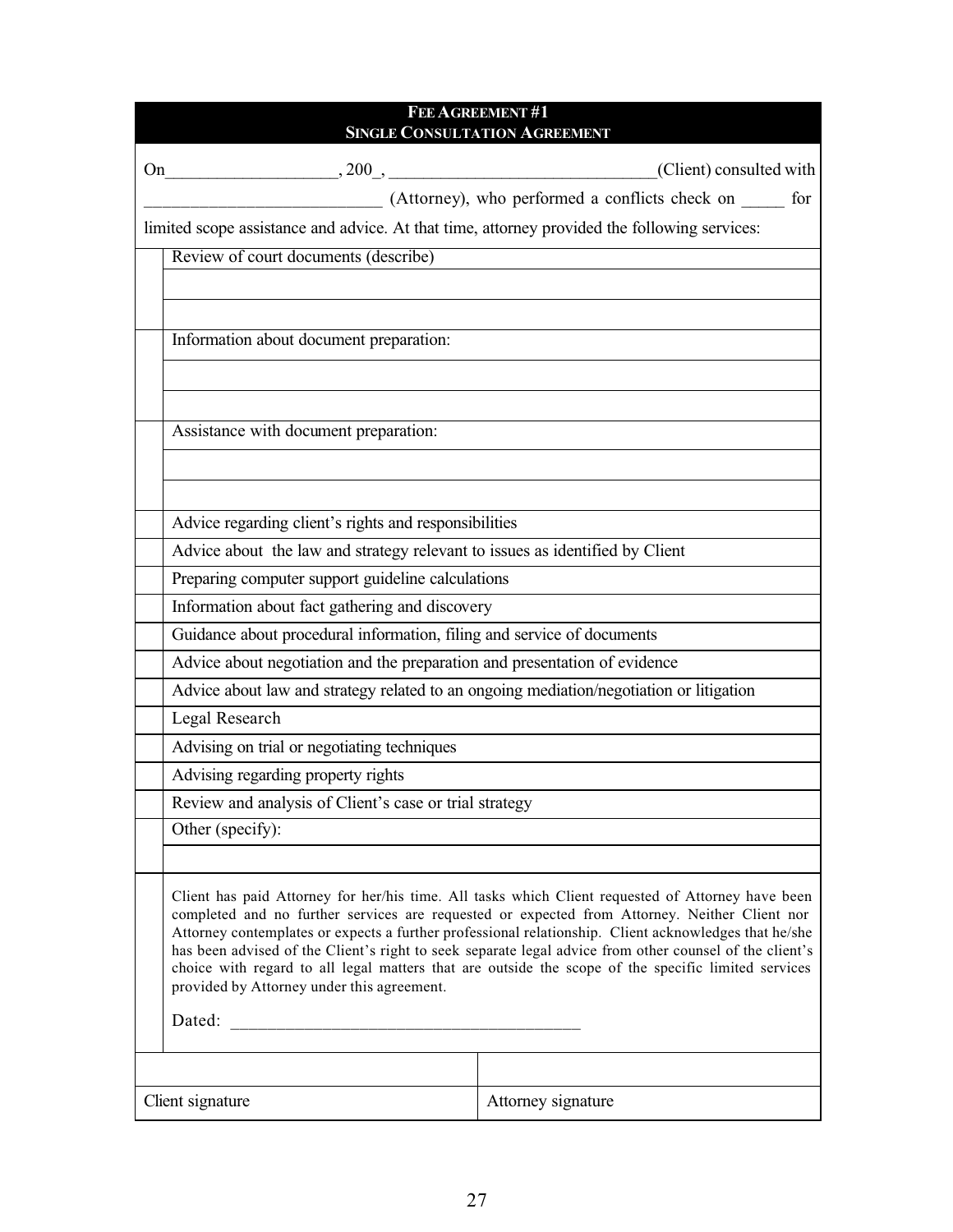### FEE AGREEMENT#2 **CONSULTING SERVICES AGREEMENT**

**Identification of Parties:** This agreement, executed in duplicate with each party receiving an executed original, is made between \_\_\_\_\_\_\_\_\_\_\_\_\_\_\_\_\_\_\_\_\_\_\_\_\_\_\_\_\_\_\_\_\_\_\_\_\_\_\_\_\_, hereafter referred to as "Attorney," and \_\_\_\_\_\_\_\_\_\_\_\_\_\_\_\_\_\_\_\_\_\_\_\_\_\_\_\_\_\_\_\_\_\_\_\_\_\_\_, hereafter referred to as "Client"

\_\_\_\_\_\_\_\_\_\_\_\_\_\_\_\_\_\_\_\_\_\_\_\_\_\_\_\_\_\_\_\_\_\_\_\_\_\_\_\_\_\_\_\_\_\_\_\_\_\_\_\_\_\_\_\_\_\_\_\_\_\_\_\_\_\_\_\_\_\_\_\_\_

\_\_\_\_\_\_\_\_\_\_\_\_\_\_\_\_\_\_\_\_\_\_\_\_\_\_\_\_\_\_\_\_\_\_\_\_\_\_\_\_\_\_\_\_\_\_\_\_\_\_\_\_\_\_\_\_\_\_\_\_\_\_\_\_\_\_\_\_\_\_\_\_\_

\_\_\_\_\_\_\_\_\_\_\_\_\_\_\_\_\_\_\_\_\_\_\_\_\_\_\_\_\_\_\_\_\_\_\_\_\_\_\_\_\_\_\_\_\_\_\_\_\_\_\_\_\_\_\_\_\_\_\_\_\_\_\_\_\_\_\_\_\_\_\_\_\_

\_\_\_\_\_\_\_\_\_\_\_\_\_\_\_\_\_\_\_\_\_\_\_\_\_\_\_\_\_\_\_\_\_\_\_\_\_\_\_\_\_\_\_\_\_\_\_\_\_\_\_\_\_\_\_\_\_\_\_\_\_\_\_\_\_\_\_\_\_\_\_\_\_

**Nature of Case:** Client consulted Attorney in the following matter:

- **1. Client Responsibilities and Control:** Client will remain responsible for and in control of his/her own case at all times. This means that Client will be responsible for understanding the issues, resolution options and potential consequences of those resolution options. In addition, Client agrees to:
	- a. Cooperate with Attorney or his/her office by complying with all reasonable requests for information in connection with the matter for which Client is requesting services.
	- b. Inform Attorney of the specific parts of the case that Client requests Attorney's assistance with.
	- c. Review and evaluate all information provided by Attorney.
	- d. Keep Attorney or his/her office advised of Client's concerns and any information pertinent to Client's case.
	- e. Provide Attorney with copies of all correspondence to and from Client relevant to the case.
	- f. Notify Attorney of any pending negotiations, hearings, contractual deadlines or litigation.
	- g. Keep all documents related to the case in a file for review by Attorney.
	- h. Sign all relevant papers, agreements or findings relative to the case.
	- i. Immediately notify Attorney of any changes of work or home addresses or telephone numbers of the Client.
	- j. Immediately notify Attorney if the Client receives any new pleading, motion, letter, or other documents from the other party, the other party's lawyer, any expert, appraiser, or evaluator hired by either party or appointed by the Court, or any Special Master, or any documents from the Court, and provide the Attorney with a copy of the item received, as well as the date it was received by the Client.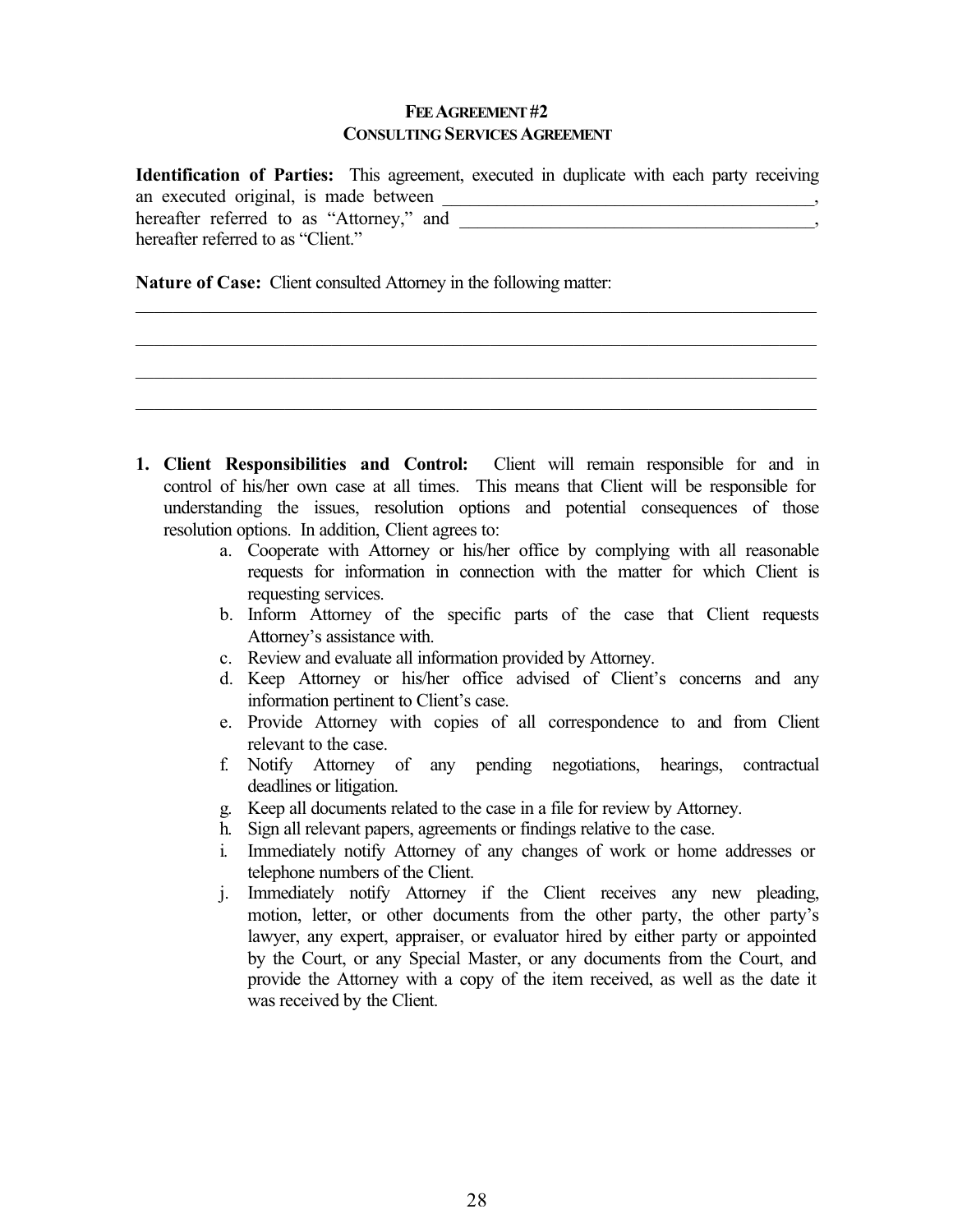**2. Scope of Services:** Client requests Attorney to perform or *not to perform* the following services related to the family law issues identified here or on the following page or attachment hereto:

\_\_\_\_\_\_\_\_\_\_\_\_\_\_\_\_\_\_\_\_\_\_\_\_\_\_\_\_\_\_\_\_\_\_\_\_\_\_\_\_\_\_\_\_\_\_\_\_\_\_\_\_\_\_\_\_\_\_\_\_\_\_\_\_\_\_\_\_\_\_\_\_\_

\_\_\_\_\_\_\_\_\_\_\_\_\_\_\_\_\_\_\_\_\_\_\_\_\_\_\_\_\_\_\_\_\_\_\_\_\_\_\_\_\_\_\_\_\_\_\_\_\_\_\_\_\_\_\_\_\_\_\_\_\_\_\_\_\_\_\_\_\_\_\_\_\_

\_\_\_\_\_\_\_\_\_\_\_\_\_\_\_\_\_\_\_\_\_\_\_\_\_\_\_\_\_\_\_\_\_\_\_\_\_\_\_\_\_\_\_\_\_\_\_\_\_\_\_\_\_\_\_\_\_\_\_\_\_\_\_\_\_\_\_\_\_\_\_\_\_

\_\_\_\_\_\_\_\_\_\_\_\_\_\_\_\_\_\_\_\_\_\_\_\_\_\_\_\_\_\_\_\_\_\_\_\_\_\_\_\_\_\_\_\_\_\_\_\_\_\_\_\_\_\_\_\_\_\_\_\_\_\_\_\_\_\_\_\_\_\_\_\_\_

## **(Indicate** *Yes* **or** *No* **in box)**

| a.           | Advice about law and strategy related to an ongoing mediation, negotiation or<br>litigation |
|--------------|---------------------------------------------------------------------------------------------|
| b.           | Information about document preparation                                                      |
| c.           | Assistance with document preparation                                                        |
| d.           | Information about fact gathering and discovery                                              |
| e.           | Assistance with drafting discovery requests                                                 |
| f.           | Assistance with computer support programs                                                   |
| g.           | Guidance and procedural information regarding filing and serving documents                  |
| h.           | Advice about negotiations and the preparation and presentation of evidence                  |
| i.           | Legal research                                                                              |
| $\mathbf{J}$ | Coaching on trial or negotiating techniques                                                 |
| k.           | Review and analysis of Client's trial strategy                                              |
| l.           | Advice about an appeal                                                                      |
| m.           | Procedural assistance with an appeal                                                        |
| n.           | Assistance with substantive legal argument                                                  |
| 0.           | Other:                                                                                      |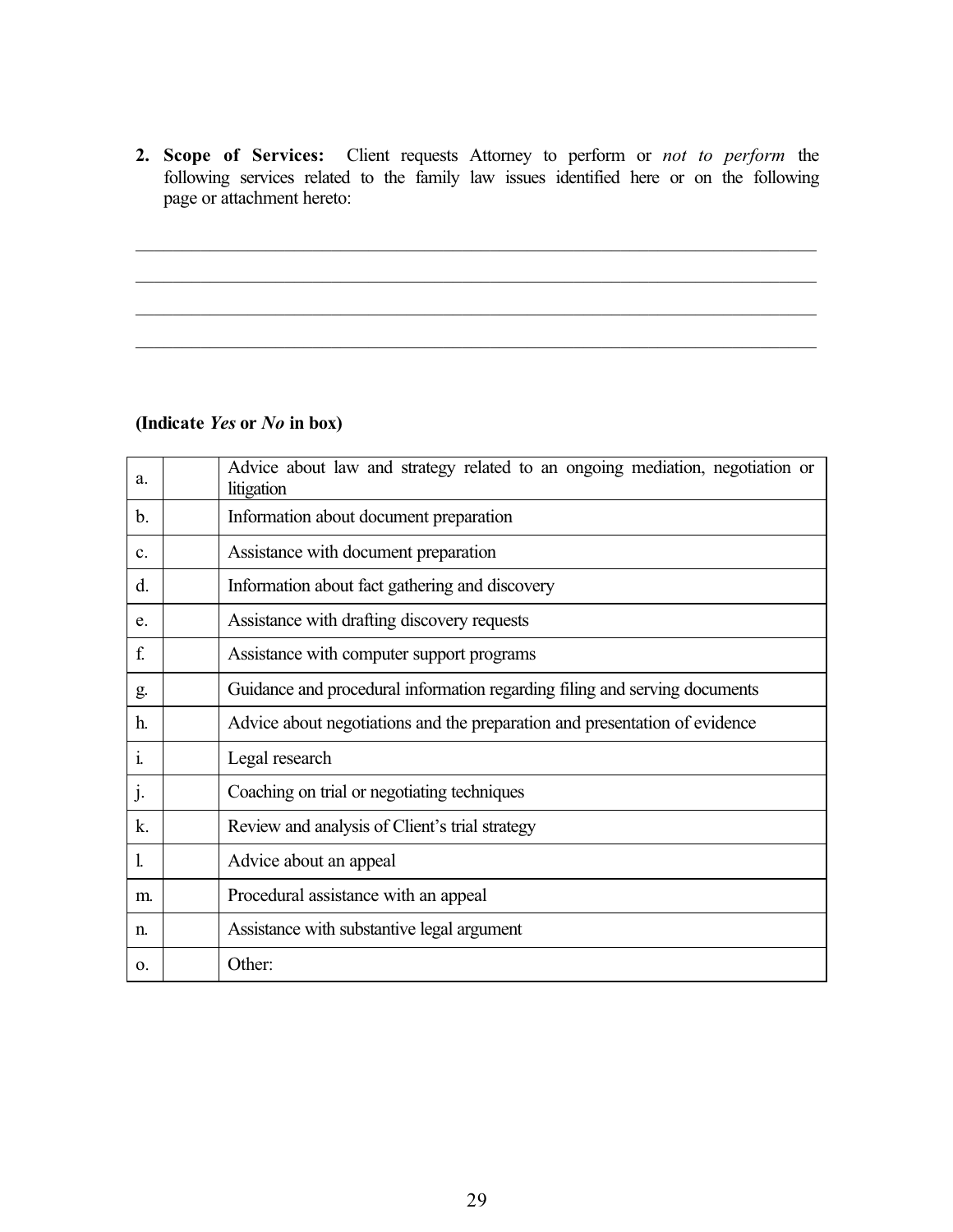- **3. Limitation of Attorney's Responsibilities:** Attorney will perform the specific legal tasks identified by the word "*Yes"* in paragraph 2 above consistent with Attorney's ethical and professional responsibilities, including observing strict confidentiality, and based on the information available to Attorney. In providing those services, Attorney *will not*:
	- a. Represent, speak for, appear for, or sign papers on Client's behalf.
	- b. Provide services in paragraph 2 which are identified with the word "No."
	- c. Make decisions for Client about any aspect of the case.
	- d. Determine the assets and obligations of Client's marriage, their character, or their value.
	- e. Determine an appropriate division of the assets and obligations of Client's marriage
	- f. Litigate Client's case on Client's behalf
	- g. Protect Client's property by means of restraining orders while discovery and/or negotiations are in progress.

Attorney will NOT perform any services identified by the word "NO" in paragraph 2 above. The Client may request that Attorney provide additional services. If Attorney agrees to provide additional services, those additional services will be specifically listed in an amendment to this Agreement, and initiated and dated by both parties. The date that both the Attorney and the Client initial any such list of additional services to be provided will be the date on which the Attorney becomes responsible for providing those additional services. If the Client decides to retain the Attorney as the Client's Attorney of record for handling the entire case on the Client's behalf, the Client and the Attorney will enter into a new written Agreement setting forth that fact, and the Attorney's additional responsibilities in the Client's case.

**Right to Seek Advice of Other Counsel:** Client is advised of the right to seek the advice and professional services of other counsel with respect to those services in paragraph 2 which are identified with the word *"no"* at any time during or following this limited consulting services agreement.

### **4. Method of Payment for Services:**

**a. Hourly Fee:** The current hourly fee charged by Attorney for services under this agreement is \$ These a different fee arrangement is established in clause 4b of this Paragraph, the hourly fee will be payable at the time of service. Attorney will charge in increments of one tenth of an hour, rounded off for each particular activity to the nearest tenth of an hour. The hourly fee will be payable at the time of the service.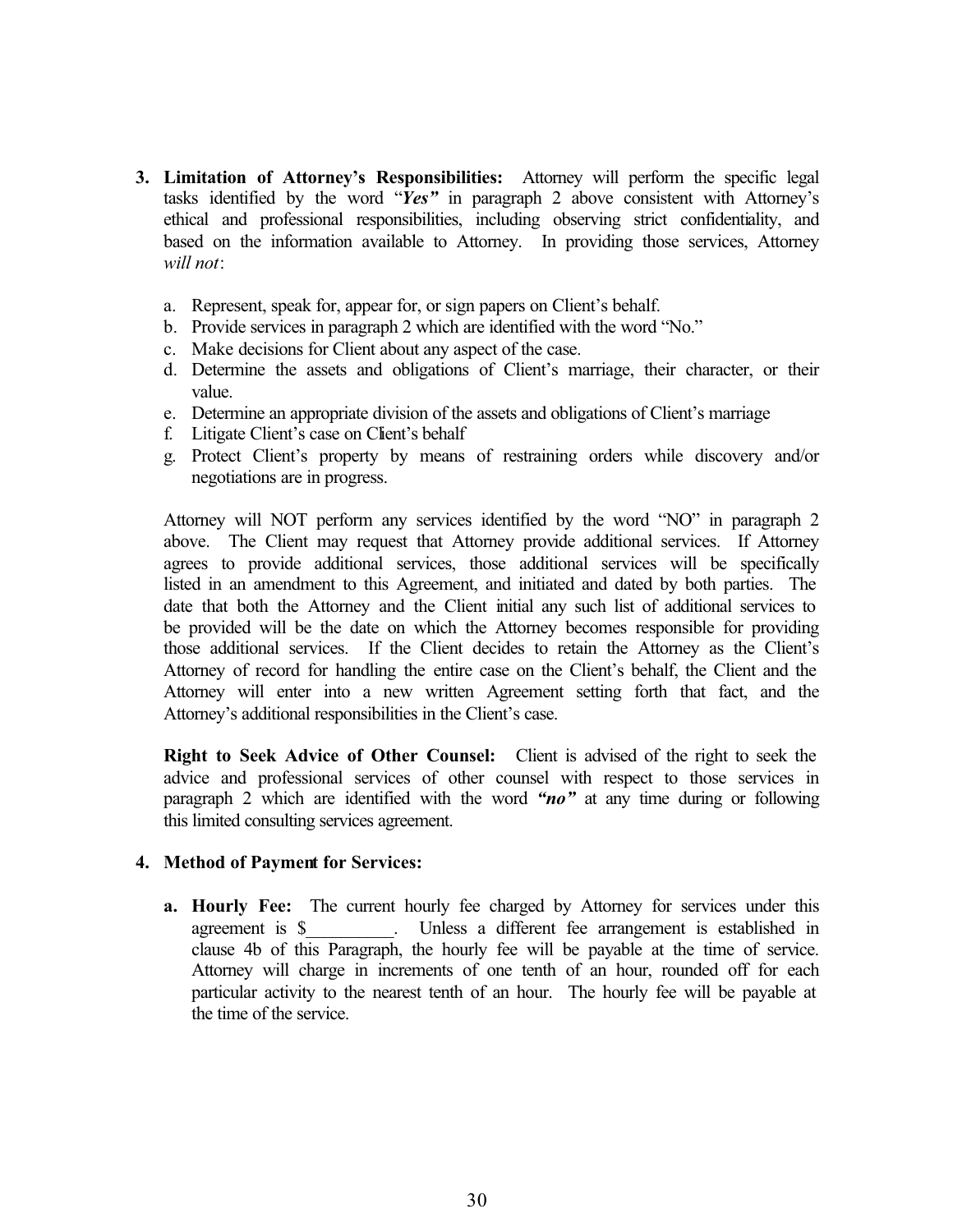- **b. Payment from Deposit:** For a continuing consulting role, Client will pay to Attorney a deposit of \$, to be received by Attorney on or before \_\_\_\_\_\_\_\_\_\_\_\_\_\_\_\_\_, and to be applied against Attorney's fees and costs incurred by Client. This amount will be deposited by Attorney in Attorney's trust account. Client authorizes Attorney to withdraw the principal from the trust account to pay Attorney's fees and costs as they are incurred by Client. Any interest earned will be paid, as required by law, to the State Bar of California to fund legal services for indigent persons. The deposit is refundable. If, at the termination of services under this agreement, the total amount incurred by Client for Attorney's fees and costs is less than the amount of the deposit, the difference will be refunded to Client.
- **c. Costs:** All costs payable to third parties in connection with Client's case including filing fees, investigation fees, deposition fees and the like shall be paid directly by Client. Attorney will not advance costs to third parties on Client's behalf.

### **Client acknowledges that Attorney has made no promises about the total amount of Attorney's fees to be incurred by Client under this agreement.**

- **5. Discharge of Attorney:** Client may discharge Attorney at any time by written notice effective when received by Attorney. Unless specifically agreed by Attorney and Client, Attorney will provide no further services after receipt of the notice. Notwithstanding the discharge, Client will remain obligated to pay Attorney at the agreed rate for all services provided prior to such discharge.
- **6. Withdrawal of Attorney:** Attorney may withdraw at any time as permitted under the Rules of Professional Conduct of the State Bar of California. The circumstances under which the Rules permit such withdrawal include, but are not limited to, the following:
	- a. The Client consents,
	- b. The Client's conduct renders it unreasonably difficult for the Attorney to carry out the employment effectively, and
	- c. The Client fails to pay Attorney's fees or costs as required by his or her agreement with the Attorney.

Notwithstanding Attorney's withdrawal, Client will remain obligated to pay Attorney at the agreed rate for all services provided. At the termination of services under this agreement, Attorney will release promptly to Client on request all of Client's papers and property.

- **7. Disclaimer of Guarantee:** Although Attorney may offer an opinion about possible results regarding the subject matter of this agreement, Attorney cannot guarantee any particular result. Client acknowledges that Attorney has made no promises about the outcome and that any opinion offered by Attorney in the future will not constitute a guarantee.
- **8. Arbitration of Fee Dispute:** If a dispute arises between Attorney and Client regarding Attorney's fees or costs under this agreement and Attorney files suit in any court other than small claims court, Client will have the right to stay that suit by timely electing to arbitrate the dispute under Business and Professions Code sections 6200-6206, in which event Attorney must submit the matter for such arbitration.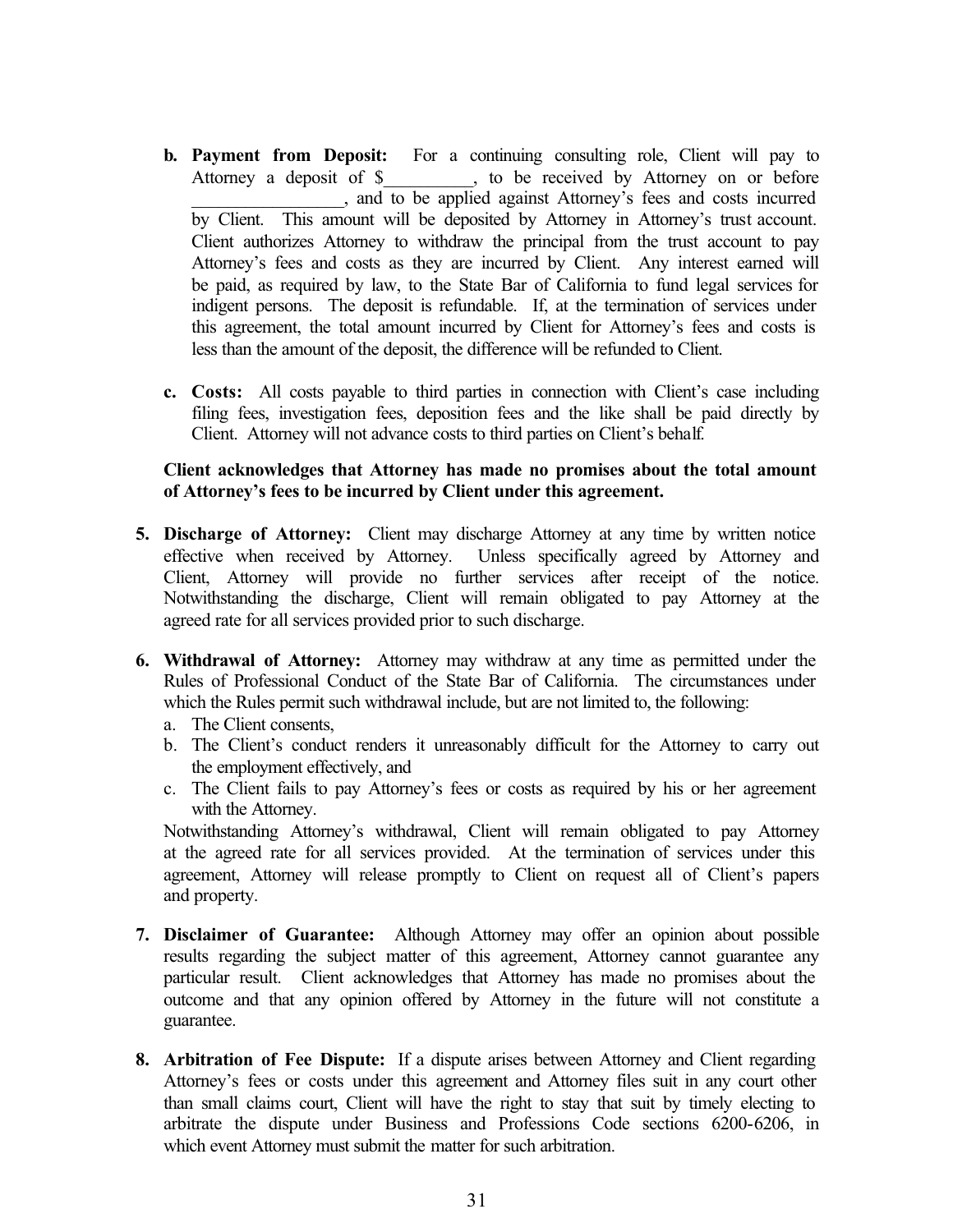- **9. Entire Agreement:** This Agreement is the complete Agreement between the Client and the Attorney. If the Client and the Attorney decide to change or amend this Agreement in any way, the change must be in writing and attached to this Agreement.
- **10. Effective Date of Agreement:** The effective date of this agreement will be the date when, having been executed by Client, one copy of the agreement is received by Attorney and Attorney receives the deposit required by Paragraph 4b. Once effective, this agreement will, however, apply to services provided by Attorney on this matter before its effective date.

The foregoing is agreed to by:

(Client) (Attorney)

(Date) (Date)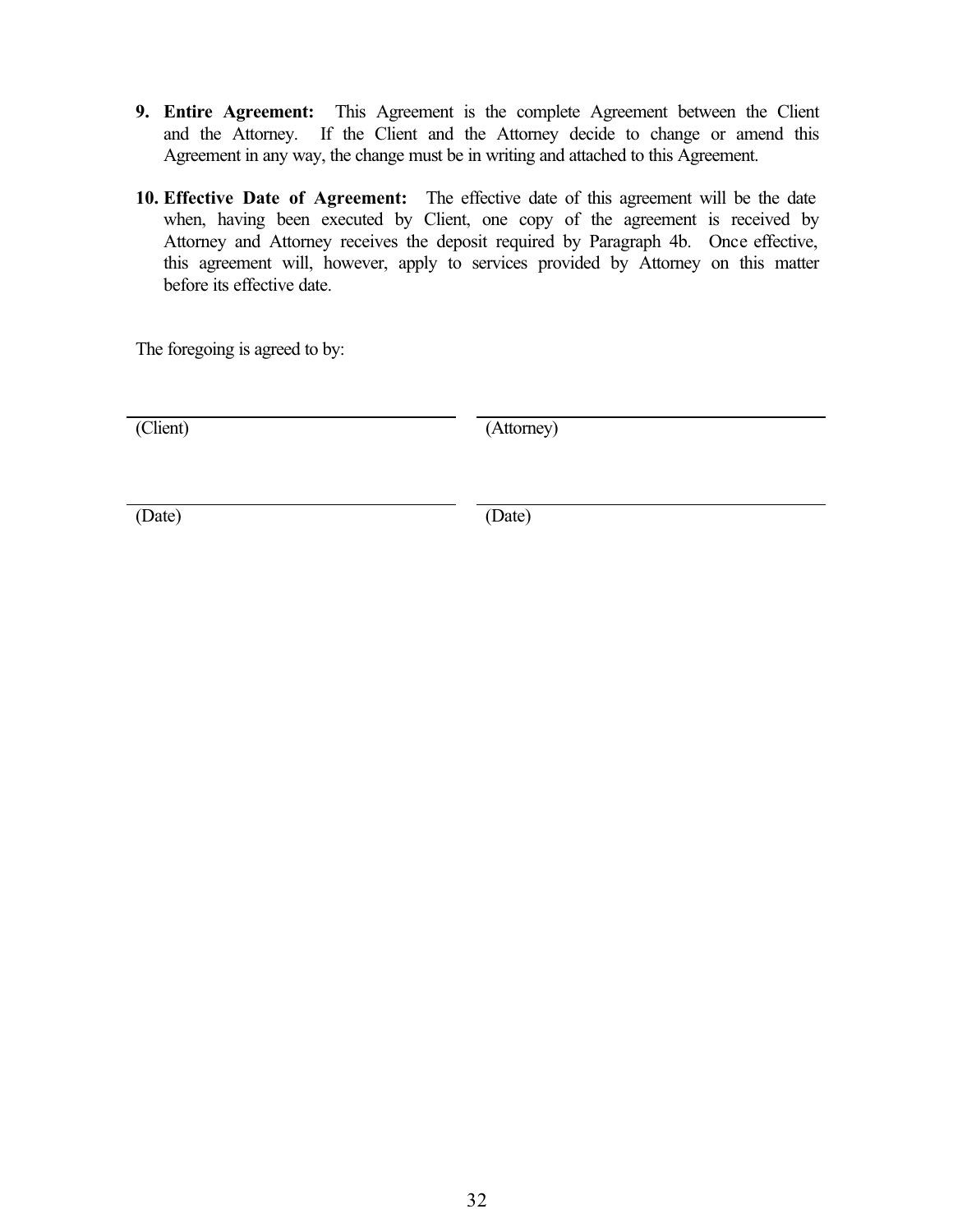#### FEE AGREEMENT#3 **ONGOING CONSULTING AGREEMENT**

**Identification of Parties:** This agreement, executed in duplicate with each party receiving an executed original, is made between \_\_\_\_\_\_\_\_\_\_\_\_\_\_\_\_\_\_\_\_\_, hereafter referred to as "Attorney," and  $\overline{\phantom{a}}$ , hereafter referred to as "Client."

**1. Nature of Case:** The Client is requesting ongoing consulting services from Attorney in the following matter:

\_\_\_\_\_\_\_\_\_\_\_\_\_\_\_\_\_\_\_\_\_\_\_\_\_\_\_\_\_\_\_\_\_\_\_\_\_\_\_\_\_\_\_\_\_\_\_\_\_\_\_\_\_\_\_\_\_\_\_\_\_\_\_\_\_\_\_\_\_\_\_\_\_

\_\_\_\_\_\_\_\_\_\_\_\_\_\_\_\_\_\_\_\_\_\_\_\_\_\_\_\_\_\_\_\_\_\_\_\_\_\_\_\_\_\_\_\_\_\_\_\_\_\_\_\_\_\_\_\_\_\_\_\_\_\_\_\_\_\_\_\_\_\_\_\_\_

- **2. Client Responsibilities and Control.** Client shall remain responsible for the conduct of the case and understands that he/she will remain in control of and be responsible for all decisions made in the course of the case. Client agrees to:
	- **a.** Cooperate with Attorney or office by complying with all reasonable requests for information in connection with the matter for which Client is requesting services;
	- **b.** Keep attorney or office advised of Client's concerns and any information that is pertinent to Client's case;
	- **c.** Provide Attorney with copies of all pleadings and correspondence to and from Client regarding the case;
	- **d.** Immediately provide Attorney with any new pleadings or motions received from the other party;
	- **e.** Keep all documents related to the case in a file for review by Attorney.
- **3. Services to be performed by Attorney.** Client and Attorney have agreed that Attorney will provide the following services, indicated by writing YES or NO (**Attorney will not perform any services indicated by the word NO)**:
	- a. **Legal advice: office visits, telephone calls, fax, mail, email;**
	- b. \_\_\_\_\_\_\_\_ Advice about availability of alternative means to resolving the dispute, including mediation and arbitration;
	- c. \_\_\_\_\_\_\_\_ Evaluation of Client's self-diagnosis of the case and advising Client about legal rights and responsibilities;
	- d. \_\_\_\_\_\_\_\_ Guidance and procedural information for filing or serving documents;
	- e. \_\_\_\_\_\_\_\_\_ Review pleadings and other documents prepared by Client;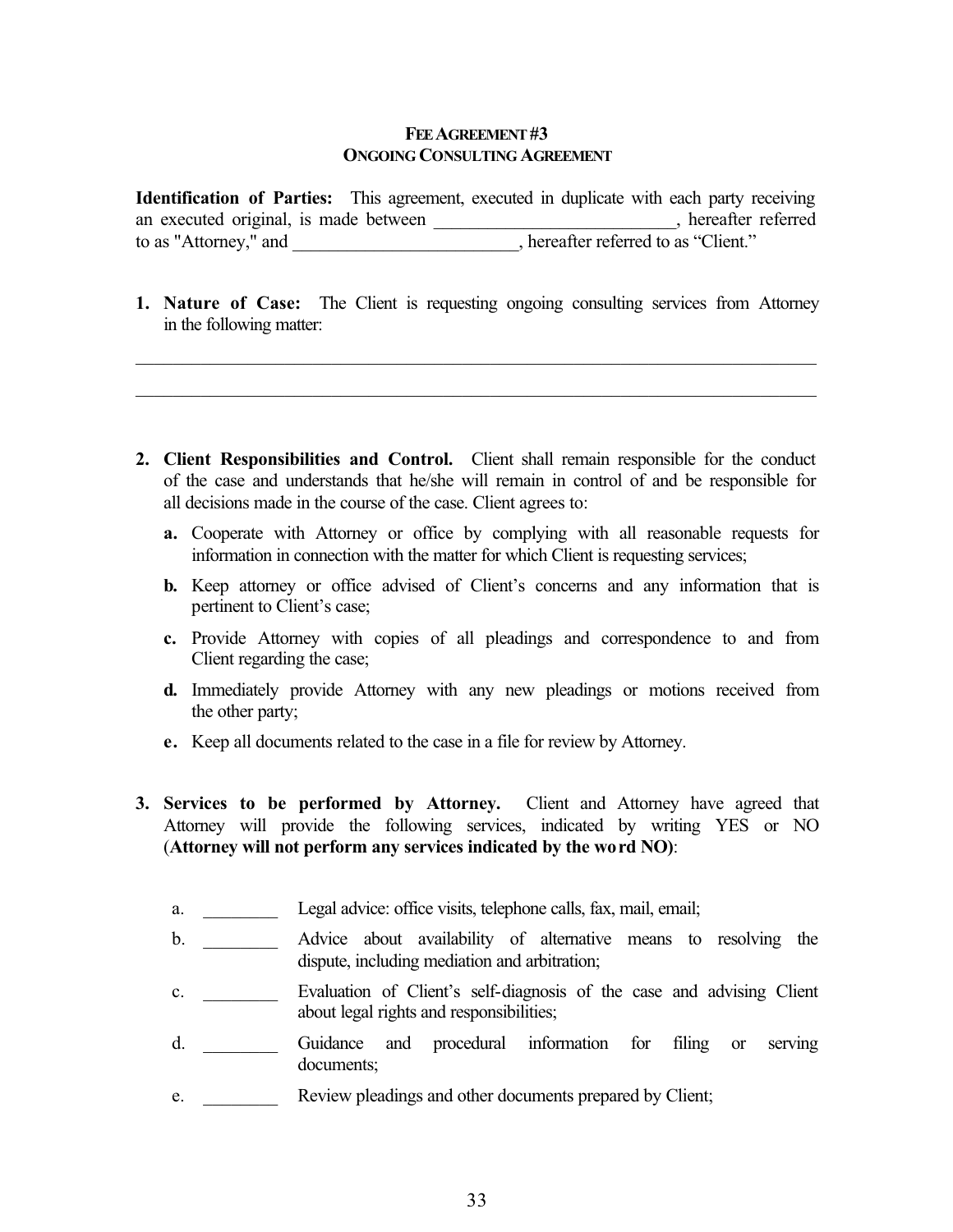- f. \_\_\_\_\_\_\_\_ Suggest documents to be prepared;
- g. Draft pleadings, motions and other documents;
- h. Factual investigation: contacting witnesses, public record searches, in-depth interview of Client;
- i. Assistance with computer support programs;
- j. Legal research and analysis;
- k. Evaluate settlement options;
- l. \_\_\_\_\_\_\_\_ Discovery: interrogatories, depositions, requests for document production;
- m. Planning for negotiations, including simulated role-playing with Client;
- n. Planning for court appearances, including simulated role-playing with Client;
- o. Standby telephone assistance during negotiations or settlement conferences;
- p. Backup and troubleshooting during the hearing or trial;
- q. \_\_\_\_\_\_\_\_ Referring Client to expert witnesses, special masters or other counsel;
- r. Counseling Client about an appeal;
- s. Procedural assistance with an appeal and assisting with substantive legal argument in an appeal;
- t. Provide preventive planning and/or schedule legal check-ups;
- $u.$  Other:  $\qquad \qquad$  Other:

\_\_\_\_\_\_\_\_\_\_\_\_\_\_\_\_\_\_\_\_\_\_\_\_\_\_\_\_\_\_\_\_\_\_\_\_\_\_\_\_\_\_\_\_\_\_\_\_\_\_\_\_\_\_\_

- **4. Attorney's Responsibilities:** Attorney will exercise due professional care and observe strict confidentiality in providing the services identified by the word "YES" in Paragraph 4 above. In providing those services, Attorney WILL NOT:
	- a. Represent, speak for, appear for, or sign papers on the Client's behalf;
	- b. Become attorney of record on any court papers or litigate on Client's behalf;
	- c. Provide services which are not identified by the word "YES" in Paragraph 4;
	- d. Make decisions for Client about any aspect of the case;
	- e. Protect Client's property by means of restraining orders while discovery and/or negotiations are in progress.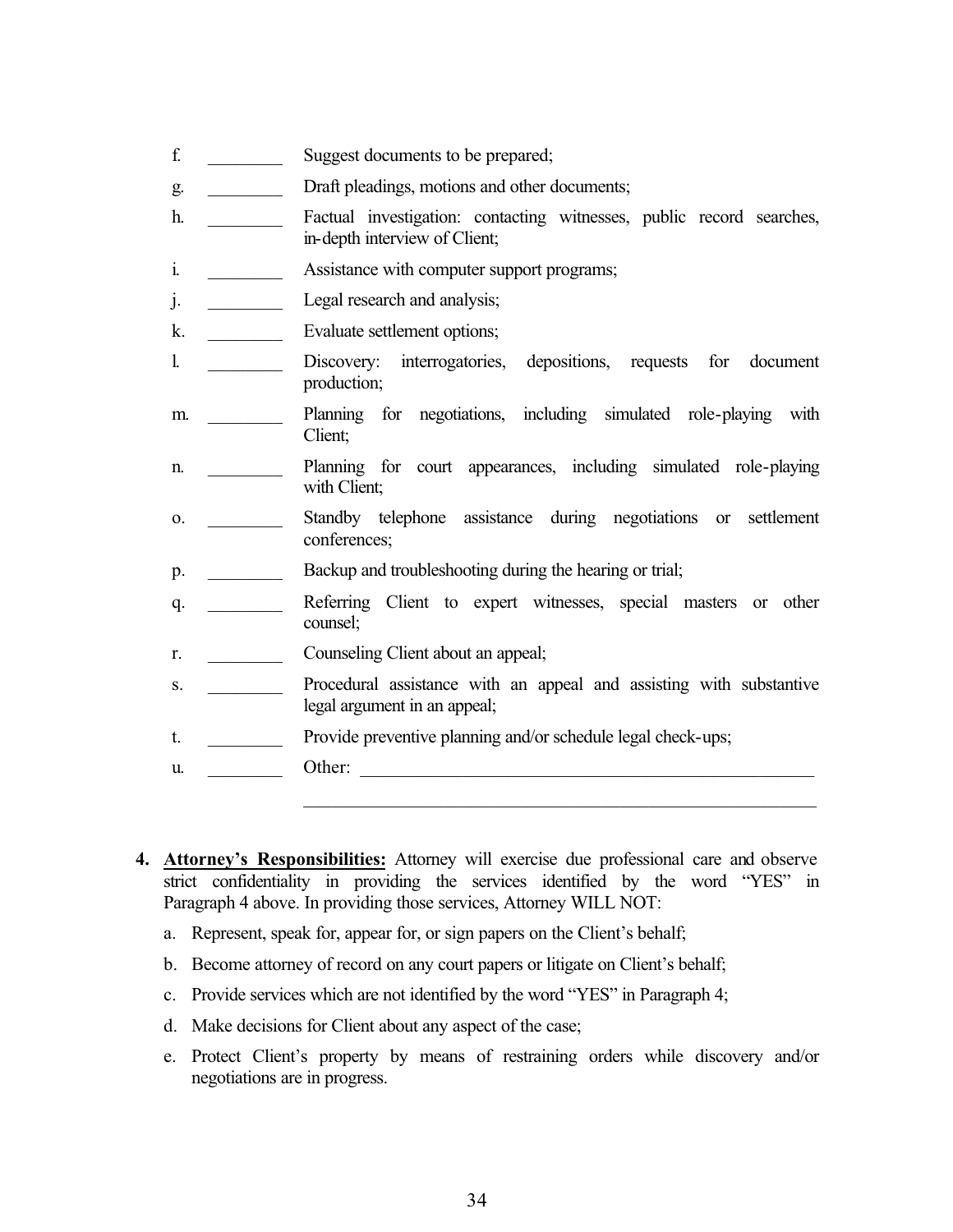- f. The Client may request that Attorney provide additional services. If Attorney agrees to provide additional services, those additional services will be specifically listed in an amendment to this Agreement, and initialed and dated by both parties. The date that both the Attorney and the Client initial any such list of additional services to be provided will be the date on which the Attorney becomes responsible for providing those additional services. If the Client decides to retain the Attorney as the Client's Attorney of record for handling the entire case on the Client's behalf, the Client and the Attorney will enter into a new written Agreement setting forth that fact, and the Attorney's additional responsibilities in the Client's case.
- g. **Right to Seek Advice of Other Counsel:** Client is advised of the right to seek the advice and professional services of other counsel with respect to those services in paragraph 3 which are identified with the word *"no"* at any time during or following this Ongoing Consulting Agreement.

## **5. Method of Payment for Services:**

### **a. Hourly Fee:**

The current hourly fee charged by Attorney for services under this agreement is . Unless a different fee arrangement is established in clause b) of this Paragraph, the hourly fee shall be payable at the time of the service. Attorney will charge in increments of one tenth of an hour, rounded off for each particular activity to the nearest one tenth of an hour.

If, while this agreement is in effect, Attorney increases the hourly rate(s) being charged to clients generally for Attorney's fees, that increase may be applied to fees incurred under this agreement, but only with respect to services provided thirty days or more after written notice of the increase is mailed to Client. If Client chooses not to consent to the increased rate(s), Client may terminate Attorney's services under this agreement by written notice effective when received by Attorney.

### **b. Payment from Deposit:**

For a continuing consulting role, Client will pay to Attorney a deposit of \$\_\_\_\_\_\_\_\_, to be received by Attorney on or before \_\_\_\_\_\_\_\_\_\_\_\_\_\_, and to be applied against Attorney's fees and costs incurred by Client. This amount will be deposited by Attorney in Attorney's trust account. Client authorizes Attorney to withdraw the principal from the trust account to pay Attorney's fees and costs as they are incurred by Client. Any interest earned will be paid, as required by law, to the State Bar of California to fund legal services for indigent persons. The deposit is refundable. If, at the termination of services under this agreement, the total amount incurred by Client for Attorney's fees and costs is less than the amount of the deposit, the difference will be refunded to Client.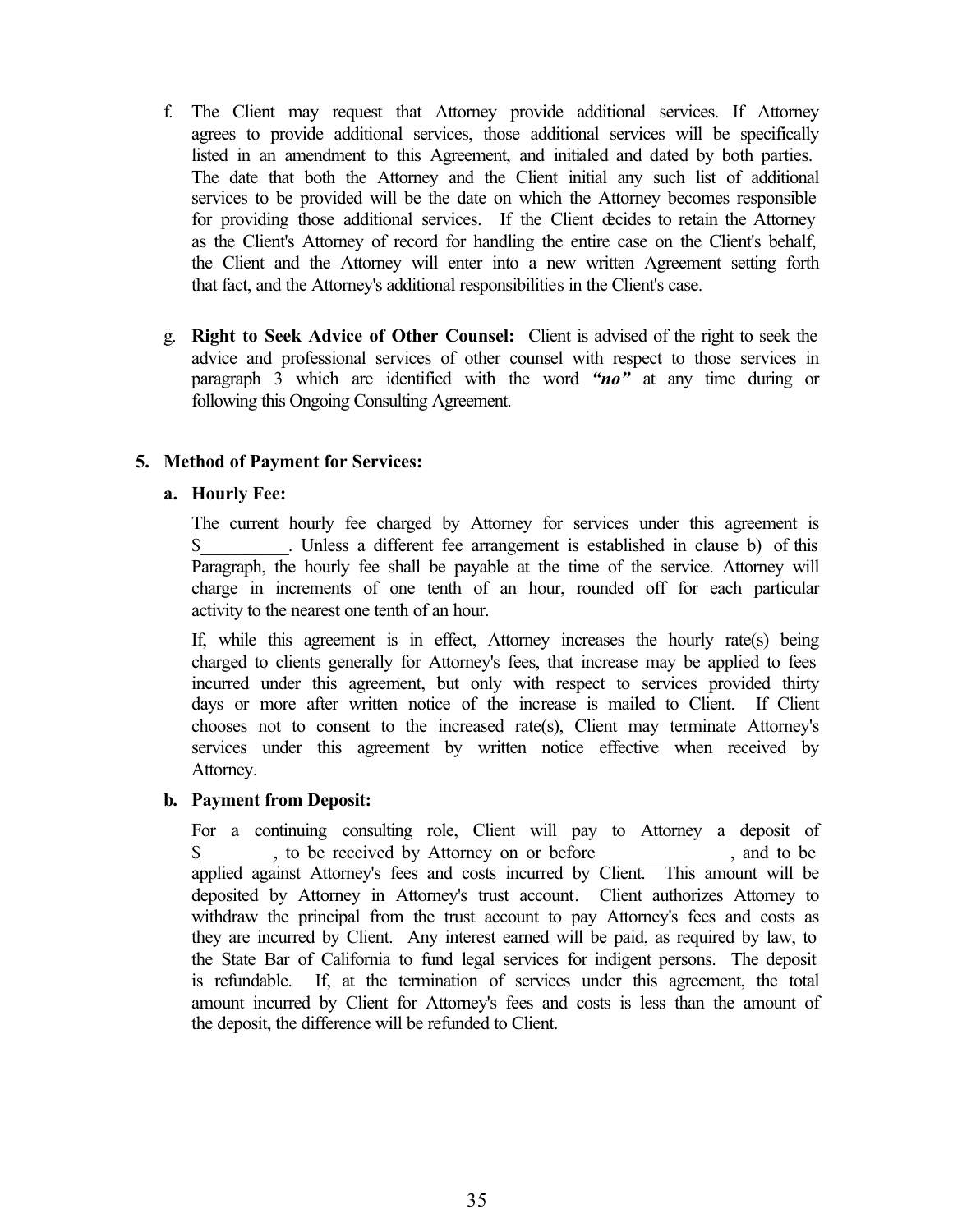**Costs:** Client will pay Attorney's out of pocket costs incurred in connection with this agreement, including long distance telephone and fax costs, photocopy expense and postage. All costs payable to third parties in connection with Client's case including filing fees, investigation fees, deposition fees and the like will be paid directly by Client. Attorney will not advance costs to third parties on Client's behalf.

**Client acknowledges that Attorney has made no promises about the total amount of Attorney's fees to be incurred by Client under this agreement.**

- **c.** Should it be necessary to institute any legal action for the enforcement of this agreement, the prevailing party shall be entitled to receive all court costs and reasonable attorney fees incurred in such action from the other party.
- **6. Discharge of Attorney:** Client may discharge Attorney at any time by written notice effective when received by Attorney. Unless specifically agreed by Attorney and Client, Attorney will provide no further services and advance no further costs on Client's behalf after receipt of the notice. Notwithstanding the discharge, Client will remain obligated to pay Attorney at the agreed rate for all services provided and to reimburse Attorney for all costs incurred prior to such discharge.
- **7. Withdrawal of Attorney:** Attorney may withdraw at any time as permitted under the Rules of Professional Conduct of the State Bar of California. The circumstances under which the Rules permit such withdrawal include, but are not limited to, the following: a) The client consents, b) the client's conduct renders it unreasonably difficult for the Attorney to carry out the employment effectively, and c) the client fails to pay Attorney's fees or costs as required by his or her agreement with the Attorney.

Notwithstanding Attorney's withdrawal, Client will remain obligated to pay Attorney at the agreed rate for all services provided, and to reimburse Attorney for all costs incurred before the withdrawal.

At the termination of services under this agreement, Attorney will promptly release all of Client's papers and property to Client on request.

#### **8. Resolving Disputes between Client and Attorney**

**a. Notice and Negotiation.** If any dispute between Client and Attorney arises under this agreement regarding the payment of fees, Attorney's professional services rendered to or for Client, and any other disagreement, regardless of the nature of the facts or legal theories involved, both Attorney and Client agree to meet and confer within ten (10) days of written notice by either Client or Attorney that the dispute exists. The purpose of this meeting and conference will be to negotiate a solution short of further dispute resolution proceedings.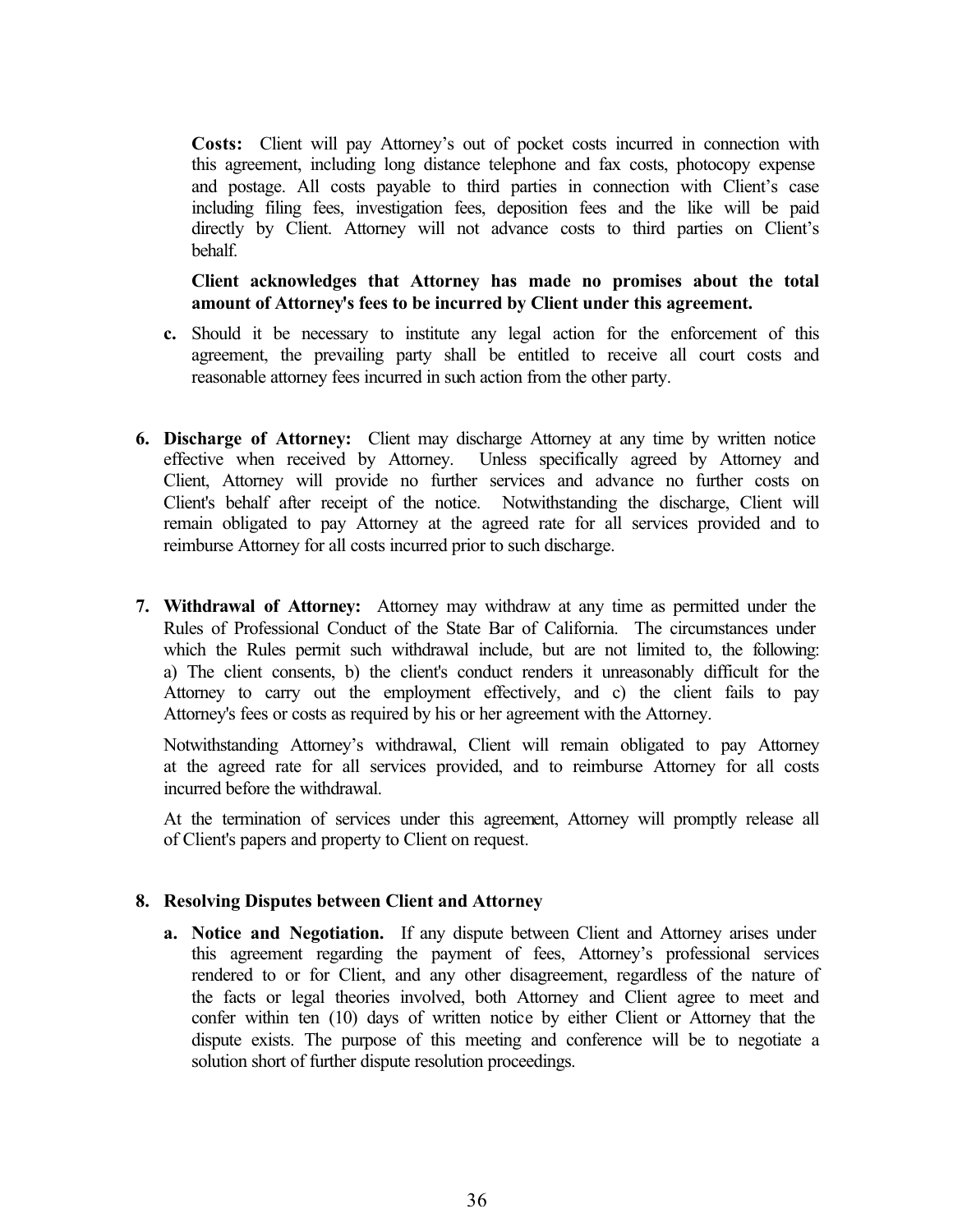- **b.** Mediation. If the dispute is not resolved through negotiation, Client and Attorney will attempt, within fifteen (15) days of failed negotiations, to agree on a neutral mediator whose role will be to facilitate further negotiations within fifteen (15) days. If the Attorney and Client cannot agree on a neutral mediator, they will request that the Contra Costa County Bar Association select a mediator. The mediation shall occur within fifteen (15) days after the mediator is selected. The Attorney and Client shall share the costs of the mediation, provided that the payment of costs and any attorney's fees may be mediated. Nothing in this provision shall constitute a waiver of Client's rights to State Bar fee arbitration or a trial *de novo* after a State Bar fee arbitration.
- **9. Amendments and Additional Services.** This written Agreement governs the entire relationship between Client and Attorney. All amendments shall be in writing and attached to this agreement. If Client wishes to obtain additional services from Attorney as defined in Paragraph 4, a photocopy of Paragraph 4 which clearly denotes which extra services are to be provided, signed and dated by both Attorney and Client and attached to this Agreement, shall qualify as an amendment.
- **10. Severability in Event of Partial Invalidity.** If any provision of this agreement is held in whole or in part to be unenforceable for any reason, the remainder of that provision and of the entire agreement will be severable and remain in effect.
- **11. Statement of Client's Understanding.** I have carefully read this Agreement and believe that I understand all of its provisions. I signify my agreement with the following statements by initialing each one:
	- a. **I** have accurately described the nature of my case in Paragraph 1.
	- b. \_\_\_\_\_\_\_\_ I will be responsible for the conduct of my case and will be in control of my case at all times as described in Paragraph 2.
	- c. The services Attorney has agreed to perform in my case are identified by the word "YES" in Paragraph 3. I take responsibility for all other aspects of my case.
	- d. \_\_\_\_\_\_\_\_ I understand and agree to the limitations on the scope of Attorney's responsibilities identified in Paragraph 4 and understand Attorney will not be responsible for my conduct in handling my case.
	- e. I will pay Attorney for services as described in Paragraph 5.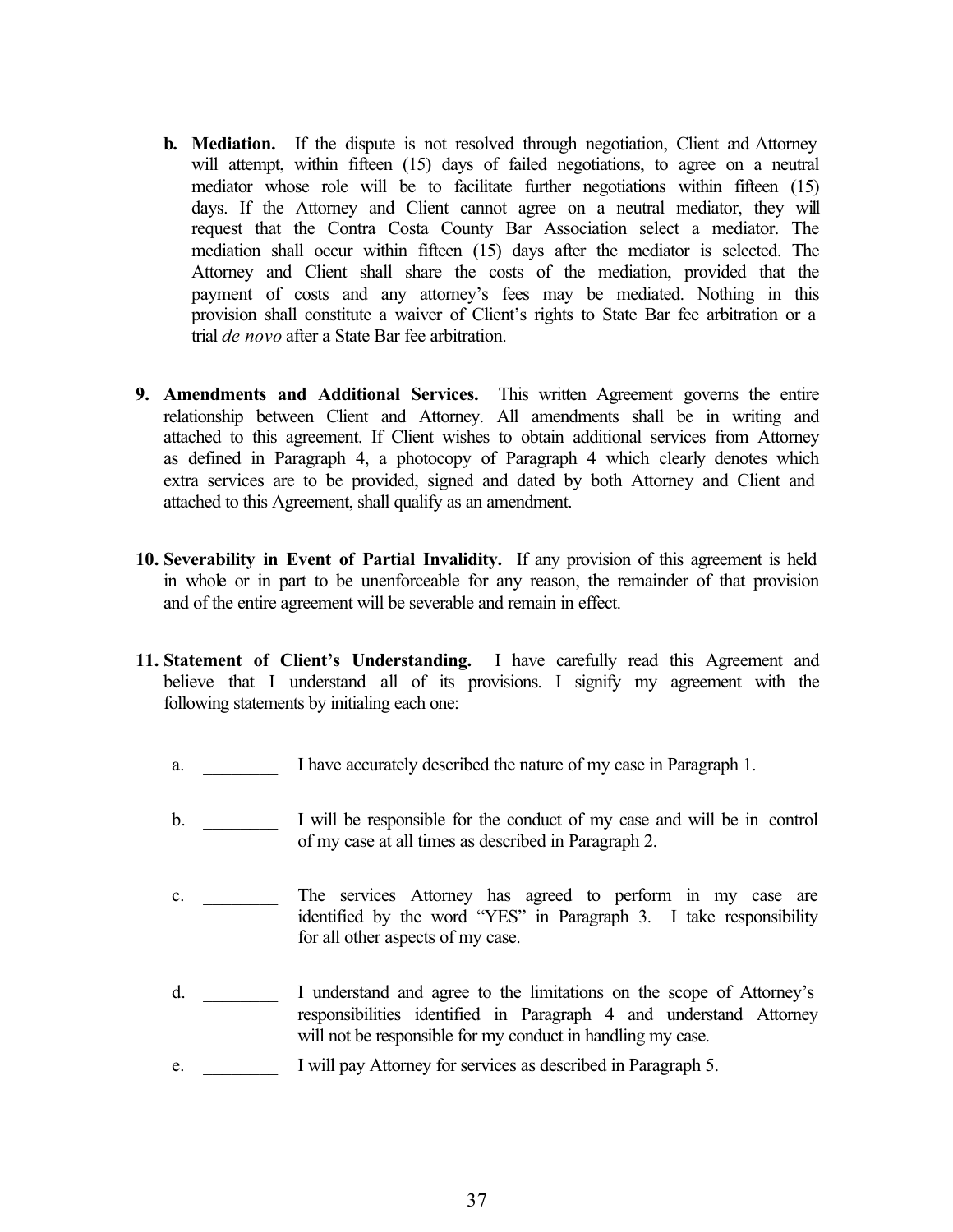- f. \_\_\_\_\_\_\_\_ I will resolve any disputes I may have with Attorney under this Agreement in the manner described in Paragraph 8.
- g. \_\_\_\_\_\_\_\_ I understand that any amendments to this Agreement shall be in writing, as described in Paragraph 9.
- h. I acknowledge that I have been advised by Attorney that I have the right to consult with another independent attorney to review this Agreement and to advise me on my rights as a client *before* I sign this Agreement.

(Client) (Attorney)

(Date) (Date)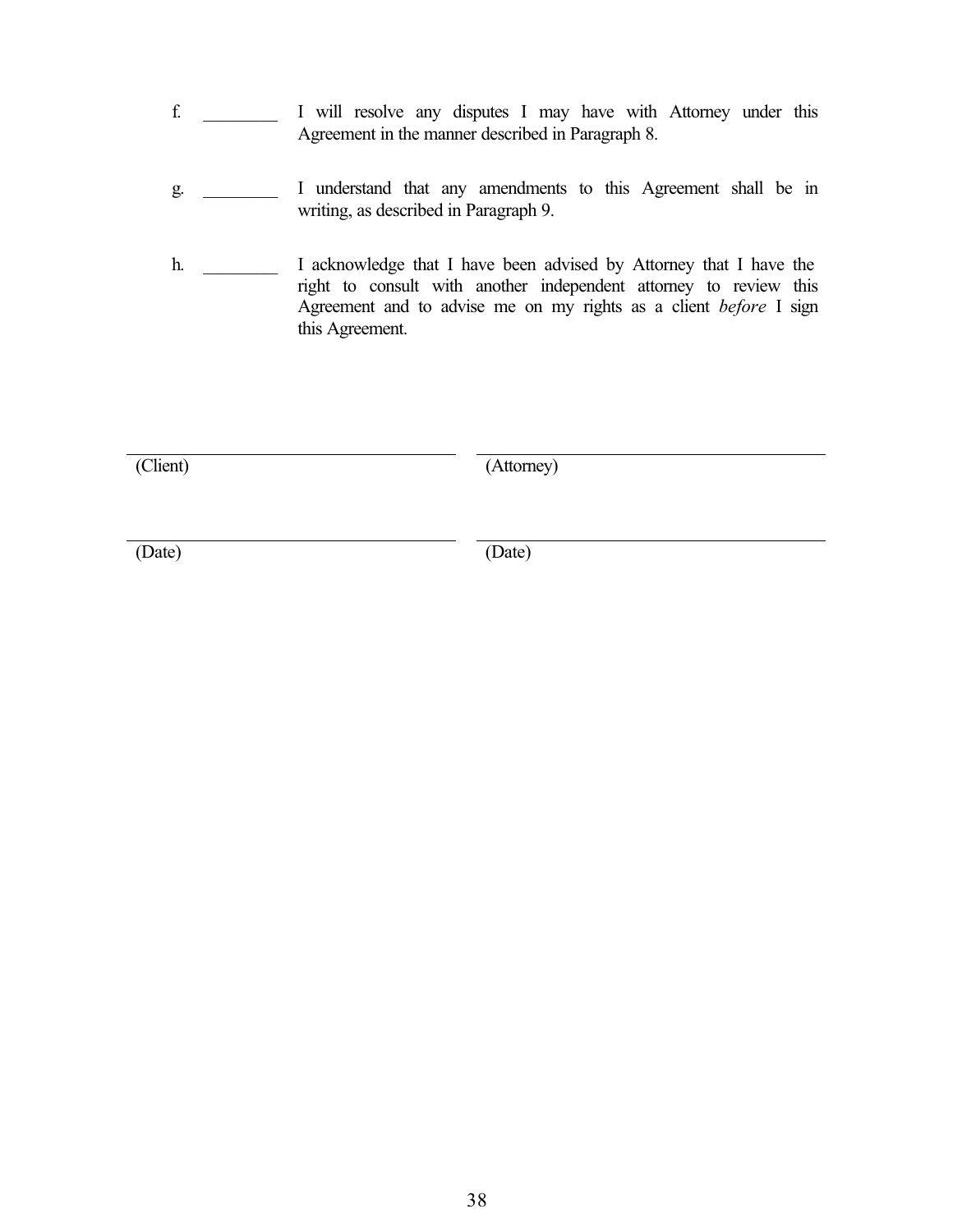#### FEE AGREEMENT #4\* **LIMITED REPRESENTATION AGREEMENT INCLUDING COURT APPEARANCE**

**Identification of Parties:** This agreement, executed in duplicate with each party receiving an executed original, is made between \_\_\_\_\_\_\_\_\_\_\_\_\_\_\_\_\_\_\_\_\_\_\_, hereafter referred to as "Attorney," and \_\_\_\_\_\_\_\_\_\_\_\_\_\_\_\_\_\_\_\_\_\_\_\_\_, hereafter referred to as "Client."

1. Nature of Case: The Client is requesting ongoing consulting services from Attorney in the following matter:

\_\_\_\_\_\_\_\_\_\_\_\_\_\_\_\_\_\_\_\_\_\_\_\_\_\_\_\_\_\_\_\_\_\_\_\_\_\_\_\_\_\_\_\_\_\_\_\_\_\_\_\_\_\_\_\_\_\_\_\_\_\_\_\_\_\_\_\_\_\_\_\_\_

\_\_\_\_\_\_\_\_\_\_\_\_\_\_\_\_\_\_\_\_\_\_\_\_\_\_\_\_\_\_\_\_\_\_\_\_\_\_\_\_\_\_\_\_\_\_\_\_\_\_\_\_\_\_\_\_\_\_\_\_\_\_\_\_\_\_\_\_\_\_\_\_\_

#### **These services are likely to require Attorney to appear of record for a limited issue.**

- **2. Client Responsibilities and Control.** Client intends to retain control over all aspects of the case except those specifically assigned to Attorney, and understands that he/she will remain in control of the case and be responsible for all decisions made in the course of the case. Client agrees to:
	- **a.** Cooperate with Attorney or office by complying with all reasonable requests for information in connection with the matter for which Client is requesting services;
	- **b.** Keep attorney or office advised of Client's concerns and any information that is pertinent to Client's case;
	- **c.** Provide Attorney with copies of all pleadings and correspondence to and from Client regarding the case;
	- **d.** Immediately provide Attorney with any new pleadings or motions received from the other party;
	- **e.** Keep all documents related to the case in a file for review by Attorney.

#### **3. Services to be performed by Attorney**

**a.** Client seeks the services from Attorney as set forth in the Tasks and Issues to be Apportioned checklist attached as Exhibit A. Client and Attorney shall designate the services to be rendered by Attorney by writing the word **"Yes"** in the column labeled **"Attorney Shall Do"** next to the services they agree Attorney will do, and shall designate the services Client shall undertake him/herself by writing the word **"Yes"** under the column labeled **"Client to Do"** next to those services. If a service is to be rendered by another attorney or some other third person, the word **"Other Attorney"** or other similar designation shall be written in the blank opposite the service. Attorney and Client shall each retain an original of this agreement and the designation of services in Exhibit A attached.

<sup>\*</sup>Use in conjunction with the Tasks/Issues checklists at pages 22-25.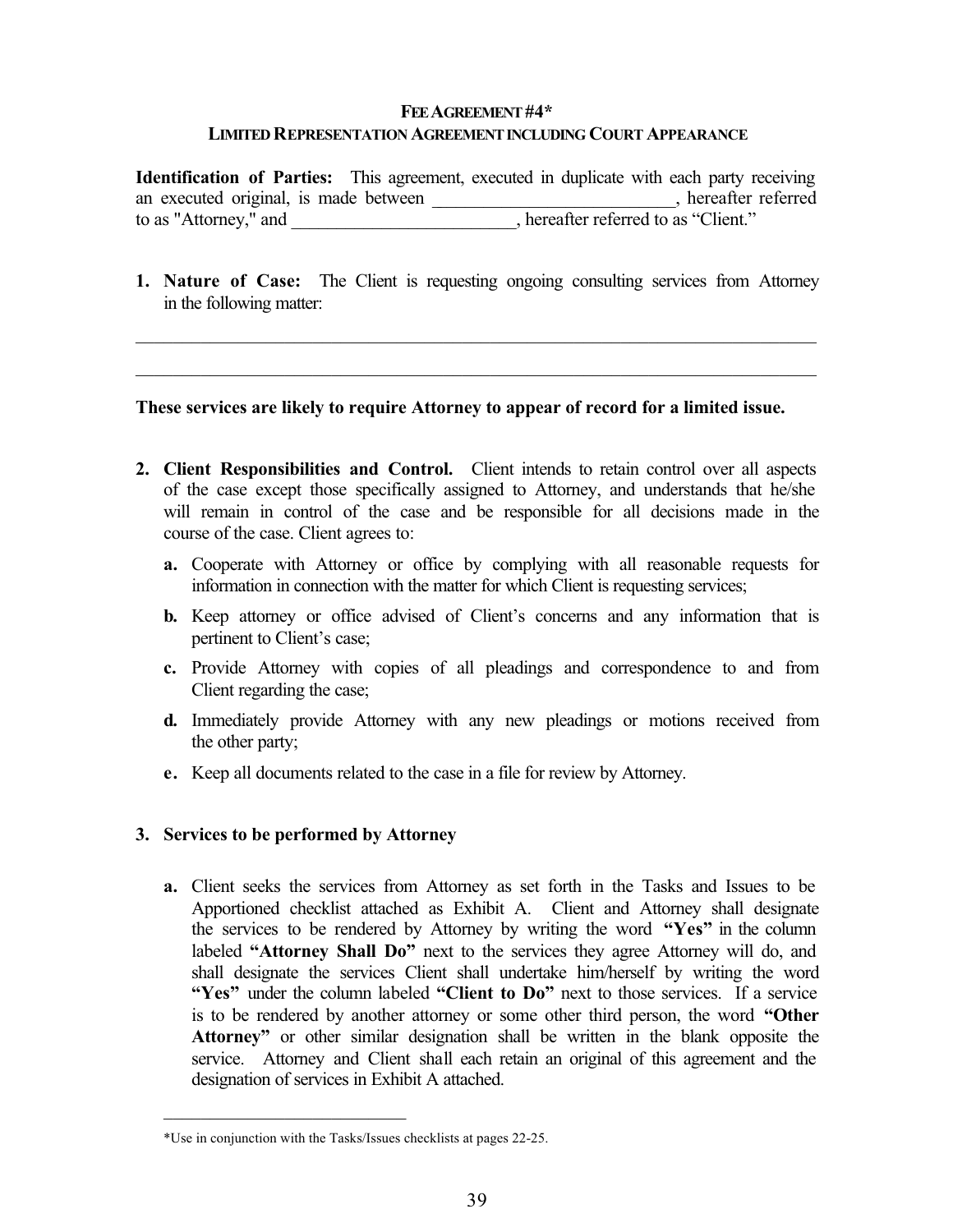- **b.** The Client may request that Attorney provide additional services. If Attorney agrees to provide additional services, those additional services will be specifically listed in an amendment to this Agreement, and initialed and dated by both parties. The date that both the Attorney and the Client initial any such list of additional services to be provided will be the date on which the Attorney becomes responsible for providing those additional services. If the Client decides to retain the Attorney as the Client's Attorney of record for handling the entire case on the Client's behalf, the Client and the Attorney will enter into a new written Agreement setting forth that fact, and the Attorney's additional responsibilities in the Client's case.
- **c. Right to Seek Advice of Other Counsel:** Client is advised of the right to seek the advice and professional services of other counsel with respect to those services in paragraph 2 and Exhibit A and successor exhibits detailing the scope of representation which are identified with the words *"no"* or *"client to do"* at any time during or following this Limited Representation Agreement.
- **4. Attorney of Record.** It is the intention of Attorney and Client that Attorney shall only perform those services specifically requested of Attorney. Some of those services may require Attorney to become attorney of record or make a court appearance in Client's case in order to perform the service requested. Attorney and Client specifically agree that Attorney's becoming attorney of record for such purposes shall not authorize or require Attorney to expand the scope of representation beyond the specific services designated. In the event that any court requires Attorney, as attorney of record for one or more authorized issues or tasks, to assume the responsibility for other tasks or issues reserved to client or a third party professional, Attorney may, at his/her option, elect to withdraw from representation, and Client agrees to execute any Substitution of Attorney forms reasonably requested by Attorney.

#### **5. Method of Payment for Services:**

#### **a. Hourly Fee**

The current hourly fee charged by Attorney for services under this agreement is as follows:

| 1) | Attorney  |  |
|----|-----------|--|
| 2) | Associate |  |
| 3) | Paralegal |  |
| 4) | Law Clerk |  |

Unless a different fee arrangement is established in clause b) of this paragraph, the hourly fee shall be payable at the time of the service. Attorney will charge in increments of one tenth of an hour, rounded off for each particular activity to the nearest one tenth of an hour.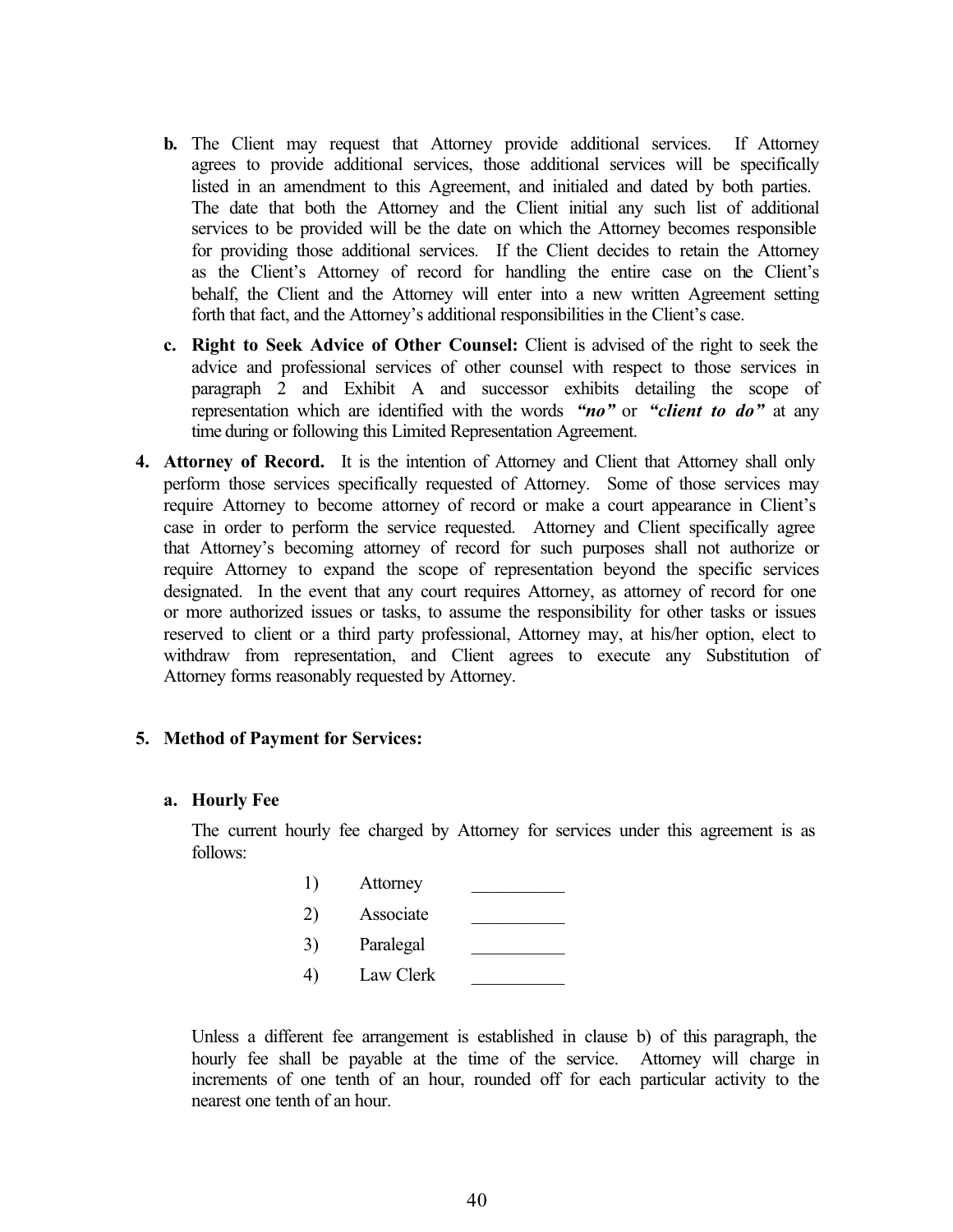If, while this agreement is in effect, Attorney increases the hourly rate(s) being charged to clients generally for Attorney's fees, that increase may be applied to fees incurred under this agreement, but only with respect to services provided thirty days or more after written notice of the increase is mailed to Client. If Client chooses not to consent to the increased rate(s), Client may terminate Attorney's services under this agreement by written notice effective when received by Attorney.

**b. Payment from Deposit.** For a continuing consulting role, Client will pay to Attorney a deposit of \$, to be received by Attorney on or before \_\_\_\_\_\_\_\_\_\_\_\_\_\_\_\_, and to be applied against Attorney's fees and costs incurred by Client. This amount will deposited by Attorney in Attorney's trust account. Client authorizes Attorney to withdraw the principal from the trust account to pay Attorney's fees and costs as they are incurred by Client.

Any interest earned will be paid, as required by law, to the State Bar of California to fund legal services for indigent persons. The deposit is refundable. If, at the termination of services under this agreement, the total amount incurred by Client for Attorney's fees and costs is less than the amount of the deposit, the difference will be refunded to Client.

**Costs:** Client will pay Attorney's out of pocket costs incurred in connection with this agreement, including long distance telephone and fax costs, photocopy expense and postage. All costs payable to third parties in connection with Client's case including filing fees, investigation fees, deposition fees and the like will be paid directly by Client. Attorney will not advance costs to third parties on Client's behalf.

**Client acknowledges that Attorney has made no promises about the total amount of Attorney's fees to be incurred by Client under this agreement.**

#### **6. Resolving Disputes between Client and Attorney**

- **a. Notice and Negotiation.** If any dispute between Client and Attorney arises under this agreement, both Attorney and Client agree to meet and confer within ten (10) days of written notice by either Client or Attorney that the dispute exists. The purpose of this meeting and conference will be to negotiate a solution short of further dispute resolution proceedings.
- **b.** Mediation. If the dispute is not resolved through negotiation, Client and Attorney shall attempt, within fifteen (15) days of failed negotiations, to agree on a neutral mediator whose role will be to facilitate further negotiations within fifteen (15) days. If the Attorney and Client cannot agree on a neutral mediator, they shall request that the Contra Costa County Bar Association select a mediator. The mediation shall occur within fifteen (15) days after the mediator is selected. The Attorney and Client shall share the costs of the mediation, provided that the payment of costs and any attorney's fees may be mediated. Nothing in this provision shall constitute a waiver of Client's rights to State Bar fee arbitration or a trial *de novo* after a State Bar fee arbitration.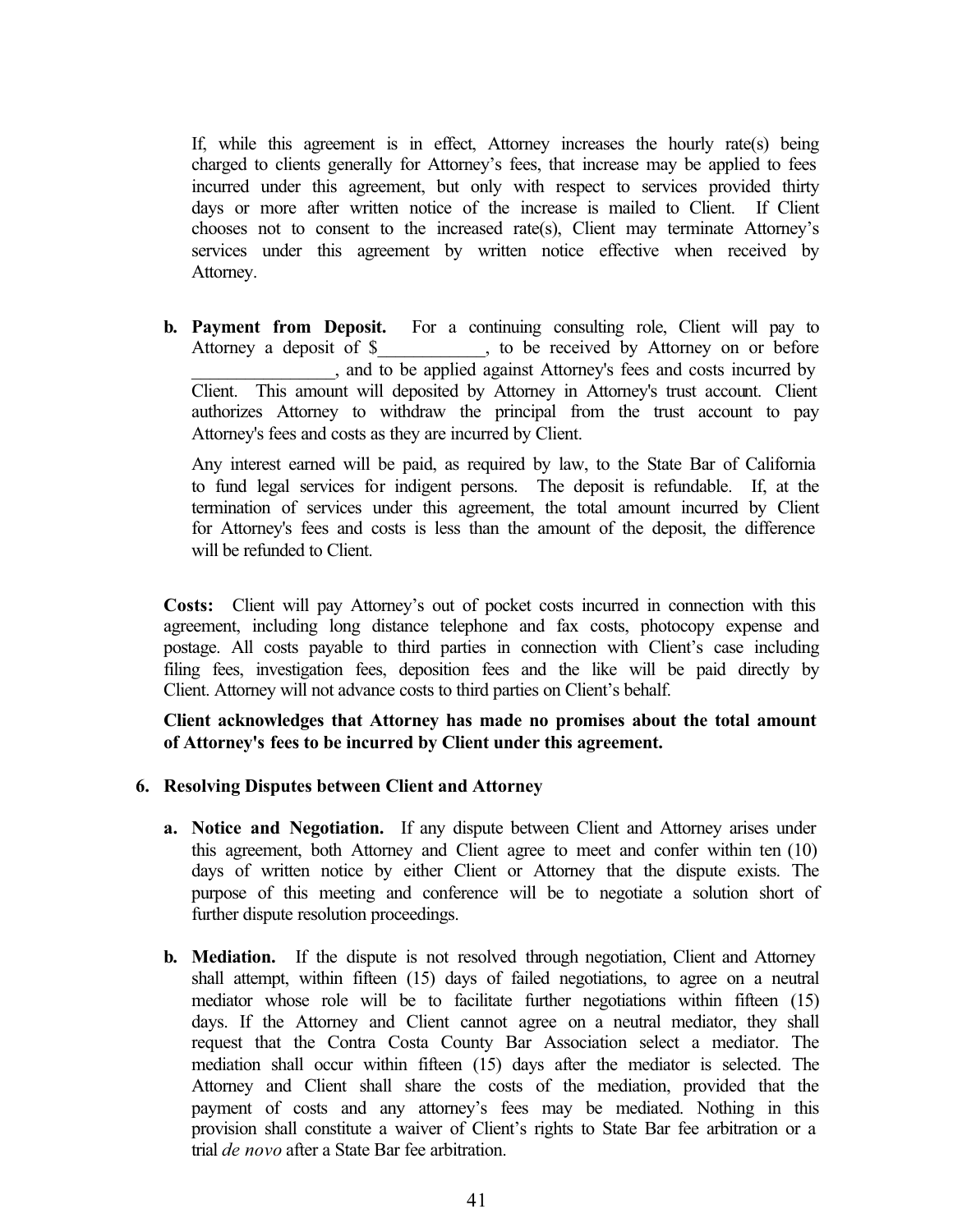- **7. Amendments and Additional Services.** This written Agreement governs the entire relationship between Client and Attorney. All amendments shall be in writing and attached to this agreement. If Client wishes to obtain additional services from Attorney as defined in Paragraph 3b, a photocopy of Paragraph 3b which clearly denotes which extra services are to be provided, signed and dated by both Attorney and Client and attached to this Agreement, shall qualify as an amendment.
- **8. Severability in Event of Partial Invalidity:** If any provision of this agreement is held in whole or in part to be unenforceable for any reason, the remainder of that provision and of the entire agreement will be severable and remain in effect.
- **9.** I have carefully read this Agreement and believe that I understand all of is provisions. I signify my agreement with the following statements by initialing each one:
	- a. I have accurately described the nature of my case in Paragraph 1.
	- b. \_\_\_\_\_\_\_\_ I will be responsible for the conduct of my case and will be in control of my case at all times as described in Paragraph 2.
	- c. The services that I want Attorney to perform in my case are identified by the word "YES" in Paragraph 3. I take responsibility for all other aspects of my case.
	- d. \_\_\_\_\_\_\_\_ I understand and accept the limitations on the scope of Attorney's responsibilities identified in Paragraph 4 and understand that Attorney will not be responsible for my conduct in handling my own case.
	- e. I will pay Attorney for services as described in Paragraph 5.
	- f. \_\_\_\_\_\_\_\_ I will resolve any disputes I may have with Attorney under this Agreement in the manner described in Paragraph 6.
	- g. \_\_\_\_\_\_\_\_ I understand that any amendments to this Agreement will be in writing, as described in Paragraph 7.
	- h. I acknowledge that I have been advised by Attorney that I have the right to consult with another independent attorney to review this Agreement and to advise me on my rights as a client *before* I sign this Agreement.

(Client) (Attorney)

(Date) (Date)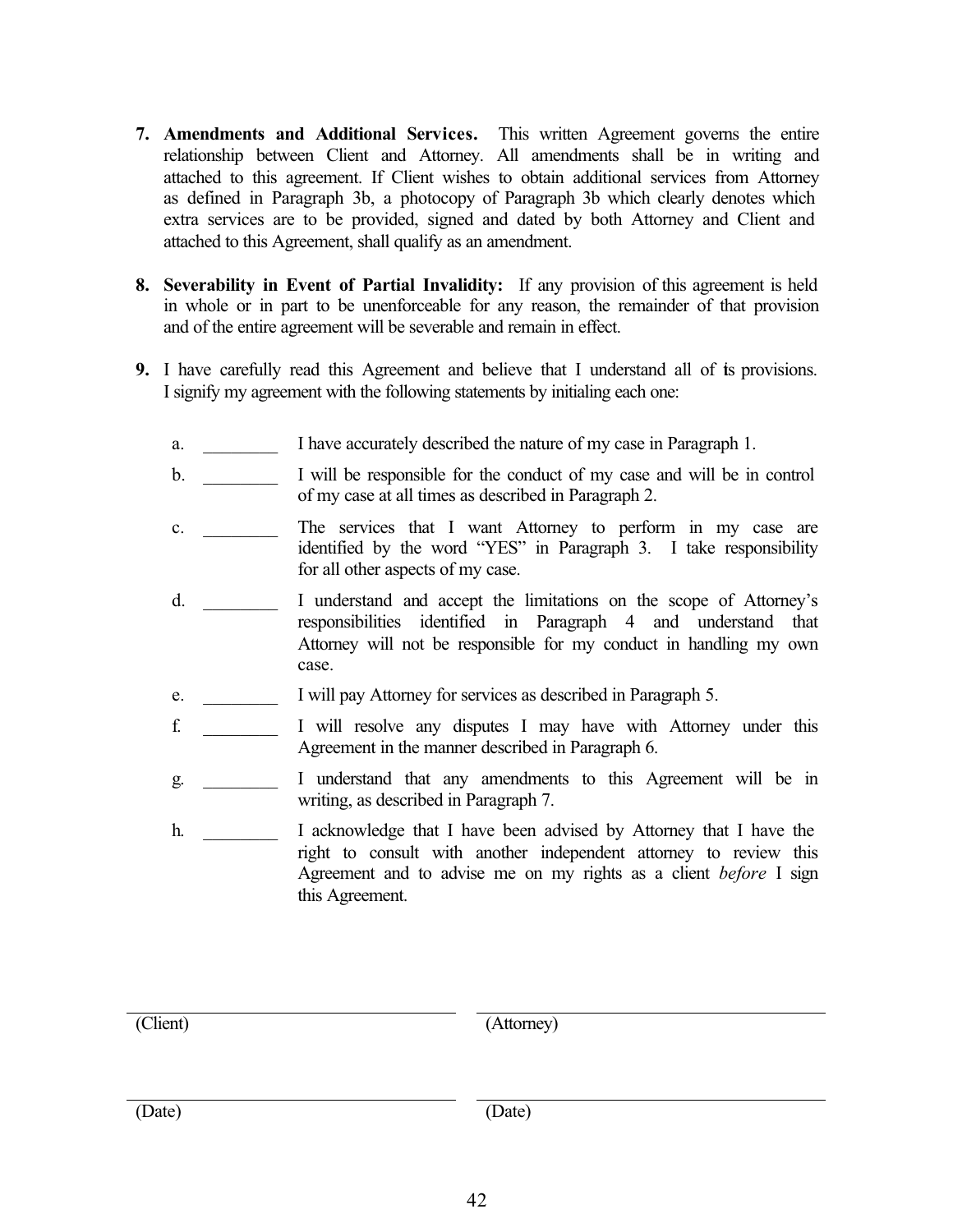# **SECTION 7**

**Sample Change in Scope Letter**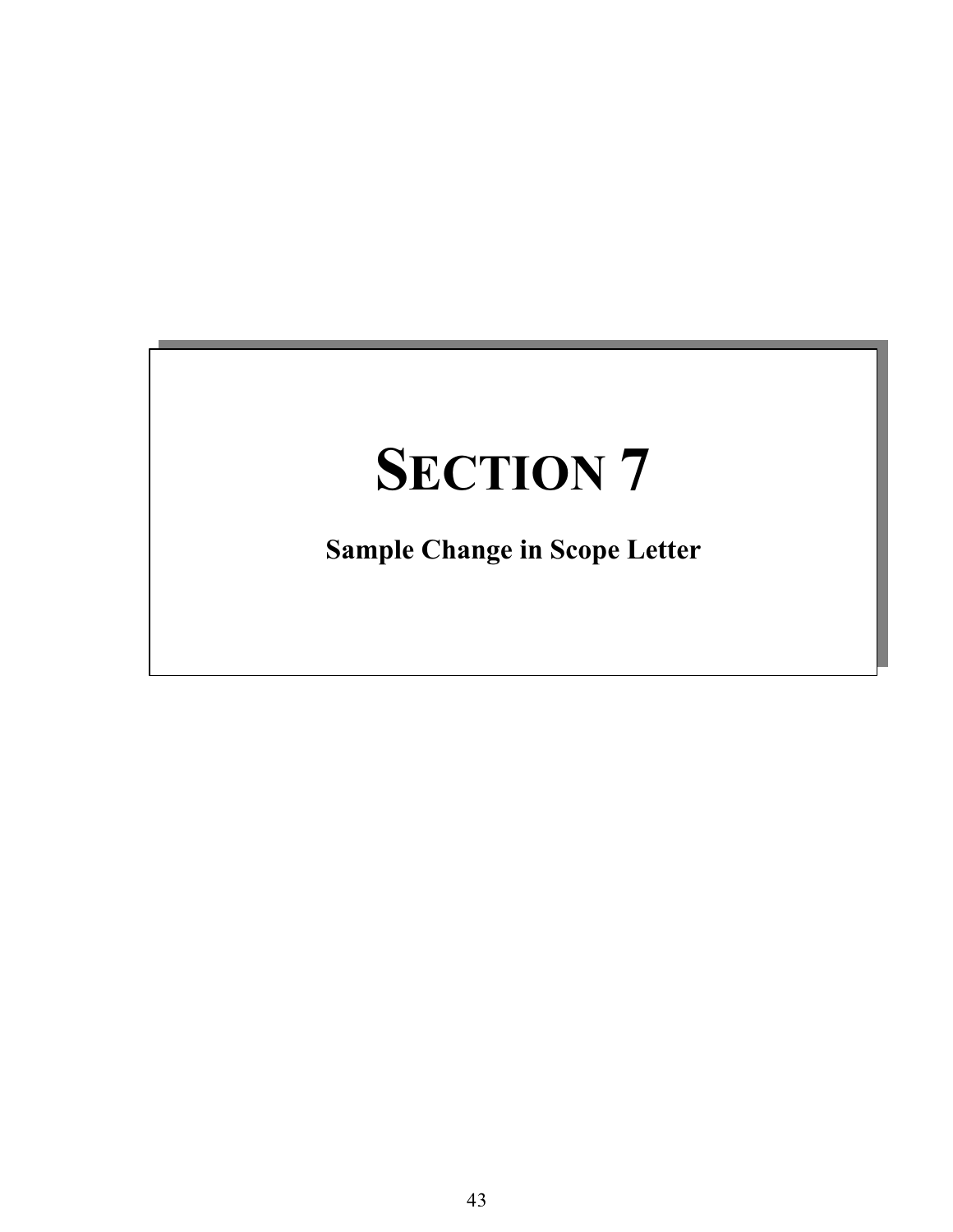#### *Sample Change in Scope Letter*

Re: Limited Scope Representation Dear :

Per our [telephone] conversation of \_\_\_\_\_\_\_\_\_\_\_, 200\_, you have asked me to perform additional tasks for you that are not included in our original Agreement for Limited Scope Representation dated **EXECUTE:** [and modified  $\blacksquare$ (copies enclosed).

You have requested and I have agreed to do the following:

#### [**Enumerate the specific tasks/issues that you have agreed to undertake for the client.]**

(e.g. to prepare  $\Box$  in response to the motion recently filed.)

#### **I understand that you wish to continue handling all other matters yourself as set forth in our original Agreement.**

It is essential that we both have the same understanding of our respective responsibilities in connection with your case. **I am unable to begin to work on the new task[s] until one copy of the signed revised checklist has been returned to me. [If applicable]** Some of the tasks you want me to undertake have significant time constraints which could seriously impact your legal rights. It is therefore **extremely important** that you complete and initial a new Tasks/Issues checklist to memorialize the new scope of my involvement in your case. I've prepared and enclosed two copies of a new checklist, which I believe covers the changes to the prior Agreement for Limited Scope Representation. If time is of the essence in taking the necessary steps to protect your rights in this new area, you should consider either coming to my office to sign the checklist, or fax me a signed copy so I can start.

**Please review it carefully and, if you agree, initial BOTH copies, and return one to me in the envelope provided.** The other copy is for your records and should be attached to your copy of our Agreement for Limited Scope Representation.

I encourage you to seek the advice of other counsel in connection with tasks which I have not undertaken. Also, please feel free to consult with another attorney of your choice regarding this revised Agreement before signing and returning it to me.

I look forward to working with you on this new matter.

Very truly yours,

Enclosures:

Two copies of Revised Task/Issues Checklist Return envelope for your convenience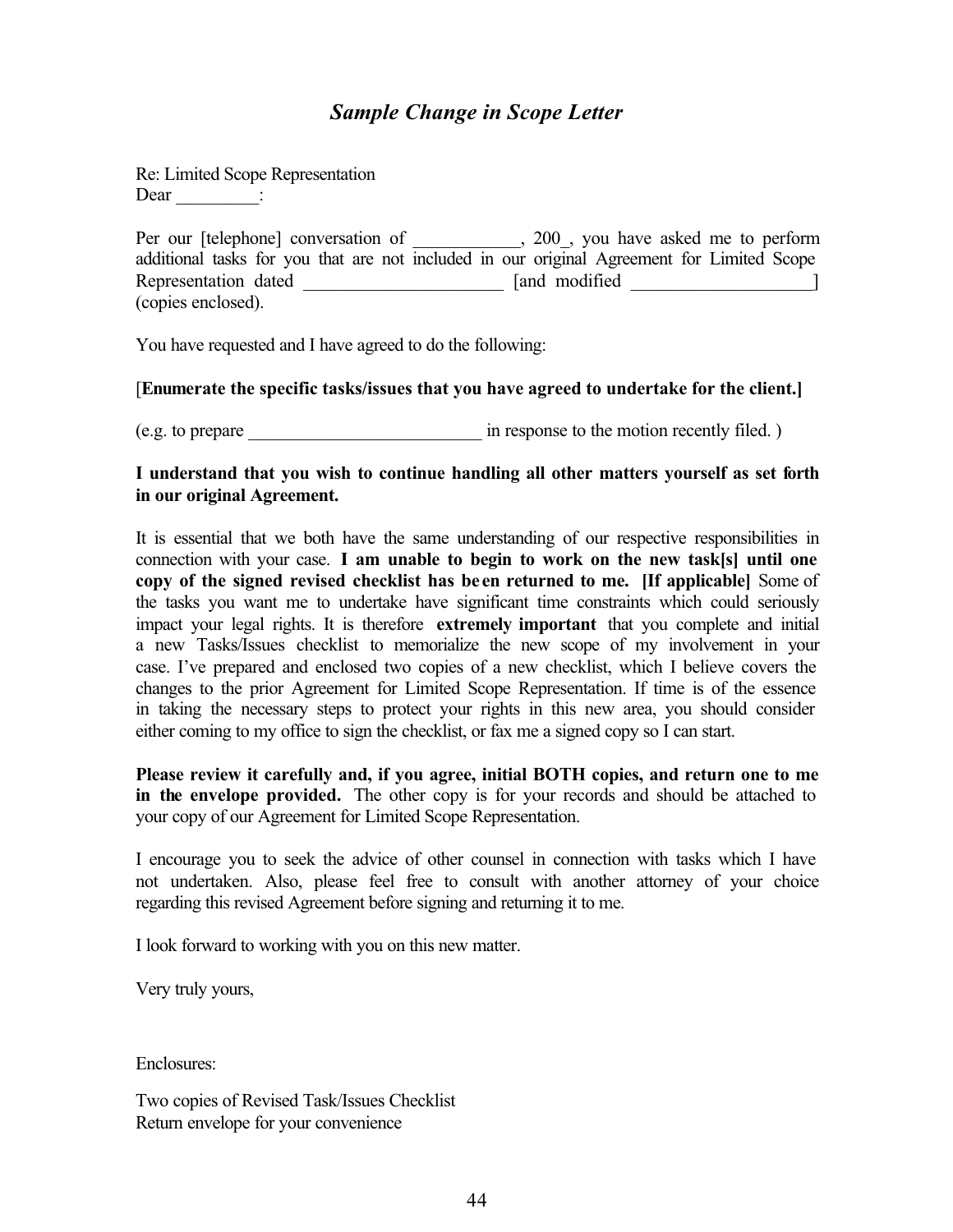## **SECTION 8**

**Checklists**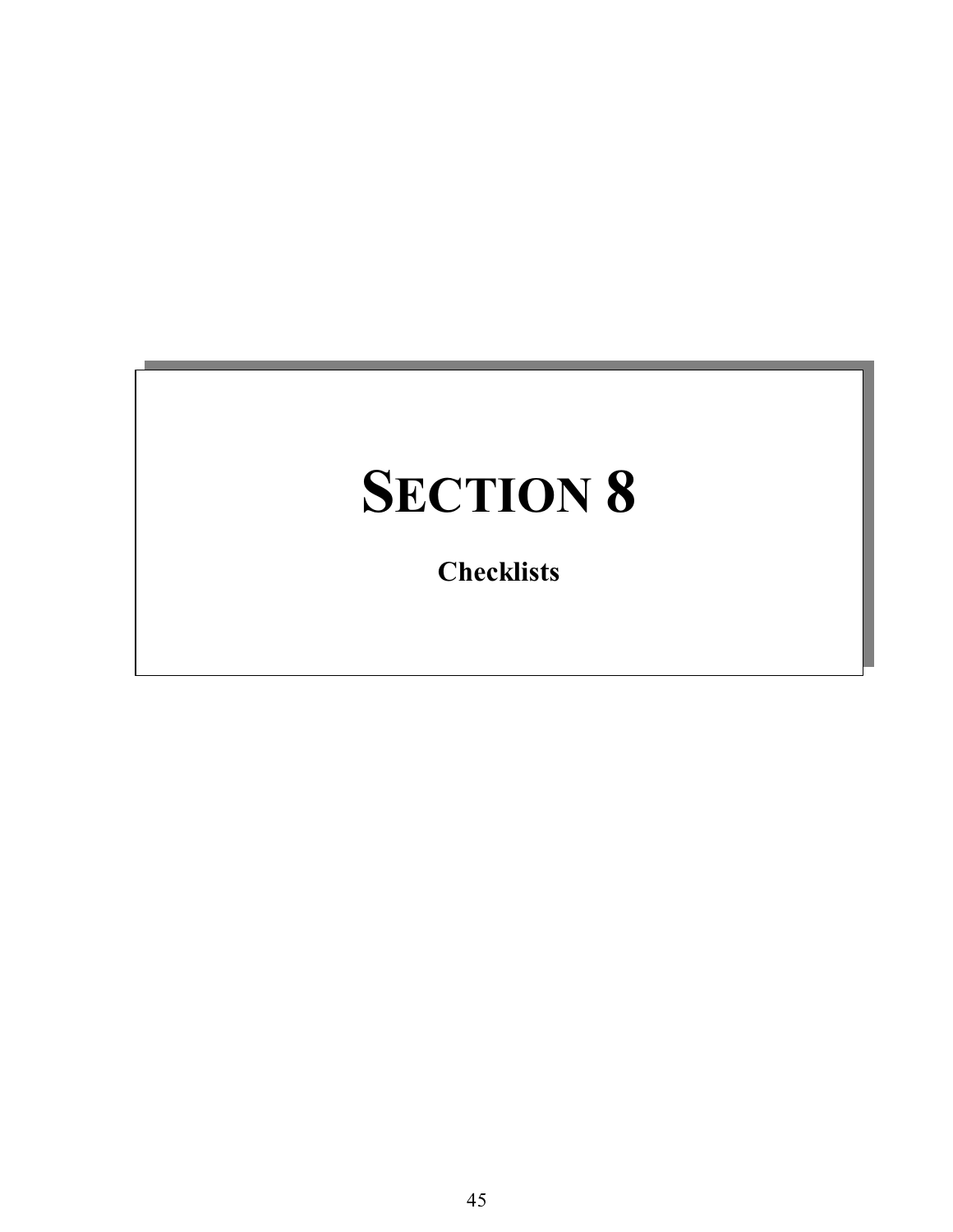| <b>FOLLOW-UP CHECKLIST</b>                   |                               |  |  |
|----------------------------------------------|-------------------------------|--|--|
| <b>Client:</b>                               |                               |  |  |
| <b>Attorney and Client consulted on</b>      |                               |  |  |
|                                              |                               |  |  |
| <b>By</b>                                    | (fill in date) Client will:   |  |  |
| Obtain the following documents:              |                               |  |  |
| Contact the following witnesses:             |                               |  |  |
|                                              |                               |  |  |
| Complete the following forms:                |                               |  |  |
| Prepare the following information for coach: |                               |  |  |
|                                              |                               |  |  |
| <b>By</b>                                    | (fill in date) Attorney will: |  |  |
| Draft the following documents:               |                               |  |  |
|                                              |                               |  |  |
| Prepare the following forms:                 |                               |  |  |
|                                              |                               |  |  |
| Contact the following witnesses:             |                               |  |  |
| Research the law/procedure on:               |                               |  |  |
|                                              |                               |  |  |
| Review the following documents:              |                               |  |  |
|                                              |                               |  |  |
| Other:                                       |                               |  |  |
|                                              |                               |  |  |
| Other assignments:                           |                               |  |  |
|                                              |                               |  |  |
| Attorney initials:                           | Client initials:              |  |  |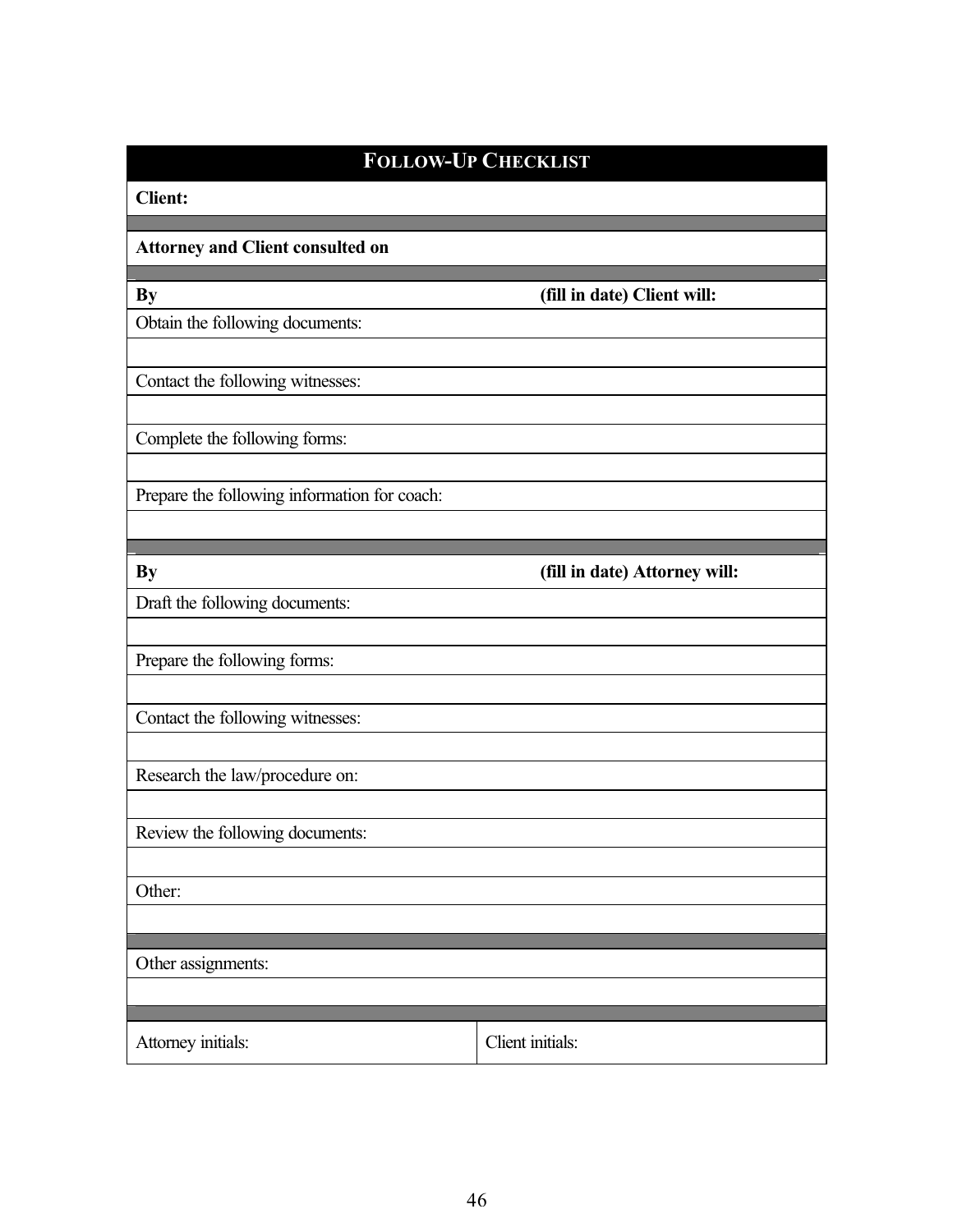| <b>TICKLER CHECKLIST</b><br>$(***Keep on top of file***)$                                    |  |  |  |              |      |                    |
|----------------------------------------------------------------------------------------------|--|--|--|--------------|------|--------------------|
| <b>Client:</b>                                                                               |  |  |  | Case opened: |      |                    |
| Initial Intake Checklist completed and copy given to client on                               |  |  |  |              |      |                    |
| <b>Revised</b>                                                                               |  |  |  |              |      |                    |
| dated:                                                                                       |  |  |  |              |      |                    |
| <b>Materials given to Client</b>                                                             |  |  |  |              | Date |                    |
| <b>Unbundling Description</b>                                                                |  |  |  |              |      |                    |
| <b>Brochure</b>                                                                              |  |  |  |              |      |                    |
| Referral information                                                                         |  |  |  |              |      |                    |
| Directions to court                                                                          |  |  |  |              |      |                    |
| <b>Family Court Services</b><br>Facilitator                                                  |  |  |  |              |      |                    |
| <b>DCSS</b>                                                                                  |  |  |  |              |      |                    |
| Other                                                                                        |  |  |  |              |      |                    |
|                                                                                              |  |  |  |              |      |                    |
| Worksheet re scope of services and services NOT performed                                    |  |  |  |              |      |                    |
| <b>Modified</b> and signed by attorney and client (new form for each change in scope)        |  |  |  |              |      |                    |
| Dated:                                                                                       |  |  |  |              |      |                    |
| Notice of Limited Scope Representation served and filed (if going of record)                 |  |  |  |              |      |                    |
| Documents in hand signed by Client                                                           |  |  |  | Date         |      | <b>Modified on</b> |
| <b>Intake Checklist</b>                                                                      |  |  |  |              |      |                    |
| Issues to be Apportioned                                                                     |  |  |  |              |      |                    |
| Tasks to be Apportioned                                                                      |  |  |  |              |      |                    |
| Retainer Agreement No.                                                                       |  |  |  |              |      |                    |
| Other:                                                                                       |  |  |  |              |      |                    |
| Other:<br>Other:                                                                             |  |  |  |              |      |                    |
| <b>Case Conclusion</b>                                                                       |  |  |  |              |      |                    |
| Closing letter sent:                                                                         |  |  |  |              |      |                    |
| Substitution of attorney sent to client (date), signed by client (date) filed                |  |  |  |              |      |                    |
|                                                                                              |  |  |  |              |      |                    |
| Application to be Relieved as Counsel served and filed . Order granting<br>application filed |  |  |  |              |      |                    |
| <b>Case Closed:</b>                                                                          |  |  |  |              |      |                    |
|                                                                                              |  |  |  |              |      |                    |
| <b>Other Comments:</b>                                                                       |  |  |  |              |      |                    |
|                                                                                              |  |  |  |              |      |                    |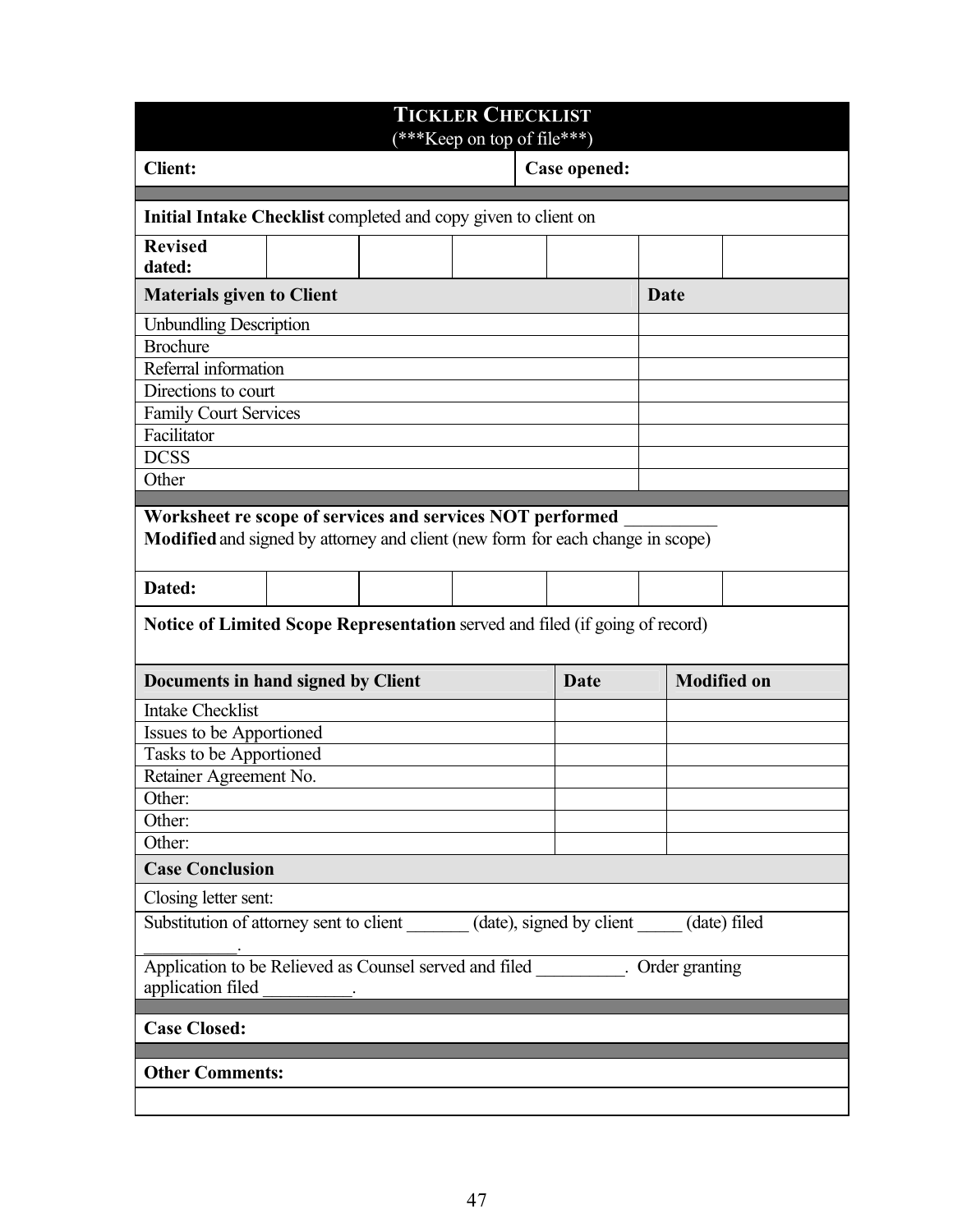#### **SUGGESTED CLIENT HANDOUTS**

#### **LIMITED SCOPE FAMILY LAW REPRESENTATION**

There are lots of handouts which you can have available to assist your limited scope clients. Consider having some or all of the following available:

- 1. MapQuest directions to the local courts, Family Court Services, law library, Family Law Facilitators, etc.
- 2. A list of web sites with information for self-represented litigants, such as online forms and information sources, Judicial Council self-help sites and the like.
- 3. Referral information for legal assistance programs for which they may qualify, including Modest Means Programs, Pro Bono and other similar low fee panels.
- 4. Handouts with suggested methods for dividing personal property, severing joint tenancies and the like.

**Note:** Always note on the Tickler Checklist what handouts you gave them and when.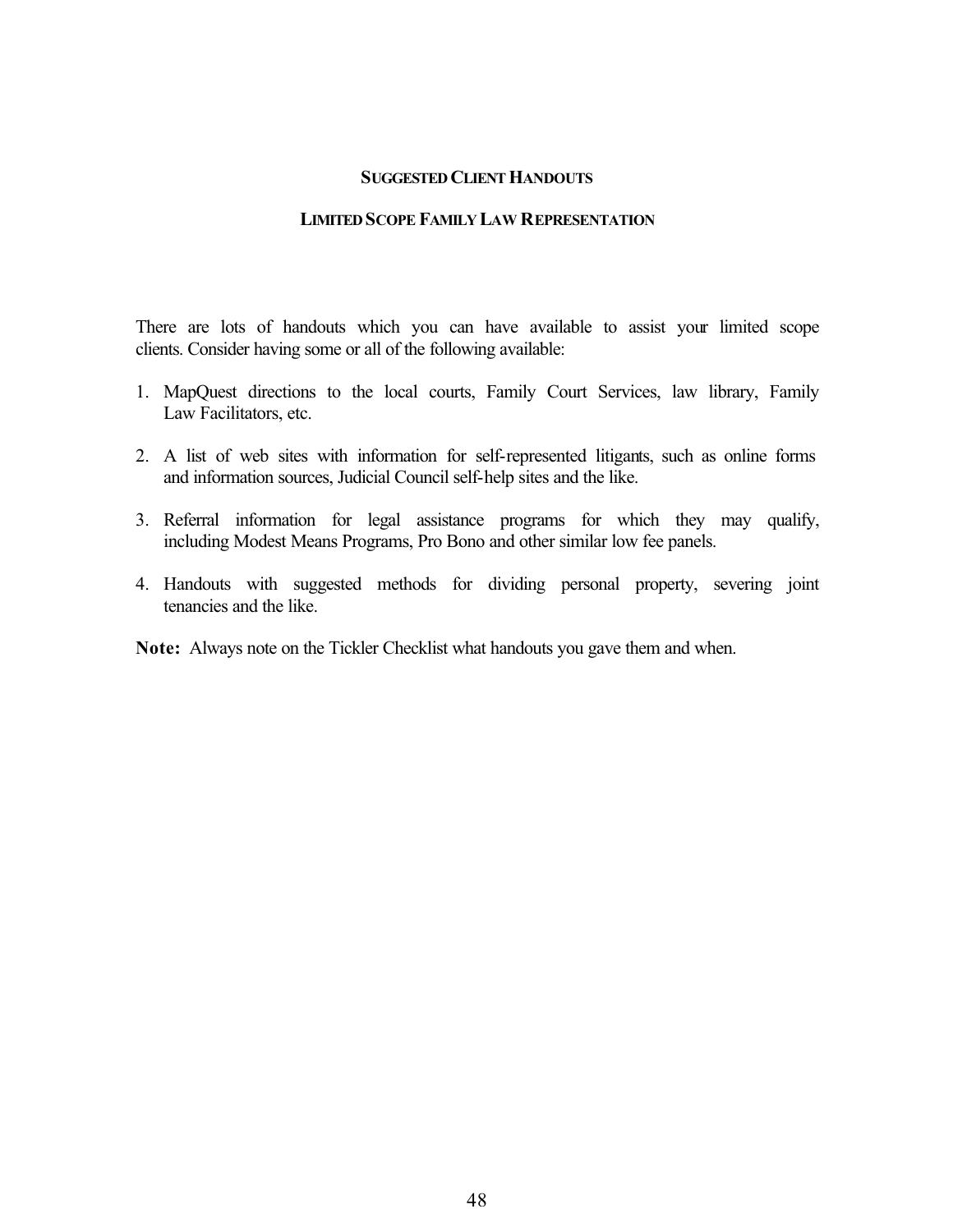## **SECTION 9**

**Sample Closing Letter**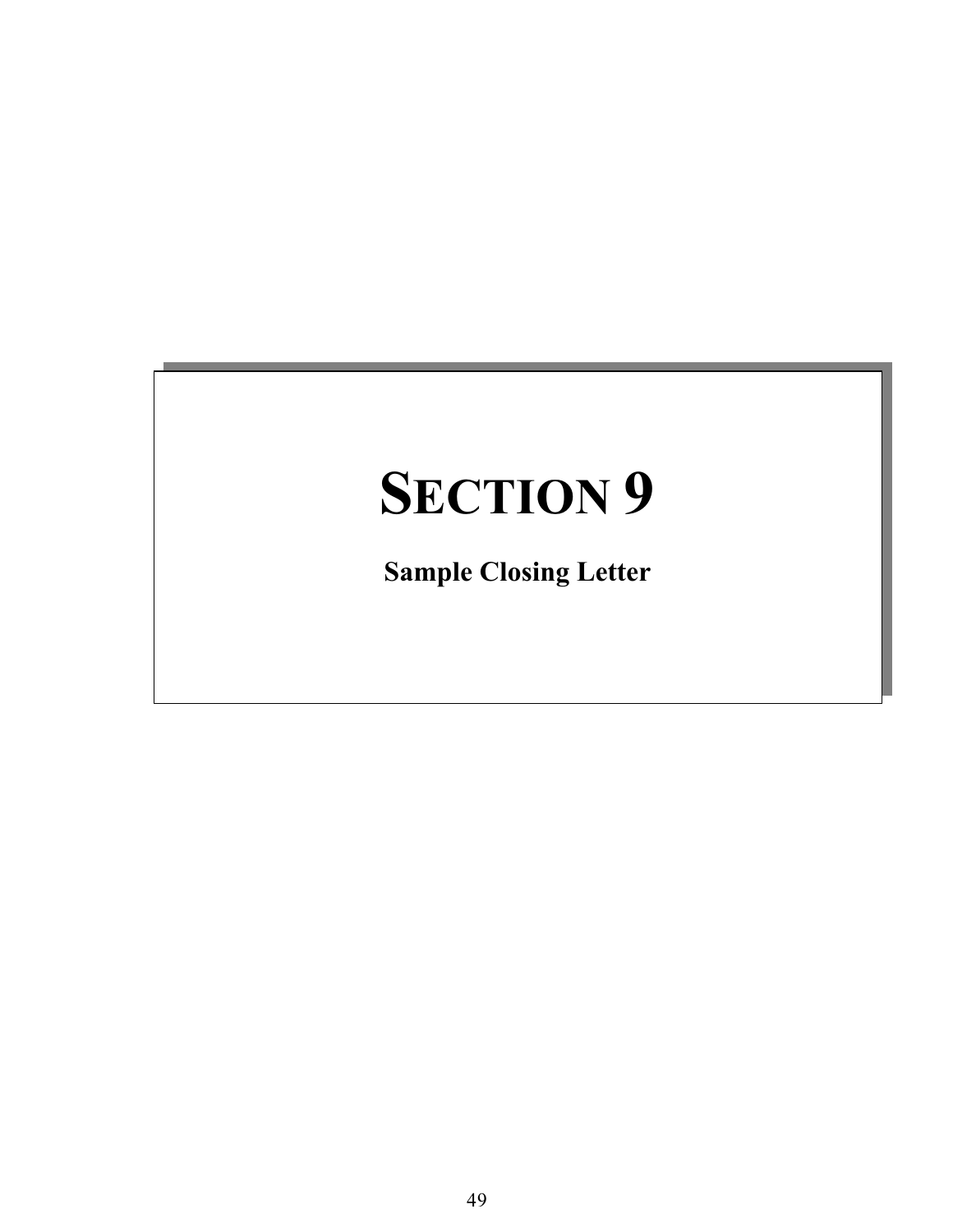#### *Sample Closing Letter*

Re: Limited Scope Representation

Dear :

I have now completed all of the tasks which we agreed I would do in our agreement dated [and modified on  $\qquad$ ]. I know of no other matters on which you have requested my assistance. **If you believe that I am incorrect, and you are relying on my assistance for some additional task, please contact me** *immediately***.**

**[Use only if attorney has appeared of record with the court]. [Option 1]** If I do not hear from you within the next week, I will file the enclosed Notice of Completion with the court notifying the court that my representation of you is concluded. **[Option 2]** I am enclosing a substitution of attorney for you to sign and return indicating that I am no longer serving as your attorney. If you don't sign this substitution and return it within the week, I will be required to file a motion with the court asking to be relieved of your attorney.

**[If applicable.]** Don't forget that there is still a hearing on at which time you will be representing yourself. **Your opposition paperwork must be served and filed on**

You also agreed to contact  $\qquad \qquad$  at  $( \qquad ) \qquad$  - to prepare the order transferring your pension benefits.]

The following issues, on which you have declined my assistance, are still pending:

1.

**\_\_\_\_\_\_\_\_\_\_\_\_.**

2.

I am enclosing the following original documents. Please be sure to keep them in a safe place in the event you need to refer to them in the future.

1. 2.

I would like to take this opportunity to thank you for allowing me to assist you in this matter. If you need further assistance in the future, I hope you will not hesitate to contact me.

Very truly yours,

Enclosures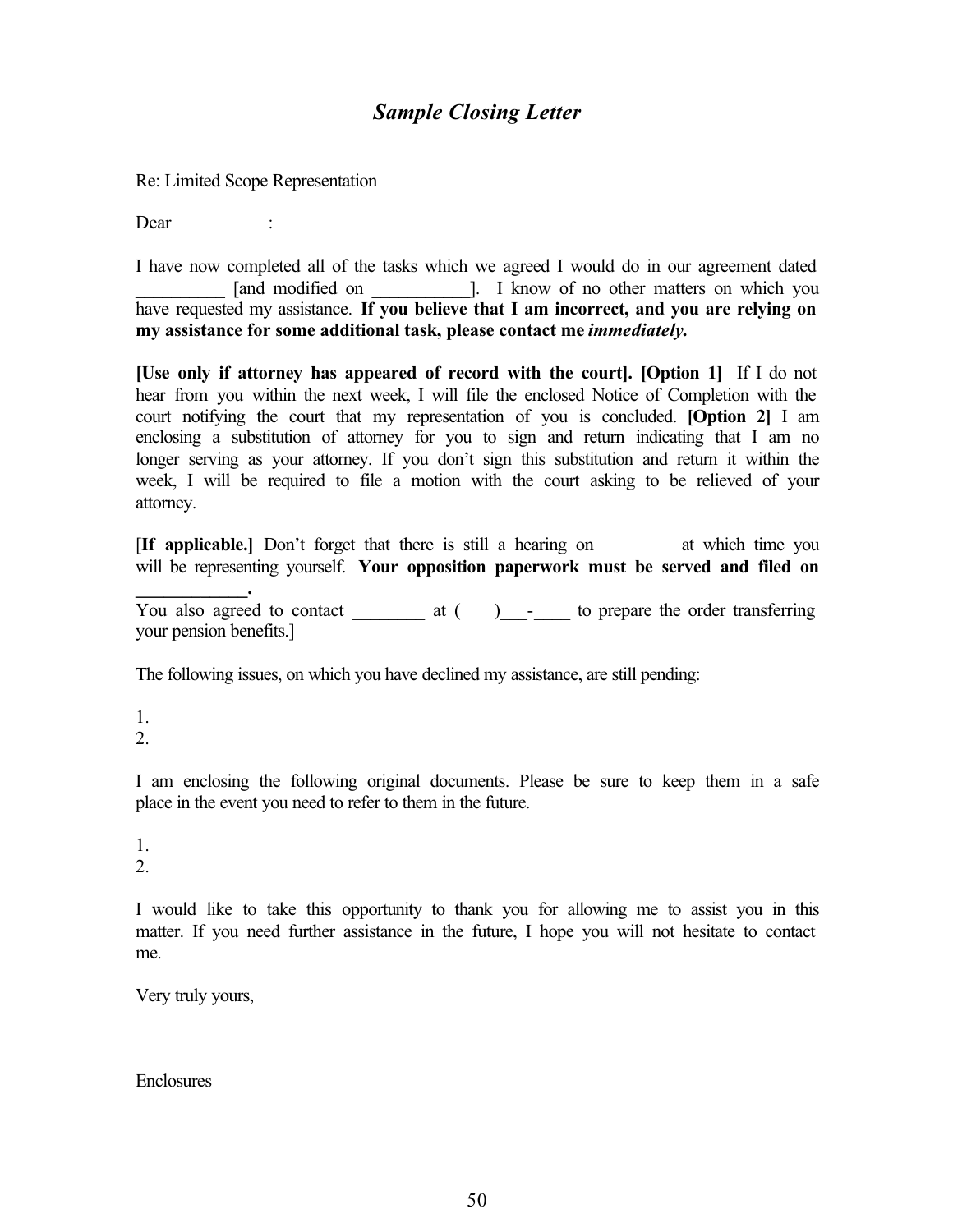# **SECTION 10**

### **APPENDICES**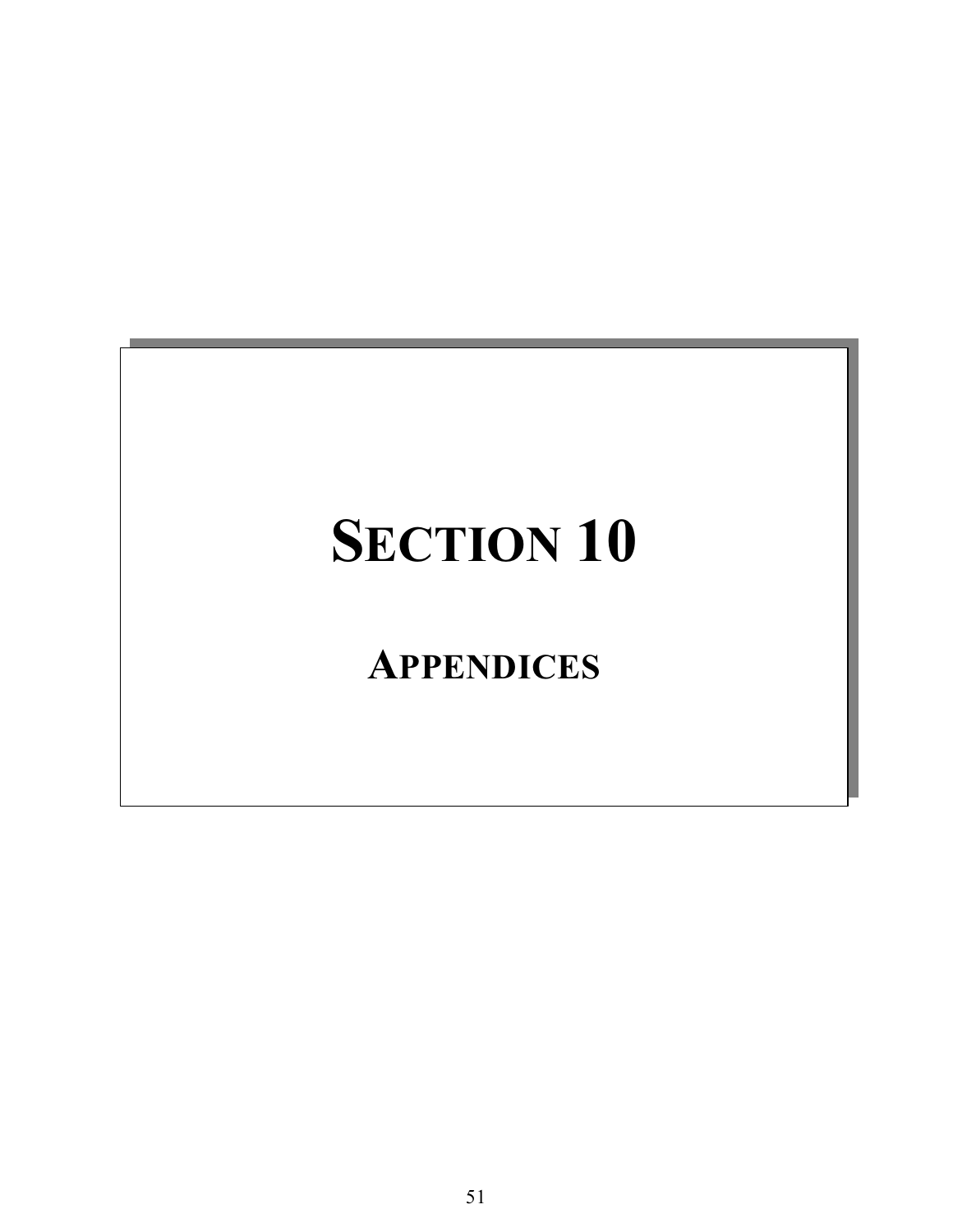### **APPENDIX 1**

#### **Judicial Council Report and Rules adopted April 15, 2003, effective July 1, 2003**

**NOTE: Rules 5.170 and 5.171 were renumbered 5.70 and 5.71 respectively as of January 1, 2004 to conform to the new Judicial Council rules numbering system.**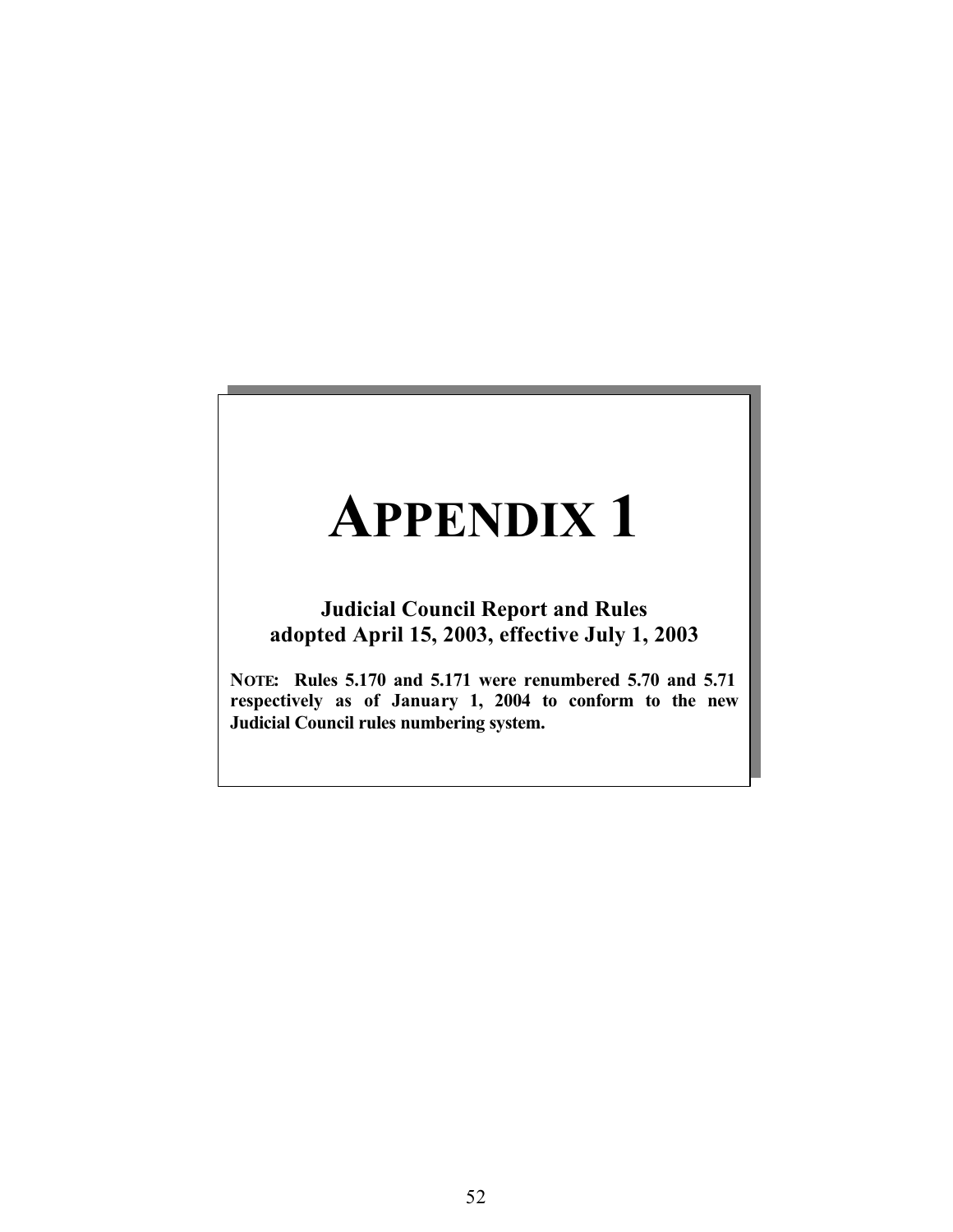#### **JUDICIAL COUNCIL OF CALIFORNIA ADMINISTRATIVE OFFICE OF THE COURTS** *455 Golden Gate Avenue*

San Francisco, California 94102-3688

#### **Report**

| TO:             | Members of the Judicial Council                                                                                                                                                                                                       |
|-----------------|---------------------------------------------------------------------------------------------------------------------------------------------------------------------------------------------------------------------------------------|
| FROM:           | Family and Juvenile Law Advisory Committee<br>Hon. Mary Ann Grilli and Hon. Michael Nash, Co-chairs<br>Michael A. Fischer, Committee Co-counsel<br>Bonnie Hough, Supervising Attorney, 415-865-7668,<br>bonnie.hough $(a)$ jud.ca.gov |
| DATE:           | March 14, 2003                                                                                                                                                                                                                        |
| <b>SUBJECT:</b> | Family Law: Limited Scope Representation (adopt Cal. Rules of Court,<br>rules 5.170 and 5.171; adopt form FL-950 and approve forms FL-955,                                                                                            |

FL-956 and FL-958) (Action Required)

#### Issue Statement

Family law courts serve increasing numbers of litigants who represent themselves in court. Many of these litigants would like the assistance of an attorney for parts of their cases even if they cannot afford full representation. At the request of the State Bar, the California Commission on Access to Justice prepared the *Report on Limited Scope Legal Assistance with Initial Recommendations*, which made a number of recommendations aimed at encouraging attorneys to provide limited scope representation. The Board of Governors of the State Bar has adopted these recommendations, which include asking the Judicial Council to develop rules and forms to enable limited scope representation so that attorneys can assist self-represented litigants, thereby increasing access to justice and encouraging court efficiency.

#### Recommendation

The Family and Juvenile Law Advisory Committee recommends that the Judicial Council, effective July 1, 2003, adopt rules 5.170 and 5.171 of the California Rules of Court; adopt form FL-950; and approve forms FL-955, FL-956 and FL-958 to facilitate attorneys providing limited scope representation in family law courts.

#### Rationale for Recommendation

Limited scope representation is a relationship between an attorney and a person seeking legal services in which it is agreed that the scope of the legal services will be limited to specific tasks that the person asks the attorney to perform. This is also called "unbundling" and "discrete task representation." This issue is of concern to the judiciary as it faces increasing numbers of self-represented litigants at a time of reduced funding. Reports from courts indicate that as many as 80 percent of the litigants in family law matters are self-represented.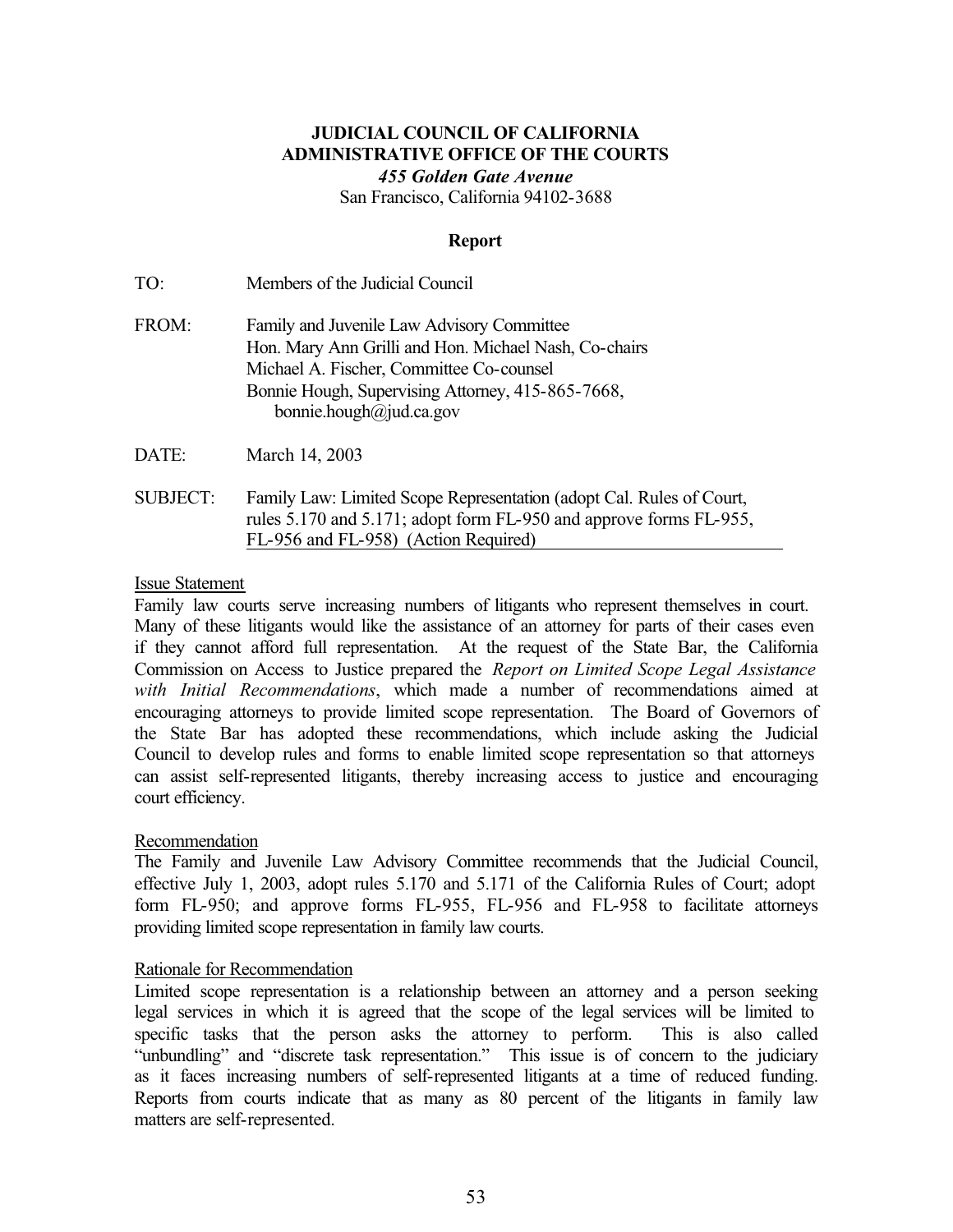At the request of the president of the State Bar of California, the Commission on Access to Justice established a Limited Representation Committee. The committee was composed of representatives from the private bar and the judiciary, legal ethics specialists, and legal services representatives. Their work was informed by legal research and discussion as well as by a series of focus groups that included private attorneys, judicial officers, legal services representatives, insurance company representatives, lawyer referral service representatives, litigants, family law facilitators, and legal ethics specialists. Focus groups and individual interviews were also conducted with current and potential users of limited scope services.

In October 2001 the committee issued a *Report on Limited Scope Legal Assistance With Initial Recommendations*. The Board of Governors of the State Bar of California approved those initial recommendations on July 28, 2001. Some of the recommendations, categorized by the committee as "court-related," called for the committee to work with the Judicial Council to adopt rules and forms.

Limited scope representation helps self-represented litigants:

- Prepare their documents legibly, completely, and accurately;
- Prepare their cases based on a better understanding of the law and court procedures than they would if left on their own;
- Obtain representation for portions of their cases, such as court hearings, even if they cannot afford full representation; and
- Obtain assistance in preparing, understanding, and enforcing court orders.

This assistance can reduce the number of errors in documents; limit the time wasted by the court, litigants, and opposing attorneys because of the procedural difficulties and mistakes of self-represented litigants; and decrease docket congestion and demands on court personnel. In focus groups on this topic, judges indicated a strong interest in having selfrepresented litigants obtain as much information and assistance from attorneys as possible. They pointed to the California courts' positive experience with self-help programs such as the family law facilitator program, which educates litigants and assists them with paperwork. These programs, however, cannot meet the needs of all self-represented litigants and, because of existing regulations, must limit the services they can offer.

The proposed forms and rules are designed to help facilitate attorneys providing this assistance as called for in the report of the Limited Representation Committee:

- A rule of court that would allow attorneys to help litigants prepare pleadings without disclosing that they assisted the litigants (unless they appear as attorneys of record or seek the award of attorney fees based on such work);
- A form to be filed with the court clarifying the scope of representation when the attorney and client have contracted for limited-scope legal assistance; and
- A simplified notice of withdrawal for cases when an attorney is providing limited scope assistance.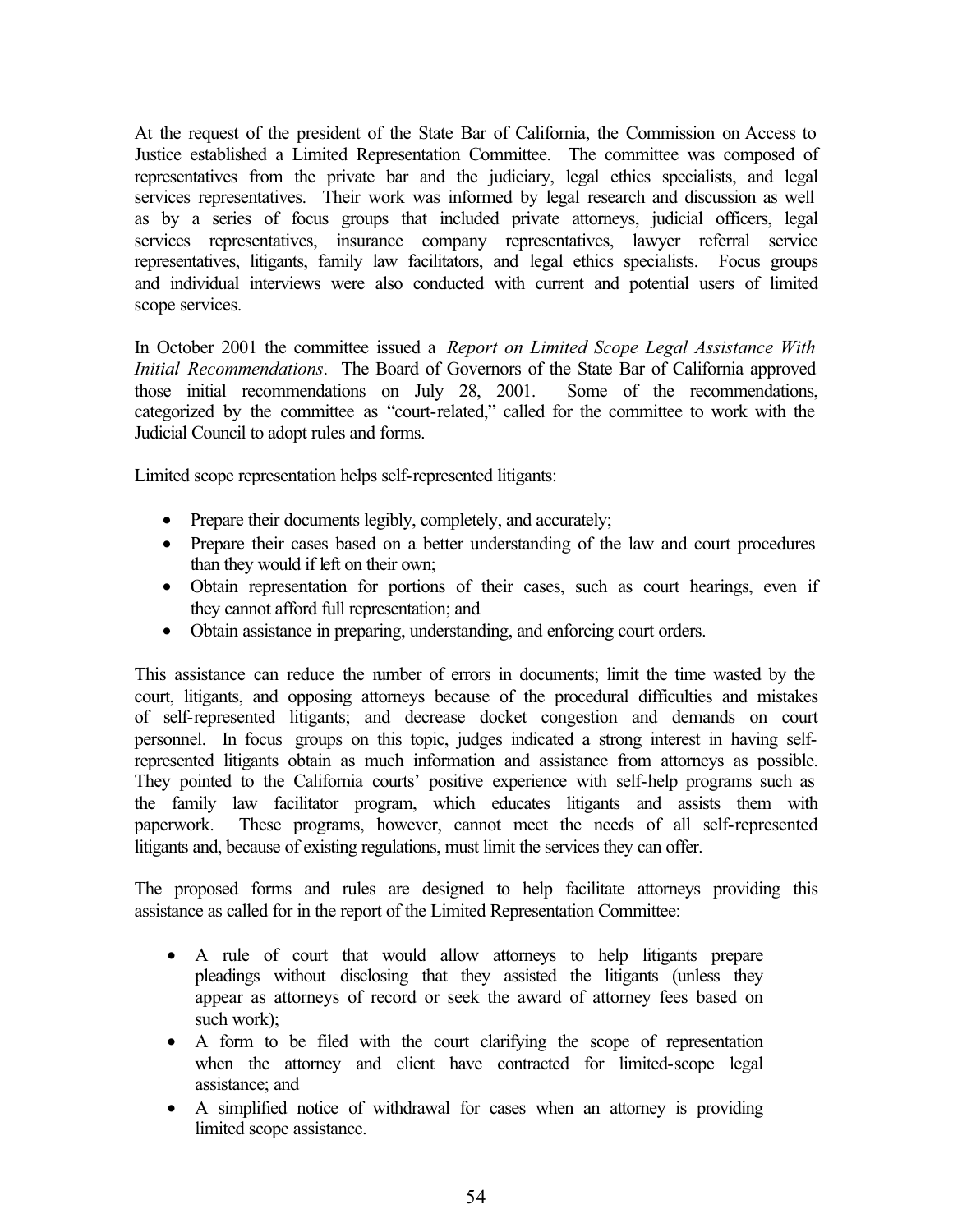#### *Rule 5.170, Nondisclosure of attorney assistance in preparation of court documents*

The proposed rule provides that an attorney may assist in the preparation of family law pleadings without disclosure if he or she is not the attorney of record. Limiting the scope of representation to the preparation of family law pleadings is a widespread practice in California. Currently, there is no California statute or rule that expressly permits or prohibits attorneys' assistance of clients in the preparation of pleadings or other documents to be filed without disclosing their role to the court.

Some courts in other jurisdictions have expressed concern that providing anonymous assistance to a self-represented litigant defrauds the court by implying that the litigant has had no attorney assistance. The concern is that this might lead to special treatment for the litigant or allow the attorney to evade the court's authority. However, California's family law courts have allowed ghostwriting for many years. Family law facilitators, domestic violence advocates, family law clinics, law school clinics, and other programs and private attorneys serving low-income persons often draft pleadings on behalf of litigants.

Judicial officers in the focus groups reported that it is generally possible to determine from the appearance of a pleading whether an attorney was involved in drafting it. They also reported that the benefits of having documents prepared by an attorney are substantial.

In focus groups, private attorneys who draft pleadings on behalf of their clients revealed that they would be much less willing to provide this service if they had to put their names on the pleadings. Their reasons included:

- Fear of increased liability;
- Worry that a judicial officer might make them appear in court despite a contractual arrangement with the client limiting the scope of representation;
- Belief that they are helping the client tell his or her story, and that the client has a right to say things that attorneys would not include if they were directing the case;
- Concern that the client might change the pleading between leaving the attorney's office and filing the pleading in court;
- Apprehension that their reputation might be damaged by a client's inartful or inappropriate arguing of a motion;
- Concern that they would be violating the client's right to a confidential relationship with his or her attorney; and
- Worry that they may not be able to verify the accuracy of all the statements in the pleading, given the short time available with the client.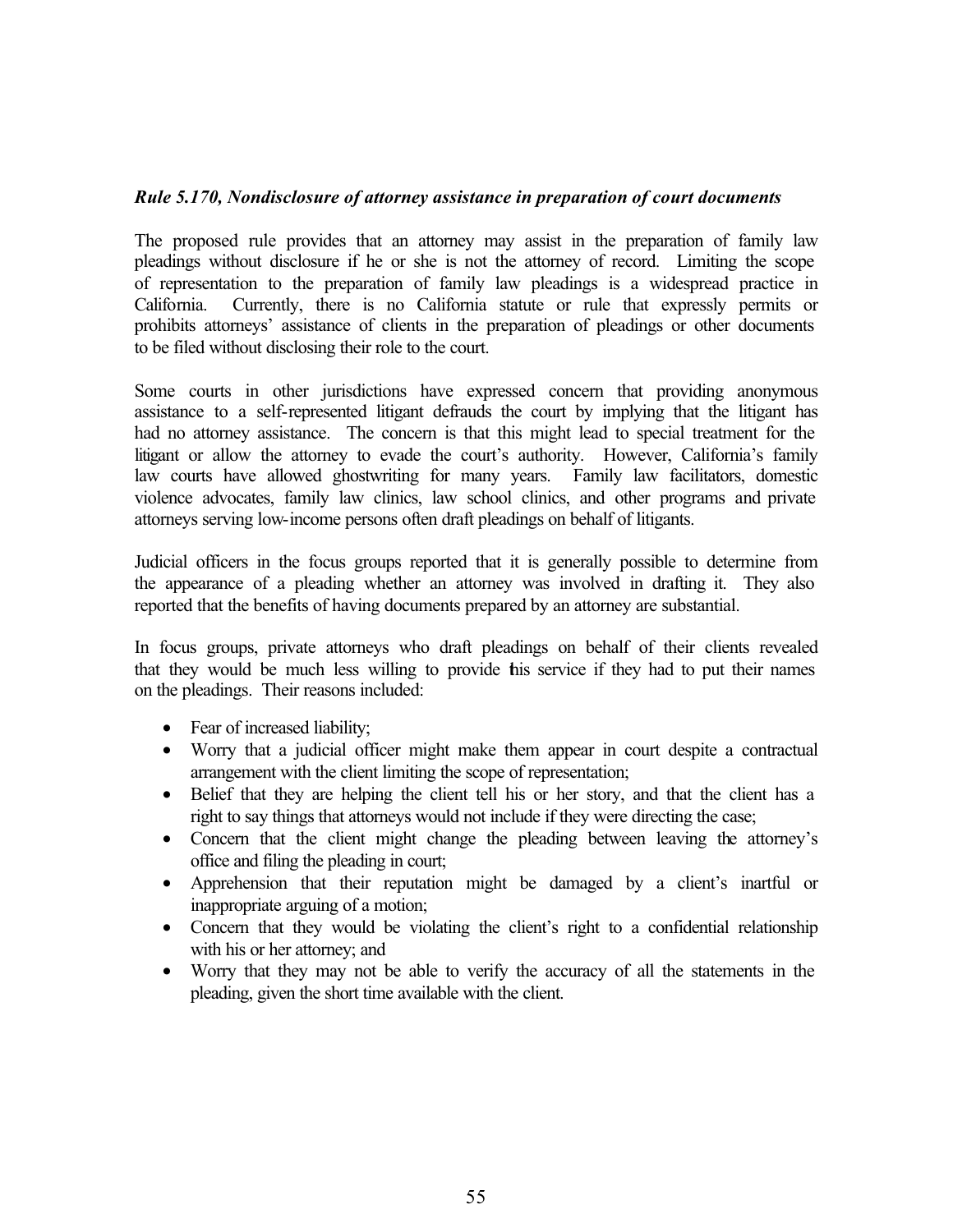It does not appear that the filing of ghostwritten documents deprives the court of the ability to hold a party responsible for filing frivolous, misleading, or deceptive pleadings. A selfrepresented litigant makes representations to the court by filing a pleading or other document about the accuracy and appropriateness of those pleadings. (Code Civ. Proc., §128.7(b).) In the event that a court finds that section 128.7(b) of the Code of Civil Procedure has been violated, the court may sanction the self-represented litigant. The court could also inquire of the litigant who assisted in preparation of the pleading and lodge a complaint with the State Bar about the attorney's participation in the preparation of a frivolous or misleading document, whether or not his or her name is on the pleading. (See Los Angeles County Bar Association, Formal Opinion 502, November 4, 1999.) Given that the current practice is to not require ghostwriters to disclose their participation in a case and no widespread problems have been noted, there seems to be no reason to adopt a rule requiring disclosure of the drafter's identity in every case. Such a rule would likely discourage access to the courts, leave more litigants without attorney assistance in the drafting of pleadings, require more courts to decipher pleadings by unassisted selfrepresented litigants, and cause continuances to allow time for filing and service of correct and complete pleadings.

Under the proposed rule, an attorney providing limited scope representation must disclose his or her involvement if the litigant is requesting attorney fees to pay for those services, so that the court and opposing counsel can determine the appropriate fees. Awarding attorney fees when a litigant receives assistance with paperwork or preparations for a hearing may also help encourage attorneys to provide this service. Family Code section 2032 states that the court "shall take into consideration the need for the award to enable each party, to the extent practical, to have sufficient financial resources to present the party's case adequately." The only counsel many litigants can afford, even with attorney fees awards, is counsel willing to provide limited scope legal services. If a litigant were able to present a case "adequately" through coaching or assistance with preparation of a pleading, an award of fees might also be appropriate.

#### *Rule 5.171, Application to be relieved as counsel upon completion of limited scope representation*

This new rule clarifies that attorneys who have completed the tasks specified in an agreement with a client for limited scope representation may use either the procedure set forth in rule 376 or forms FL-955, FL-956, and FL-958 to request that they be relieved as counsel in cases where they have appeared before the court as attorney of record and the client has not signed a *Substitution of Attorney–Civil* (form MC-050).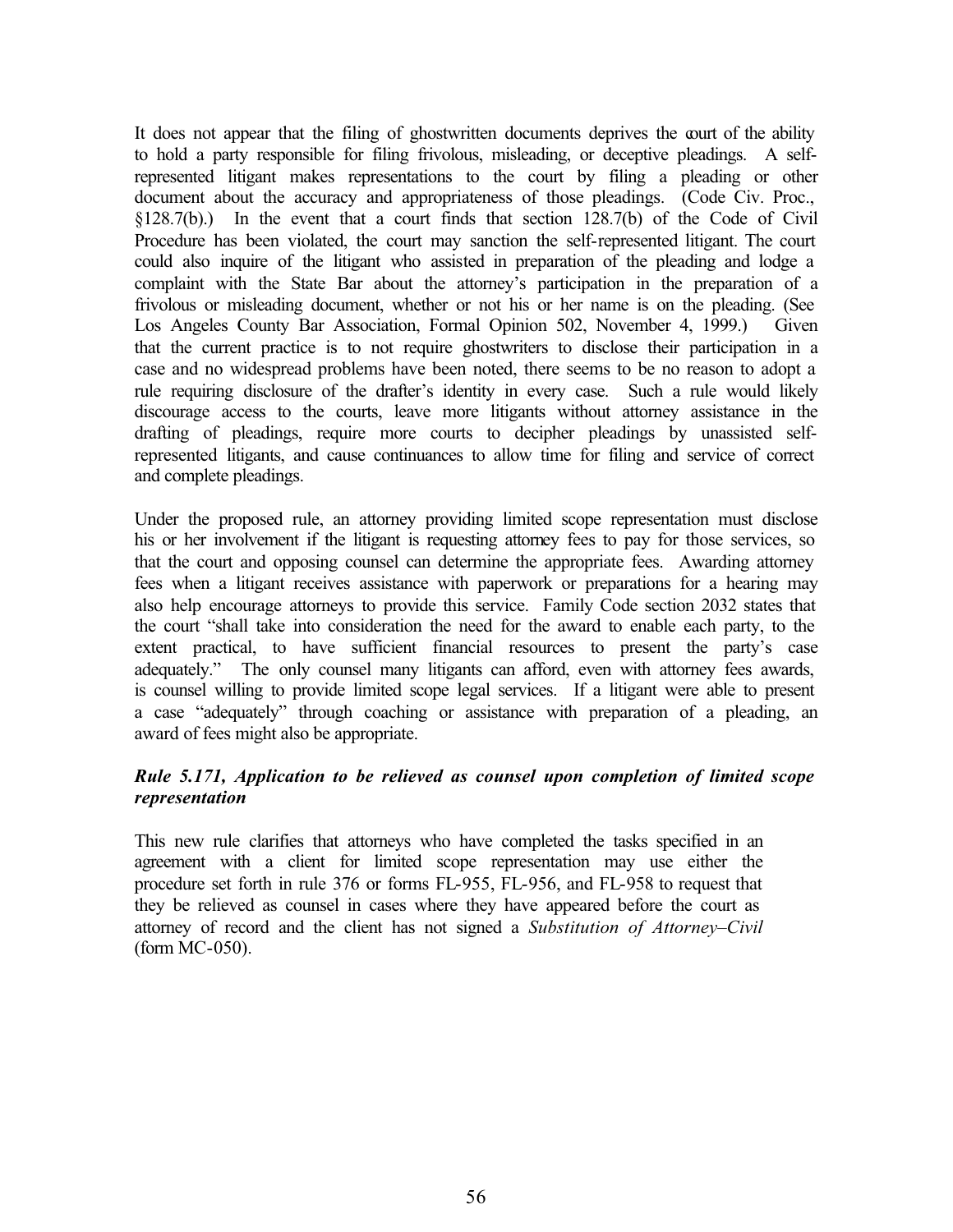#### *Notice of Limited Scope Representation (new form FL-950)*

One of the key attorney services desired by the self-represented litigants in focus groups was the argument of a motion or trial in court. This service is generally in the best interest of the judiciary, since attorneys are aware of local rules and procedures, rules of evidence, and the scope of legally relevant issues. Counsel can give judicial officers a clear Counsel can give judicial officers a clear presentation of the case, saving significant court resources.

However, this is an area in which attorneys often are cautious about providing limited scope services. Lawyers need certainty that the courts will abide by the limitations contained in the retainer agreement. In general, while the court may prefer that an attorney represent a litigant for the entire case, the court's desire for more litigants to be represented in court proceedings can effectively be fulfilled by allowing limited scope services.

Form FL-950 is intended to clarify to the court and other parties that an attorney is making an appearance for a limited issue or for only one hearing. The form would provide notice to the court and the other party and would ensure a clear understanding between the client and lawyer regarding the scope of the service. It would also inform clerks and opposing counsel who the attorney of record is and to whom notice should be sent for various stages of a case.

#### *Application to Be Relieved as Counsel Upon Completion of Limited Scope Representation (new form FL-955)*

This form is designed to provide the court and opposing party notice when the limited scope of the representation has been terminated if form MC-050 *Substitution of Attorney– Civil* is not completed. It also provides notice to a Itigant that the attorney believes that the representation is completed so that the litigant has the ability to respond if he or she believes that the representation is not completed.

This form is designed to meet the requirements of Code of Civil Procedure section 284, which requires that if the consent of the client and attorney is not filed with the clerk or entered upon the minutes then application must be made to the court by either the attorney or the client, after notice from one to the other, and the court must make an order.

This proposed form and procedure to be relieved as counsel upon completion of limited scope representation are somewhat simpler than those procedures set forth in rule 376 of the California Rules of Court due to the different nature of the relationship between the attorney and client in a limited scope representation arrangement. Warning language contained in the forms for limited scope representation has been simplified and designed to be more reflective of family law proceedings.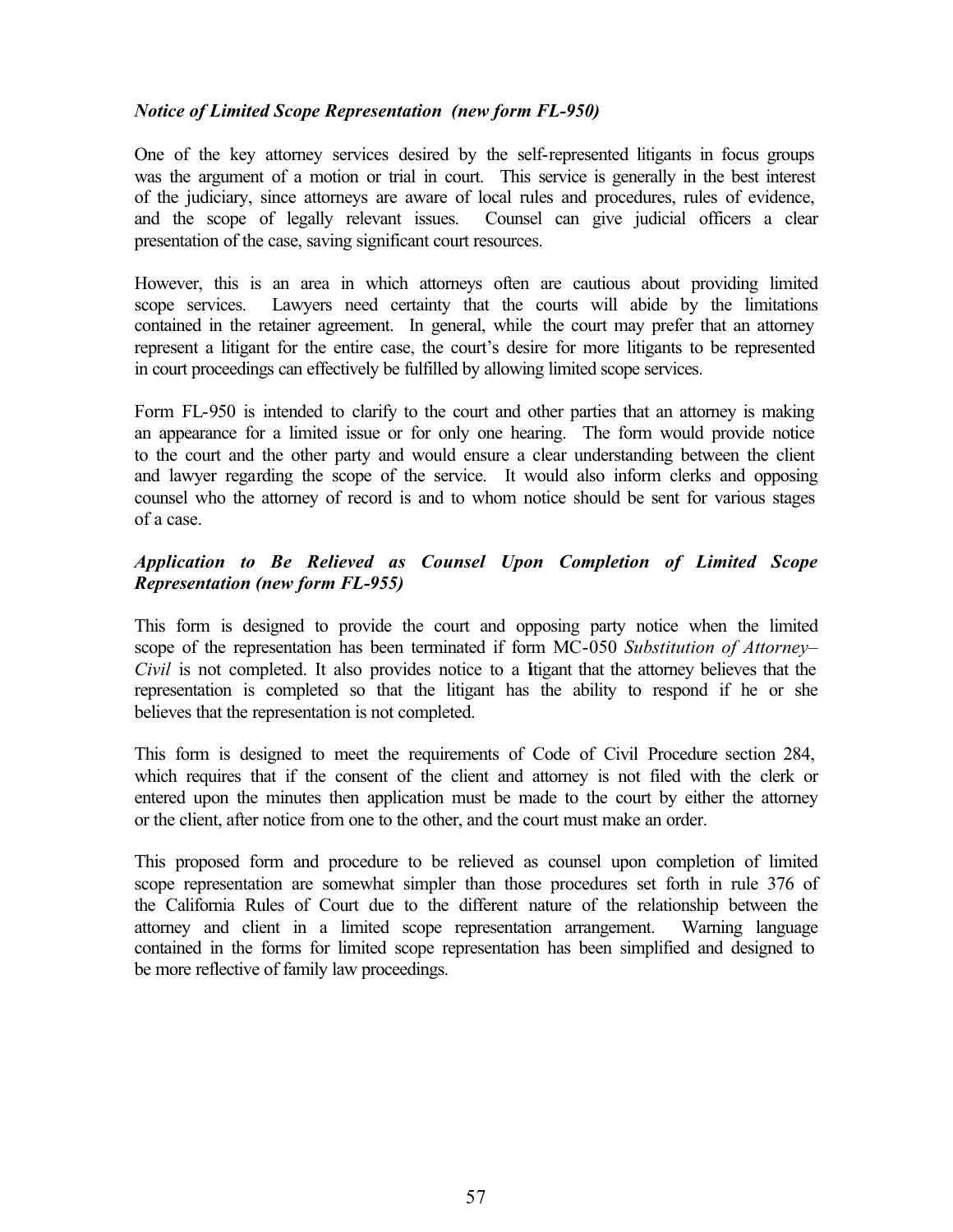#### *Objection to Application to Be Relieved as Counsel Upon Completion of Limited Scope Representation (new form FL-956)*

This new form has been developed to allow a party who does not believe that his or her attorney has completed the tasks contracted for to file an objection with the court and request that the attorney not be relieved as counsel. This form provides space for a hearing date to be set by the clerk.

#### *Order On Application to Be Relieved as Counsel Upon Completion of Limited Scope Representation (new form FL-958)*

This new form was developed to meet the requirements of Code of Civil Procedure section 284 and provide a clear record for the court and all parties to the litigation that the attorney providing limited scope representation is relieved as counsel in cases where a *Substitution of Attorney–Civil* (form MC-050) has not been filed.

#### **Alternative Actions Considered**

The Judicial Council could choose not to take any action. Ghostwritten pleadings would still be allowed, since there is no prohibition by statute or rule. However, it appears that many reputable attorneys would be reluctant to assist litigants in preparing pleadings without the council's clarification of this established practice. Attorneys might make appearances on limited issues before the court, but there would be no form or mechanism to alert the court that the appearance was for a limited purpose and no way to ascertain the clients' awareness of the limited scope of representation. Fewer attorneys would be likely to provide limited representation to clients, precluding clients from receiving much-needed assistance and the courts from receiving the benefit of an attorney-argued motion.

#### **Comments From Interested Parties**

A version of these proposed rules and forms was circulated in spring 2002. The comments were generally very positive, but a number of suggestions were made to improve the forms. Given the significance of the changes and the importance of this initiative, this proposal was recirculated for comment. Two additional forms and an additional rule regarding withdrawal of counsel have been developed based upon the comments received.

This new invitation to comment was circulated to the Administrative Office of the Courts' main mailing list of presiding judges and executive officers, the State Bar, and other groups interested in the administration of justice. In addition, it was circulated to all family law facilitators, family law information centers, child support commissioners, and legal services programs, as well as the Family and Juvenile Law Advisory Committee's list of family law practitioners. Thirty-two written comments were received. The comment chart is attached at pages 21–45.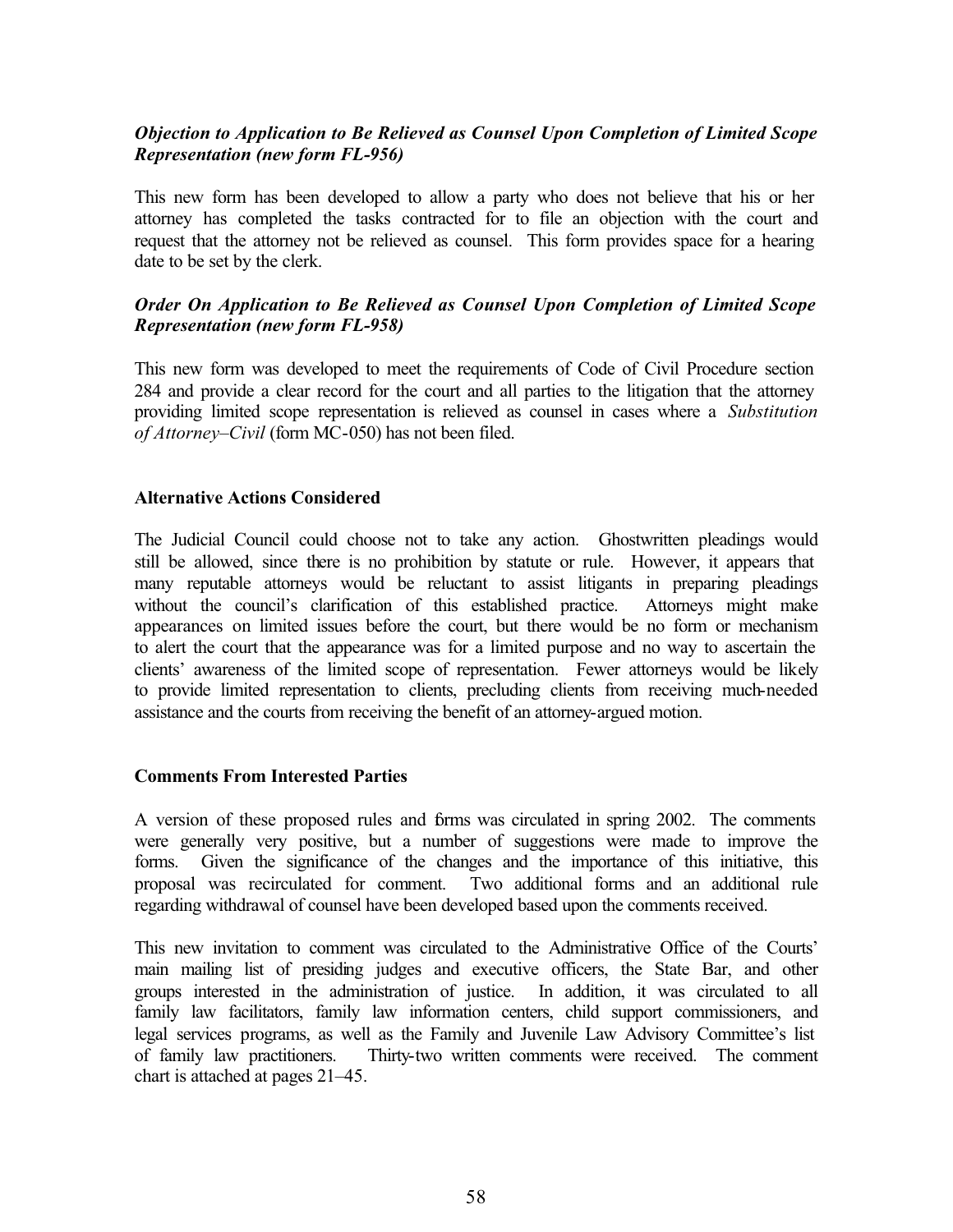Ten of the 32 commenters approved of the proposed rules and forms as circulated, with no changes required. Many applauded the Judicial Council on its commitment to increasing meaningful access to the court for litigants who are generally unrepresented.

Twenty commenters approved of the proposal and suggested ways to make the forms clearer, including adding a proof of service to the objection, allowing multiple parties to be listed on a proof of service, and putting some warnings to the client in bold to help them stand out.

One commenter took no position. Another commenter, the Orange County Bar Association, opposed the entire proposal, stating that it does not support the concept of limited scope representation. However, the rules and forms committee of the Superior Court of Orange County suggested that the forms and rules be approved as they would "formalize procedures our court has put into place."

Five commenters responded specifically to the question of whether the court should retain the authority to require attorneys to remain attorneys of record beyond the scope of the agreement for limited scope representation. All of them responded negatively to that suggestion. The committee agrees that it is not appropriate for the court to violate the express agreement between the attorney and client regarding the scope of representation and that clients and courts would not receive the benefit of attorneys arguing parts of the case if the attorneys were uncertain whether they would be relieved as counsel.

There were a number of concerns raised about the proposed procedure for withdrawal by attorneys upon completion of limited scope representation if the client has not signed a substitution of attorney form as agreed. Those issues included how to track the request in the clerk's office, who sends the notice of hearing, and concerns by attorneys that the process was too cumbersome. The committee recommends that the proposed process be amended to eliminate the clerk's responsibility of calendaring the request for withdrawal and instead, require the attorney to resubmit the *Application to Be Relieved as Counsel Upon Completion of Limited Scope Representation* (form FL-955) after the waiting period. As the attorney is primarily interested in being relieved as counsel and this procedure can be accomplished by mail, this seemed a better option than placing the responsibility on the court clerk.

As previously noted, the Board of Governors of the State Bar of California approved the recommendations to develop these rules and forms. The State Bar's Standing Committee on the Delivery of Legal Services supported the proposal as submitted. The State Bar's Committee on Professional Responsibility provided significant support and informal comments prior to circulation of the proposal.

Some courts have included in their local strategic plans the development of panels of attorneys willing to provide limited scope representation. Some are already piloting the proposed forms.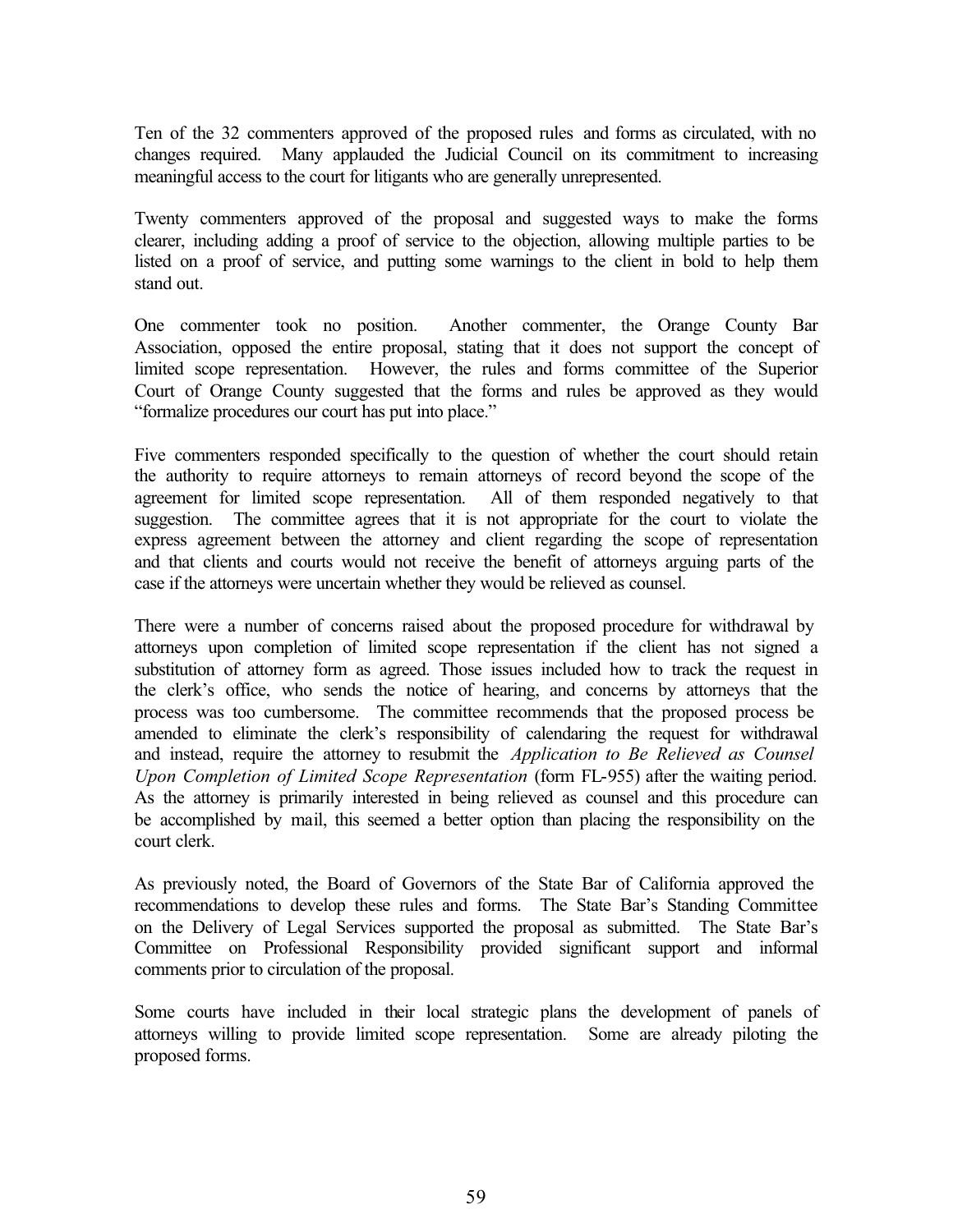#### **Implementation Requirements and Costs**

The use of the new forms would involve printing costs. Training on issues such as courtroom management in cases when attorneys are providing limited scope representation is already contemplated in the training for family law judicial officers. The State Bar is developing trainings for attorneys regarding ethical and effective limited scope representation. A workshop on limited scope representation will be offered at its annual A workshop on limited scope representation will be offered at its annual meeting in September.

**Attachments**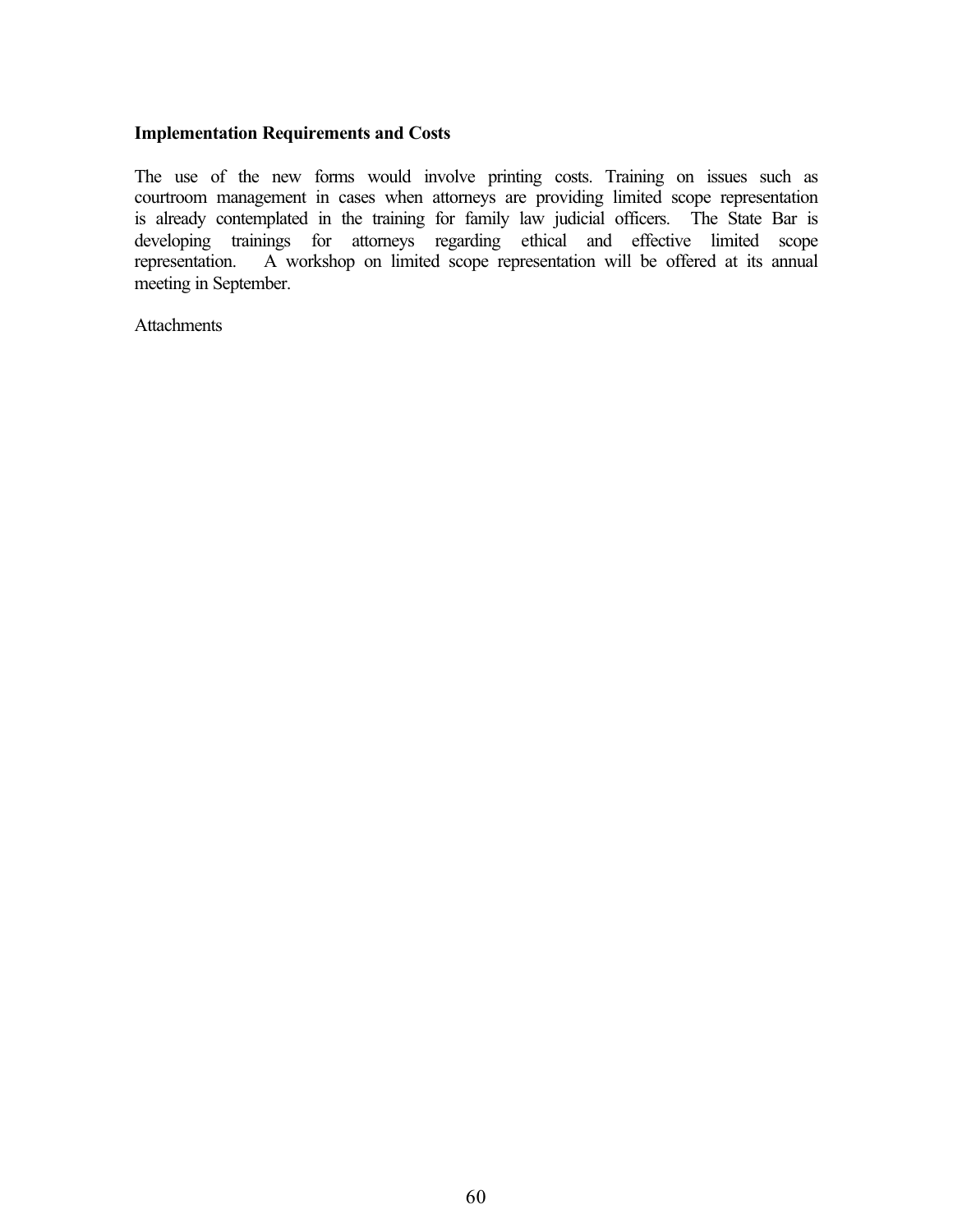Rules 5.170 and 5.171 of the California Rules of Court are adopted, effective July 1, 2003, to read:

#### **\*Rule 5.170. Nondisclosure of attorney assistance in preparation of court documents**

- **(a) [Nondisclosure]** In a family law proceeding, an attorney who contracts with a client to draft or assist in drafting legal documents, but not to make an appearance in the case, is not required to disclose within the text of the document that he or she was involved in preparing the documents.
- **(b) [Attorney fees]** If a litigant seeks a court order for attorney fees incurred as a result of document preparation, the litigant must disclose to the court information required for a proper determination of attorney fees—including the name of the attorney who assisted in the preparation of the documents, the time involved or other basis for billing, the tasks performed, and the amount billed.
- **(c) [Applicability]** This rule does not apply to an attorney who has made a general appearance or has contracted with his or her client to make an appearance on any issue that is the subject of the pleadings.

#### **\*Rule 5.171. Application to be relieved as counsel upon completion of limited scope representation**

- (a) **[Applicability of this rule]** Notwithstanding rule 376, an attorney who has completed the tasks specified in the *Notice of Limited Scope Representation* (form FL-950) may use the procedure in this rule to request that the attorney be relieved as counsel in cases in which the attorney has appeared before the court as attorney of record and the client has not signed a *Substitution of Attorney–Civil* (form MC-050).
- (b) **[Notice]** An application to be relieved as counsel upon completion of limited scope representation under Code of Civil Procedure section 284(2) must be directed to the client and made on the *Application to Be Relieved as Counsel Upon Completion of Limited Scope Representation* (form FL-955).
- (c) **[Service]** The application must be filed with the court and served on the client and on all other parties and counsel who are of record in the case. The client must also be served with form FL-956, *Objection to Application to be Relieved as Counsel Upon Completion of Limited Scope Representation*.
- (d) **[No Objection]** If no objection is filed within 15 days from the date that the *Application to Be Relieved as Counsel Upon Completion of Limited Scope Representation* (form FL-955) is served upon the client, the attorney making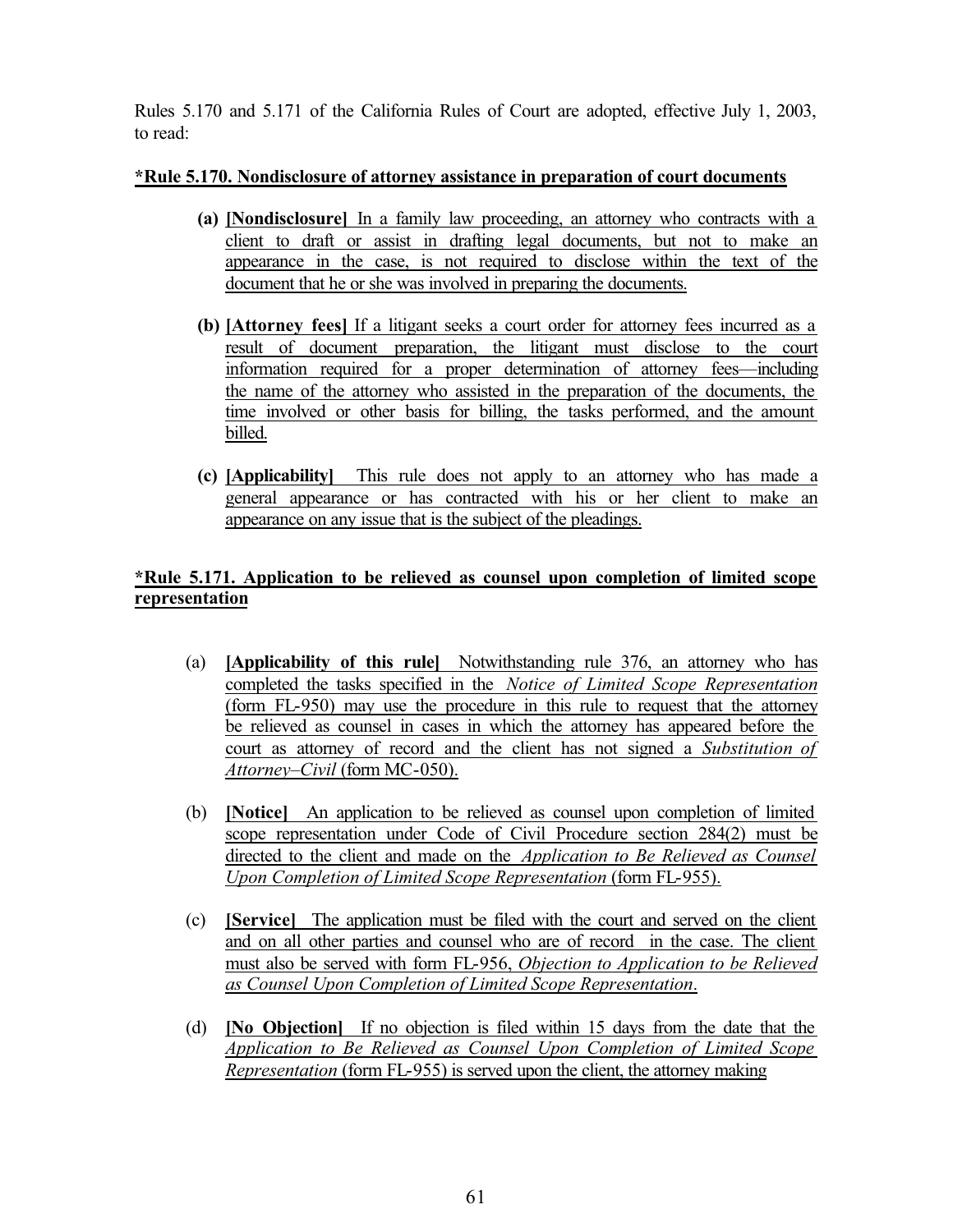- (e) the application must file an updated form FL-955 indicating the lack of objection, along with a proposed *Order on Application to Be Relieved as Counsel Upon Completion of Limited Scope Representation* (form FL-958). The clerk will then forward the file with the proposed order for judicial signature.
- (f) **[Objection]** If an objection is filed within 15 days, the clerk must set a hearing date on the *Objection to Application to be Relieved as Counsel Upon Completion of Limited Scope Representation* (form FL-956). The hearing must be scheduled no later than 25 days from the date the objection is filed. The clerk must send the notice of the hearing to the parties and counsel.
- (g) **[Service of the order]** After the order is signed, a copy of the signed order must be served by the attorney who has filed the *Application to Be Relieved as Counsel Upon Completion of Limited Scope Representation* (form FL-955) on the client and on all parties who have appeared in the case. The court may delay the effective date of the order relieving counsel until proof of service of a copy of the signed order on the client has been filed with the court.

**\*NOTE: Rules 5.170 and 5.171 were renumbered 5.70 and 5.71 respectively as of January 1, 2004 to conform to the new Judicial Council rules numbering system.**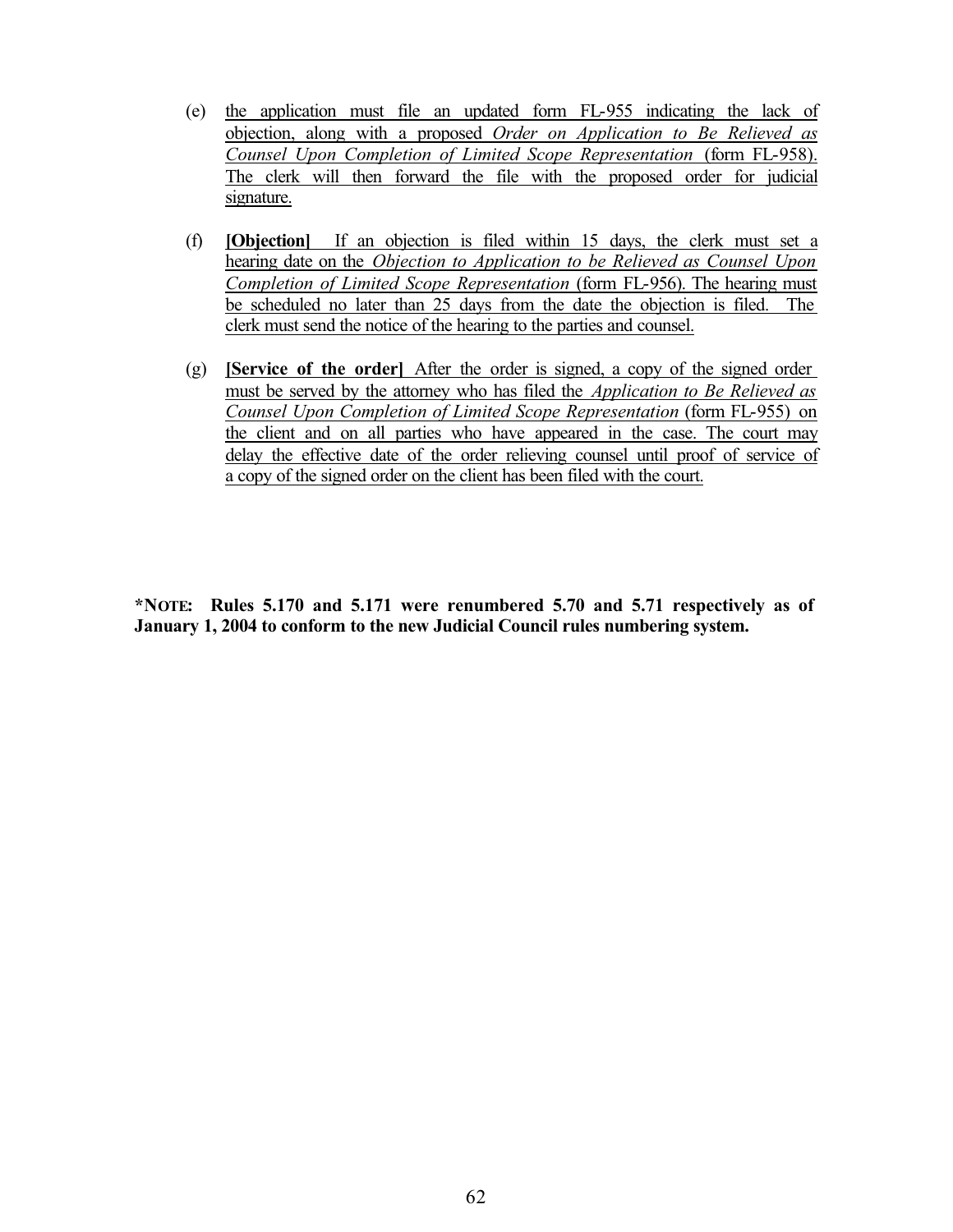### **APPENDIX 2**

- **a. Judicial Council Forms Adopted April 15, 2003, effective July 1, 2003**
- **b. Flow Chart How to Withdraw from Limited Scope Representation after a Court Appearance**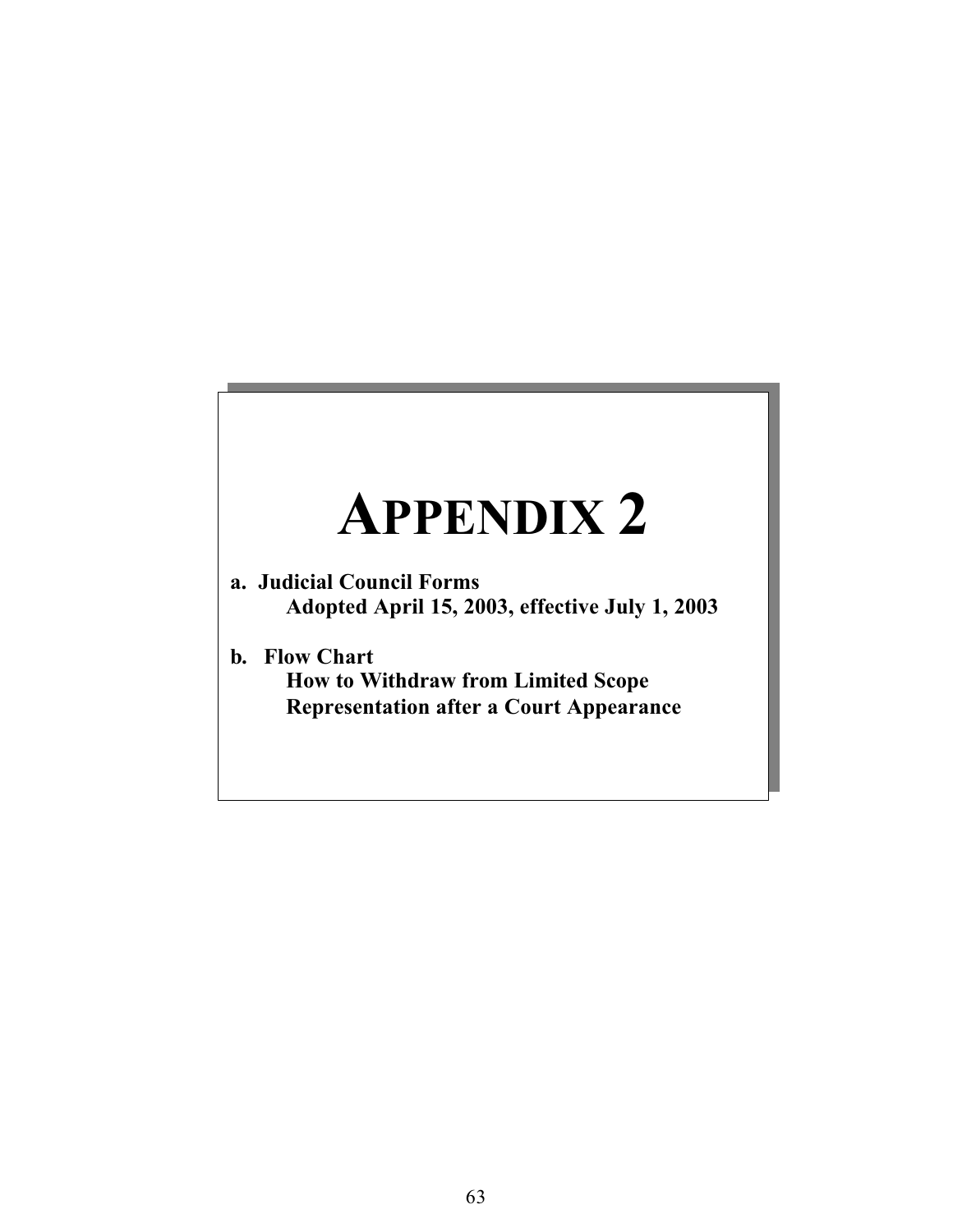#### **FL-950**

| ATTORNEY OR PARTY WITHOUT ATTORNEY (Name, state bar number, and address):                                | FOR COURT USE ONLY           |  |
|----------------------------------------------------------------------------------------------------------|------------------------------|--|
|                                                                                                          |                              |  |
|                                                                                                          |                              |  |
|                                                                                                          |                              |  |
|                                                                                                          |                              |  |
|                                                                                                          |                              |  |
| TELEPHONE NO.:<br>FAX NO. (Optional):                                                                    |                              |  |
| E-MAIL ADDRESS (Optional):                                                                               |                              |  |
| ATTORNEY FOR (Name):<br>SUPERIOR COURT OF CALIFORNIA, COUNTY OF                                          |                              |  |
| STREET ADDRESS:                                                                                          |                              |  |
| MAILING ADDRESS:                                                                                         |                              |  |
| CITY AND ZIP CODE:                                                                                       |                              |  |
| <b>BRANCH NAME:</b>                                                                                      |                              |  |
| PETITIONER/PLAINTIFF:                                                                                    |                              |  |
| RESPONDENT/DEFENDANT:                                                                                    |                              |  |
|                                                                                                          |                              |  |
| <b>OTHER PARENT/CLAIMANT:</b>                                                                            |                              |  |
| <b>NOTICE OF LIMITED SCOPE REPRESENTATION</b>                                                            | <b>CASE NUMBER:</b>          |  |
|                                                                                                          |                              |  |
| Amended                                                                                                  |                              |  |
| 1. Attorney (name):                                                                                      |                              |  |
| and party (name):                                                                                        |                              |  |
| have a written agreement that attorney will provide limited scope representation to the party.           |                              |  |
| 2. Attorney will represent the party                                                                     |                              |  |
| and for any continuance of that hearing<br>at the hearing on:                                            |                              |  |
| until submission of the order after hearing                                                              |                              |  |
| until resolution of the issues checked on page 1 by trial or settlement                                  |                              |  |
| other (specify duration of representation):                                                              |                              |  |
|                                                                                                          |                              |  |
| 3. Attorney will serve as "attorney of record" for the party only for the following issues in this case: |                              |  |
| Establish $(2)$ Enforce $(3)$ Modify <i>(describe in detail):</i><br>Child support: (1) [<br>a.          |                              |  |
|                                                                                                          |                              |  |
|                                                                                                          |                              |  |
|                                                                                                          |                              |  |
| Establish $(2)$<br>Enforce $(3)$<br>b.<br>Spousal support:<br>(1)                                        | Modify (describe in detail): |  |
|                                                                                                          |                              |  |
|                                                                                                          |                              |  |
| Restraining order: (1) Establish (2) Enforce (3) Modify (describe in detail):                            |                              |  |
| c.                                                                                                       |                              |  |
|                                                                                                          |                              |  |
|                                                                                                          |                              |  |
| Establish $(2)$ Enforce $(3)$<br>d.<br>Child custody and visitation:<br>(1)                              | Modify (describe in detail): |  |
|                                                                                                          |                              |  |
|                                                                                                          |                              |  |
|                                                                                                          |                              |  |
| Division of property (describe in detail):<br>е.                                                         |                              |  |
|                                                                                                          |                              |  |
|                                                                                                          |                              |  |
|                                                                                                          |                              |  |
| f.<br>Pension issues (describe in detail):                                                               |                              |  |
|                                                                                                          |                              |  |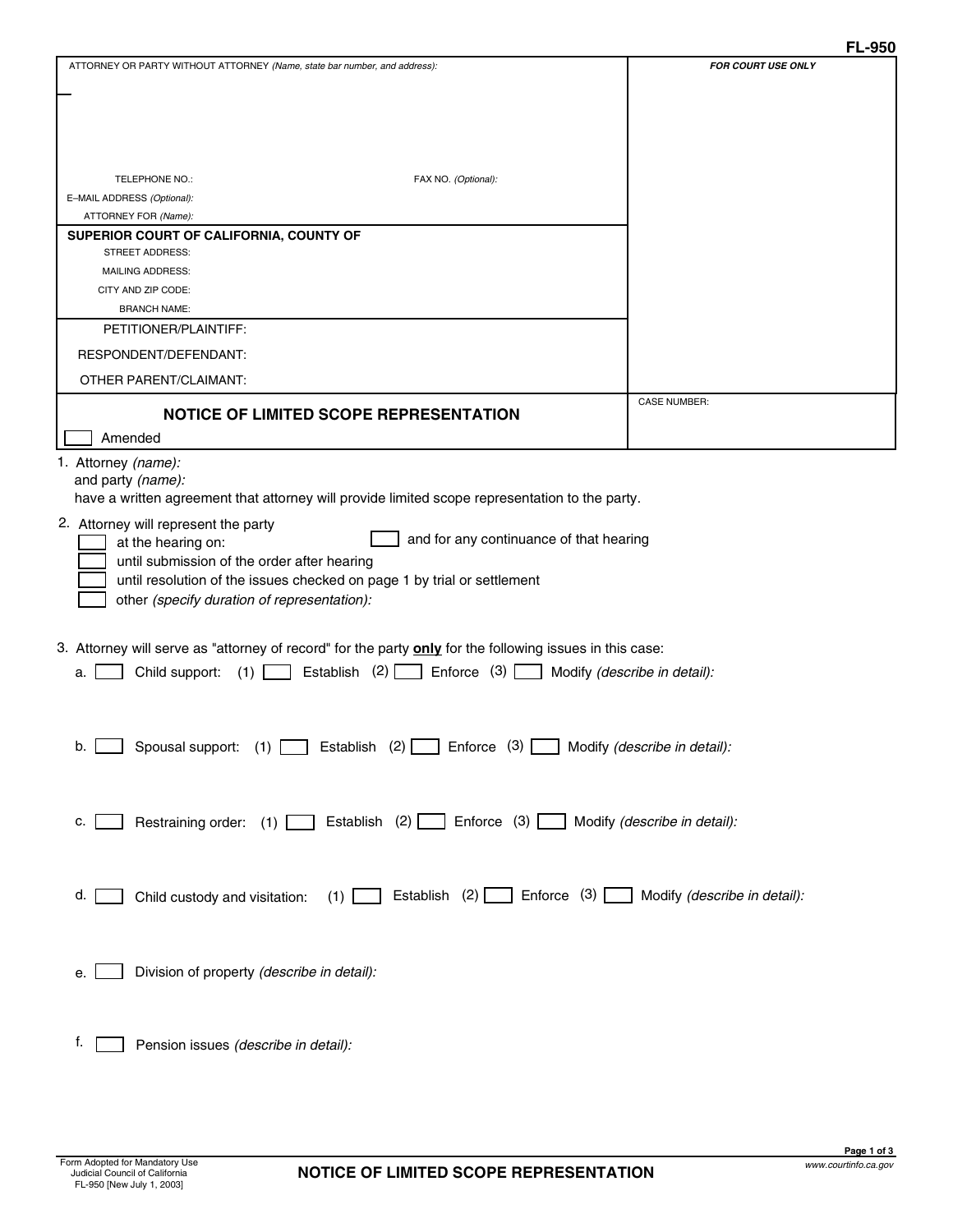| PETITIONER/PLAINTIFF:  | <b>CASE NUMBER:</b> |
|------------------------|---------------------|
| RESPONDENT/DEFENDANT:  |                     |
| OTHER PARENT/CLAIMANT: |                     |

g. Contempt (describe in detail):

h. **Other** (describe in detail):

See attachment 3i. i.

- 4. By signing this form, the party agrees to sign form MC-050, *Substitution of Attorney–Civil* at the completion of the representation as set forth above.
- 5. The attorney named above is "attorney of record" and available for service of documents only for those issues specifically checked on pages 1 and 2. For all other matters, the party must be served directly. The party's name, address, and phone number are listed below for that purpose.

Name:

Address (for the purpose of service):

Phone: Fax:

This notice accurately sets forth all current matters on which the attorney has agreed to serve as "attorney of record" for the party in this case. The information provided herein is not intended to set forth all of the terms and conditions of the agreement between the party and the attorney for limited scope representation.

| Date: |                      |                         |
|-------|----------------------|-------------------------|
|       | (TYPE OR PRINT NAME) | (SIGNATURE OF PARTY)    |
| Date: |                      |                         |
|       |                      |                         |
|       | (TYPE OR PRINT NAME) | (SIGNATURE OF ATTORNEY) |
|       |                      |                         |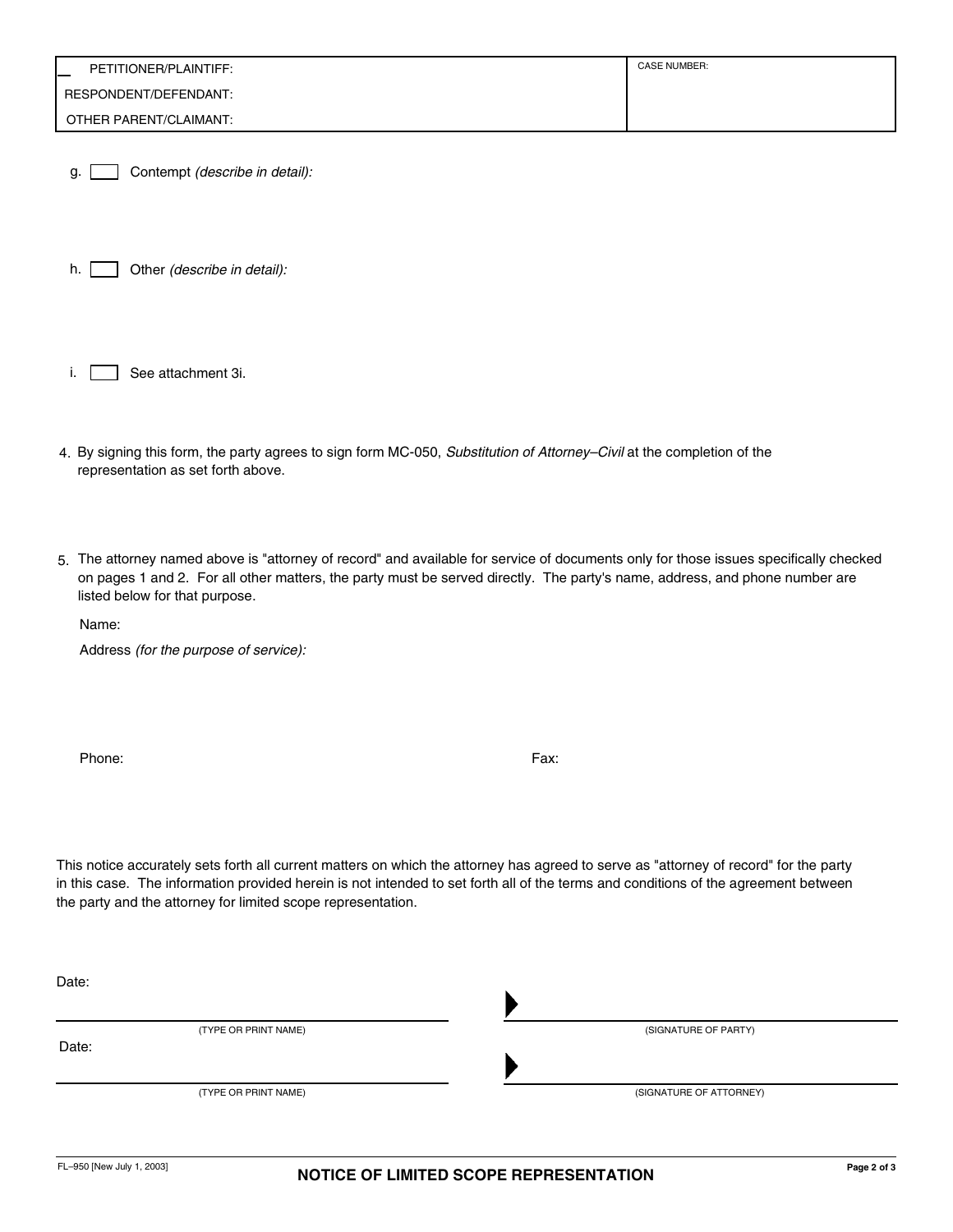|                                                                                                                              | PETITIONER/PLAINTIFF:                                                                                                                                                                                                                                                                      | <b>CASE NUMBER:</b>                  |  |  |
|------------------------------------------------------------------------------------------------------------------------------|--------------------------------------------------------------------------------------------------------------------------------------------------------------------------------------------------------------------------------------------------------------------------------------------|--------------------------------------|--|--|
|                                                                                                                              |                                                                                                                                                                                                                                                                                            |                                      |  |  |
|                                                                                                                              | RESPONDENT/DEFENDANT:                                                                                                                                                                                                                                                                      |                                      |  |  |
|                                                                                                                              | OTHER PARENT/CLAIMANT:                                                                                                                                                                                                                                                                     |                                      |  |  |
|                                                                                                                              | <b>PERSONAL SERVICE</b><br><b>MAIL</b><br><b>PROOF OF SERVICE BY</b>                                                                                                                                                                                                                       |                                      |  |  |
|                                                                                                                              | 1. At the time of service I was at least 18 years of age and not a party to this legal action.                                                                                                                                                                                             |                                      |  |  |
| a.                                                                                                                           | 2. I served a copy of the Notice of Limited Scope Representation as follows (check either a. or b. below):<br>Personal service. The Notice of Limited Scope Representation was given to:<br>(1) Name of person served:<br>(2) Address where served:                                        |                                      |  |  |
| b.                                                                                                                           | (3) Date served:<br>(4) Time served:<br>Mail. I placed a copy of the Notice of Limited Scope Representation in the United States mail, in a sealed envelope with<br>postage fully prepaid. The envelope was addressed and mailed as follows:<br>(1) Name of person served:<br>(2) Address: |                                      |  |  |
| a. Name:                                                                                                                     | (3) Date of mailing:<br>(4) Place of mailing (city and state):<br>(5) I live in or work in the county where the Notice was mailed.<br>3. Server's information:<br>b. Home or work address:                                                                                                 |                                      |  |  |
| c.                                                                                                                           | Telephone number:                                                                                                                                                                                                                                                                          |                                      |  |  |
| I declare under penalty of perjury under the laws of the State of California that the information above is true and correct. |                                                                                                                                                                                                                                                                                            |                                      |  |  |
| Date:                                                                                                                        |                                                                                                                                                                                                                                                                                            |                                      |  |  |
|                                                                                                                              |                                                                                                                                                                                                                                                                                            |                                      |  |  |
|                                                                                                                              |                                                                                                                                                                                                                                                                                            |                                      |  |  |
|                                                                                                                              |                                                                                                                                                                                                                                                                                            |                                      |  |  |
|                                                                                                                              | (TYPE OR PRINT NAME)                                                                                                                                                                                                                                                                       | (SIGNATURE OF PERSON SERVING NOTICE) |  |  |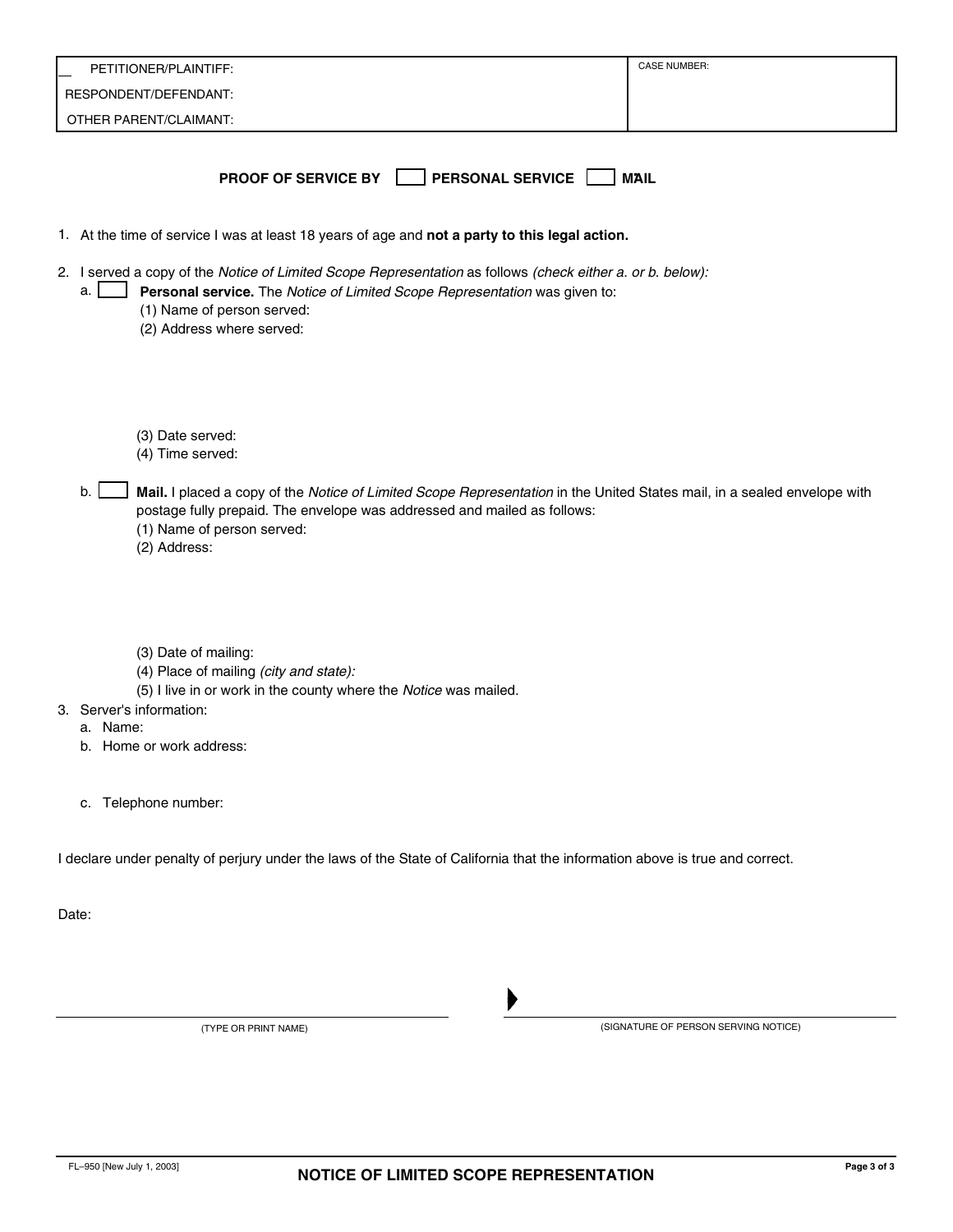#### **FL-955**

|                                                                                                                                                                                                                                                                                                                                                                                                                                                                                                                                                                                                                                                              | г∟•ววว                       |  |
|--------------------------------------------------------------------------------------------------------------------------------------------------------------------------------------------------------------------------------------------------------------------------------------------------------------------------------------------------------------------------------------------------------------------------------------------------------------------------------------------------------------------------------------------------------------------------------------------------------------------------------------------------------------|------------------------------|--|
| ATTORNEY OR PARTY WITHOUT ATTORNEY (Name, state bar number, and address):                                                                                                                                                                                                                                                                                                                                                                                                                                                                                                                                                                                    | <b>FOR COURT USE ONLY</b>    |  |
|                                                                                                                                                                                                                                                                                                                                                                                                                                                                                                                                                                                                                                                              |                              |  |
|                                                                                                                                                                                                                                                                                                                                                                                                                                                                                                                                                                                                                                                              |                              |  |
| TELEPHONE NO.:<br>FAX NO. (Optional):                                                                                                                                                                                                                                                                                                                                                                                                                                                                                                                                                                                                                        |                              |  |
| ATTORNEY FOR (Name):                                                                                                                                                                                                                                                                                                                                                                                                                                                                                                                                                                                                                                         |                              |  |
| SUPERIOR COURT OF CALIFORNIA, COUNTY OF                                                                                                                                                                                                                                                                                                                                                                                                                                                                                                                                                                                                                      |                              |  |
| STREET ADDRESS:                                                                                                                                                                                                                                                                                                                                                                                                                                                                                                                                                                                                                                              |                              |  |
| MAILING ADDRESS:                                                                                                                                                                                                                                                                                                                                                                                                                                                                                                                                                                                                                                             |                              |  |
| CITY AND ZIP CODE:<br><b>BRANCH NAME:</b>                                                                                                                                                                                                                                                                                                                                                                                                                                                                                                                                                                                                                    |                              |  |
| PETITIONER/PLAINTIFF:                                                                                                                                                                                                                                                                                                                                                                                                                                                                                                                                                                                                                                        |                              |  |
| RESPONDENT/DEFENDANT:                                                                                                                                                                                                                                                                                                                                                                                                                                                                                                                                                                                                                                        |                              |  |
| OTHER PARENT/CLAIMANT:                                                                                                                                                                                                                                                                                                                                                                                                                                                                                                                                                                                                                                       |                              |  |
| <b>APPLICATION TO BE RELIEVED AS COUNSEL</b><br>UPON COMPLETION OF LIMITED SCOPE REPRESENTATION                                                                                                                                                                                                                                                                                                                                                                                                                                                                                                                                                              | <b>CASE NUMBER:</b>          |  |
| 1. I request an order to be relieved as counsel in this matter.                                                                                                                                                                                                                                                                                                                                                                                                                                                                                                                                                                                              |                              |  |
| 2. In accordance with the terms of an agreement between (name):<br>and myself, I agreed to provide limited scope representation.<br>other parent/claimant                                                                                                                                                                                                                                                                                                                                                                                                                                                                                                    | petitioner<br>respondent     |  |
| 3. I was retained as attorney of record for the following limited scope services (describe in detail):                                                                                                                                                                                                                                                                                                                                                                                                                                                                                                                                                       |                              |  |
|                                                                                                                                                                                                                                                                                                                                                                                                                                                                                                                                                                                                                                                              |                              |  |
| see Notice of Limited Scope Representation (form FL-950).                                                                                                                                                                                                                                                                                                                                                                                                                                                                                                                                                                                                    |                              |  |
| 4. I have completed all services within the scope of my representation and have completed all acts ordered by the court.                                                                                                                                                                                                                                                                                                                                                                                                                                                                                                                                     |                              |  |
| 5. The last known address for the<br>petitioner<br>respondent<br>other parent/claimant<br>is:                                                                                                                                                                                                                                                                                                                                                                                                                                                                                                                                                                |                              |  |
| 6. The last known telephone number for the<br>petitioner<br>respondent                                                                                                                                                                                                                                                                                                                                                                                                                                                                                                                                                                                       | other parent/claimant<br>is: |  |
| NOTICE TO PARTY/CLIENT: Your attorney has filed this Application to Be Relieved as Counsel Upon Completion of Limited Scope<br>Representation with the court stating that he or she no longer represents you in this action because the tasks that you agreed the<br>attorney would perform for you have been completed.                                                                                                                                                                                                                                                                                                                                     |                              |  |
| If you do not agree that these tasks have been completed and you want the attorney to continue to represent you until the<br>tasks are completed, you must file an Objection to Application to Be Relieved as Counsel Upon Completion of Limited Scope<br>Representation (form FL-956) with the court within 15 calendar days of the date that this notice was served on you, asking the<br>court to require the attorney to remain your attorney in the action until these tasks are completed. You must also serve this<br>Objection on your attorney and the other party. If you do not file a form FL-956, the court will grant your attorney's request. |                              |  |
| Please refer to the Proof of Service on page 2 of this form to determine the date that this notice was served on you (if this form was<br>served by mail, the date of service is 5 days after the date of mailing).                                                                                                                                                                                                                                                                                                                                                                                                                                          |                              |  |
| This procedure may be used ONLY if you believe that the attorney has not completed the tasks that he or she agreed to perform for<br>you. It is NOT to be used to resolve other disagreements you may have with the attorney, such as disagreements concerning fees.                                                                                                                                                                                                                                                                                                                                                                                         |                              |  |
| I declare under penalty of perjury under the laws of the State of California that the foregoing is true and correct.<br>Date:                                                                                                                                                                                                                                                                                                                                                                                                                                                                                                                                |                              |  |
|                                                                                                                                                                                                                                                                                                                                                                                                                                                                                                                                                                                                                                                              |                              |  |

(TYPE OR PRINT NAME) (SIGNATURE OF ATTORNEY)

**APPLICATION TO BE RELIEVED AS COUNSEL UPON COMPLETION OF LIMITED SCOPE REPRESENTATION**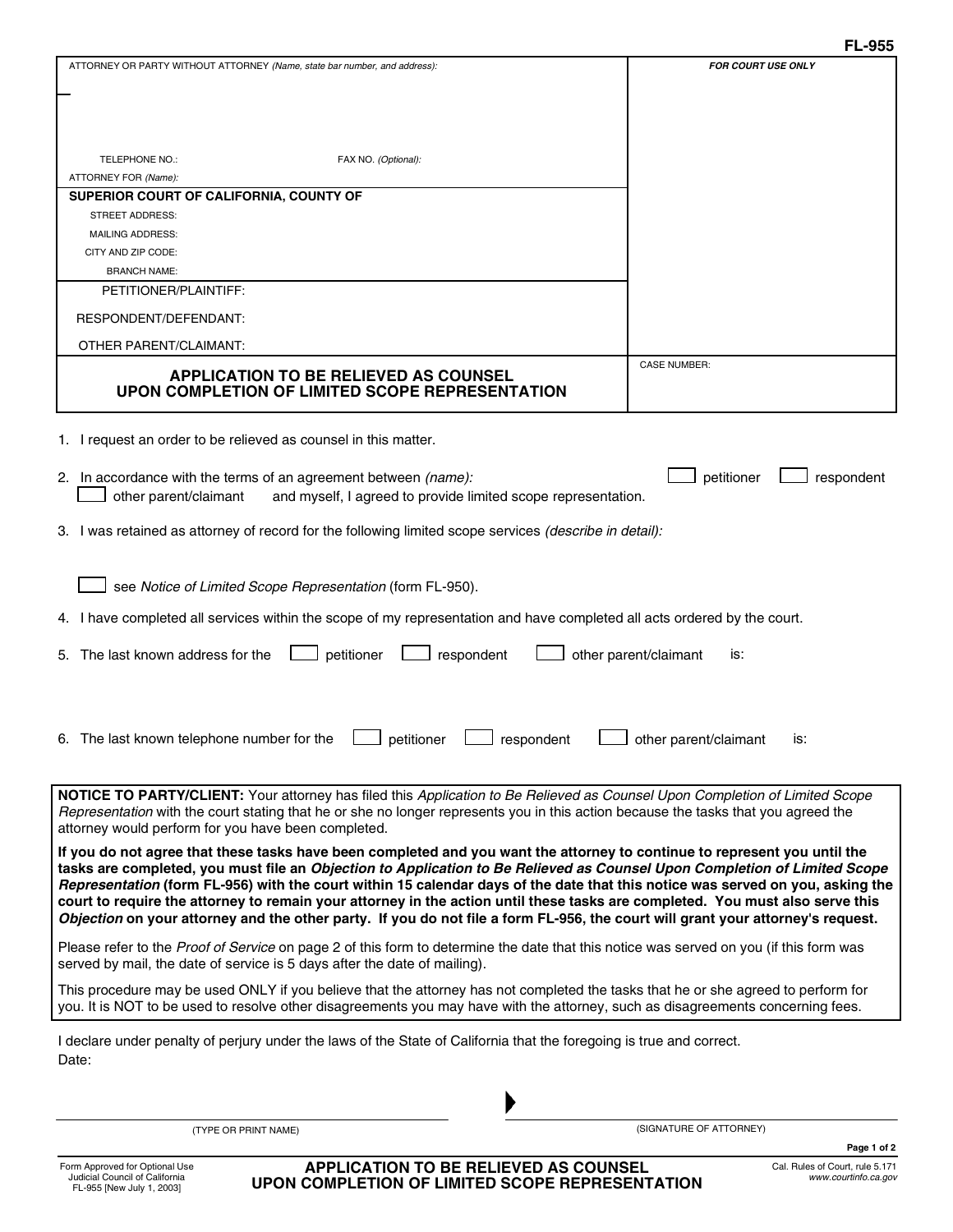| PETITIONER/PLAINTIFF:                                                                                                                                                                                                                                                                                                                                                                                                                                                                   | <b>CASE NUMBER:</b> |  |
|-----------------------------------------------------------------------------------------------------------------------------------------------------------------------------------------------------------------------------------------------------------------------------------------------------------------------------------------------------------------------------------------------------------------------------------------------------------------------------------------|---------------------|--|
| RESPONDENT/DEFENDANT:                                                                                                                                                                                                                                                                                                                                                                                                                                                                   |                     |  |
| OTHER PARENT/CLAIMANT:                                                                                                                                                                                                                                                                                                                                                                                                                                                                  |                     |  |
| <b>PERSONAL SERVICE</b><br><b>MAIL</b><br><b>PROOF OF SERVICE BY</b>                                                                                                                                                                                                                                                                                                                                                                                                                    |                     |  |
| 1. At the time of service I was at least 18 years of age and not a party to this legal action.                                                                                                                                                                                                                                                                                                                                                                                          |                     |  |
| 2. I served a copy of the completed Application to Be Relieved as Counsel Upon Completion of Limited Scope Representation and all<br>attachments as well as a blank Objection to Application to Be Relieved as Counsel Upon Completion of Limited Scope<br>Representation as follows (check either a. or b. below):<br>Personal service. I personally delivered the forms listed above and any attachments as follows:<br>a.<br>(1) Name of person served:<br>(2) Address where served: |                     |  |
| (3) Date served:<br>(4) Time served:                                                                                                                                                                                                                                                                                                                                                                                                                                                    |                     |  |
| b.<br>Mail. I placed copies of the forms listed above in a sealed envelope with postage fully prepaid. The envelope was<br>addressed and mailed as follows:<br>(1) Name of person served:<br>(2) Address:                                                                                                                                                                                                                                                                               |                     |  |
| (3) Date of mailing:<br>(4) Place of mailing (city and state):<br>(5) I live in or work in the county where the forms were mailed.                                                                                                                                                                                                                                                                                                                                                      |                     |  |
| 3. Server's information:<br>a. Name:<br>b. Home or work address:                                                                                                                                                                                                                                                                                                                                                                                                                        |                     |  |
| c. Telephone number:                                                                                                                                                                                                                                                                                                                                                                                                                                                                    |                     |  |
|                                                                                                                                                                                                                                                                                                                                                                                                                                                                                         |                     |  |
| I declare under penalty of perjury under the laws of the State of California that the information above is true and correct.                                                                                                                                                                                                                                                                                                                                                            |                     |  |
| Date:                                                                                                                                                                                                                                                                                                                                                                                                                                                                                   |                     |  |

(TYPE OR PRINT SERVER'S NAME) (SERVER TO SIGN HERE)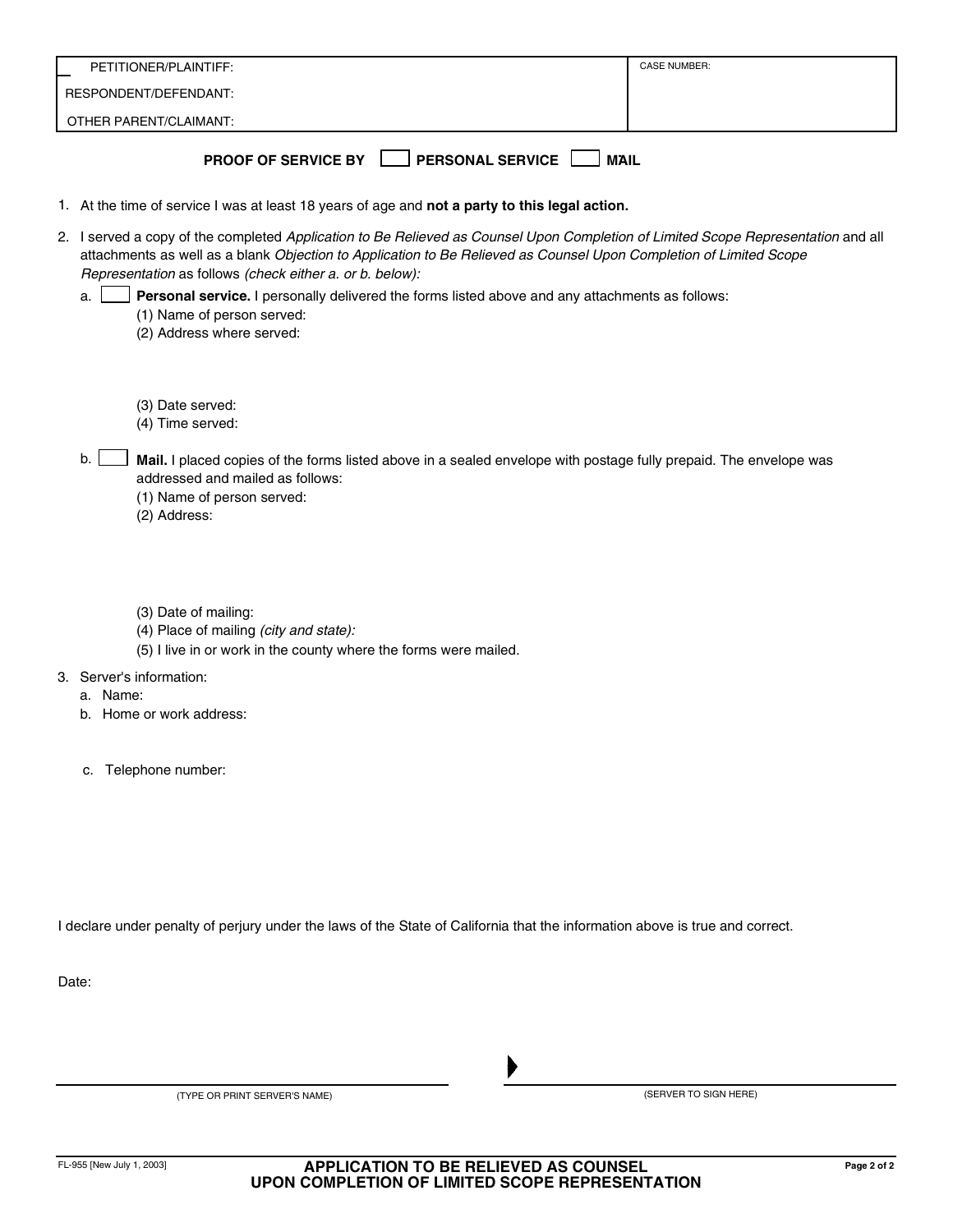#### **FL-956**

|                                                                                                                     |                                                                           |                       | ∪טי∟ ו                    |
|---------------------------------------------------------------------------------------------------------------------|---------------------------------------------------------------------------|-----------------------|---------------------------|
|                                                                                                                     | ATTORNEY OR PARTY WITHOUT ATTORNEY (Name, state bar number, and address): |                       | <b>FOR COURT USE ONLY</b> |
|                                                                                                                     |                                                                           |                       |                           |
| TELEPHONE NO.:                                                                                                      | FAX NO. (Optional):                                                       |                       |                           |
| ATTORNEY FOR (Name):                                                                                                |                                                                           |                       |                           |
| SUPERIOR COURT OF CALIFORNIA, COUNTY OF                                                                             |                                                                           |                       |                           |
| <b>STREET ADDRESS:</b>                                                                                              |                                                                           |                       |                           |
| <b>MAILING ADDRESS:</b>                                                                                             |                                                                           |                       |                           |
| CITY AND ZIP CODE:                                                                                                  |                                                                           |                       |                           |
| <b>BRANCH NAME:</b>                                                                                                 |                                                                           |                       |                           |
| PETITIONER/PLAINTIFF:                                                                                               |                                                                           |                       |                           |
| RESPONDENT/DEFENDANT:                                                                                               |                                                                           |                       |                           |
| <b>OTHER PARENT/CLAIMANT:</b>                                                                                       |                                                                           |                       |                           |
| <b>OBJECTION TO APPLICATION TO BE RELIEVED AS COUNSEL UPON</b><br><b>COMPLETION OF LIMITED SCOPE REPRESENTATION</b> |                                                                           |                       | <b>CASE NUMBER:</b>       |
| Hearing Date:                                                                                                       | Time:                                                                     | Dept.:                | Room:                     |
| 1. I am the                                                                                                         | petitioner/plaintiff<br>respondent/defendant                              | other parent/claimant | in this case.             |

2. I do not believe that all the services that my attorney agreed to do for me are completed.

The services that were agreed upon that remain to be completed are (specify): 3. I request that the court not allow my attorney to withdraw from representation until those services have been completed.

The reason that I think these tasks are supposed to be completed is (specify):

#### **NOTICE**

If you object to your attorney's Application to Be Relieved as Counsel Upon Completion of Limited Scope Representation (form FL-955), you must file this notice with the clerk of the court where the Application was filed within 20 days of the day that the form was put in the mail to you. If you were personally served, you have to file this form 15 days from the day you were served. That date is on the proof of service on the third page of the Application (form FL-955). You must have the attorney and the other party served with this *Objection* form (FL-956) as well. A blank proof of service is on the back of this form.

I declare under penalty of perjury under the laws of the State of California that the above information is true and correct.

Date:

(SIGNATURE)

Form Approved for Optional Use Judicial Council of California FL-956 [New July 1, 2003]

**OBJECTION TO APPLICATION TO BE RELIEVED AS COUNSEL UPON COMPLETION OF LIMITED SCOPE REPRESENTATION**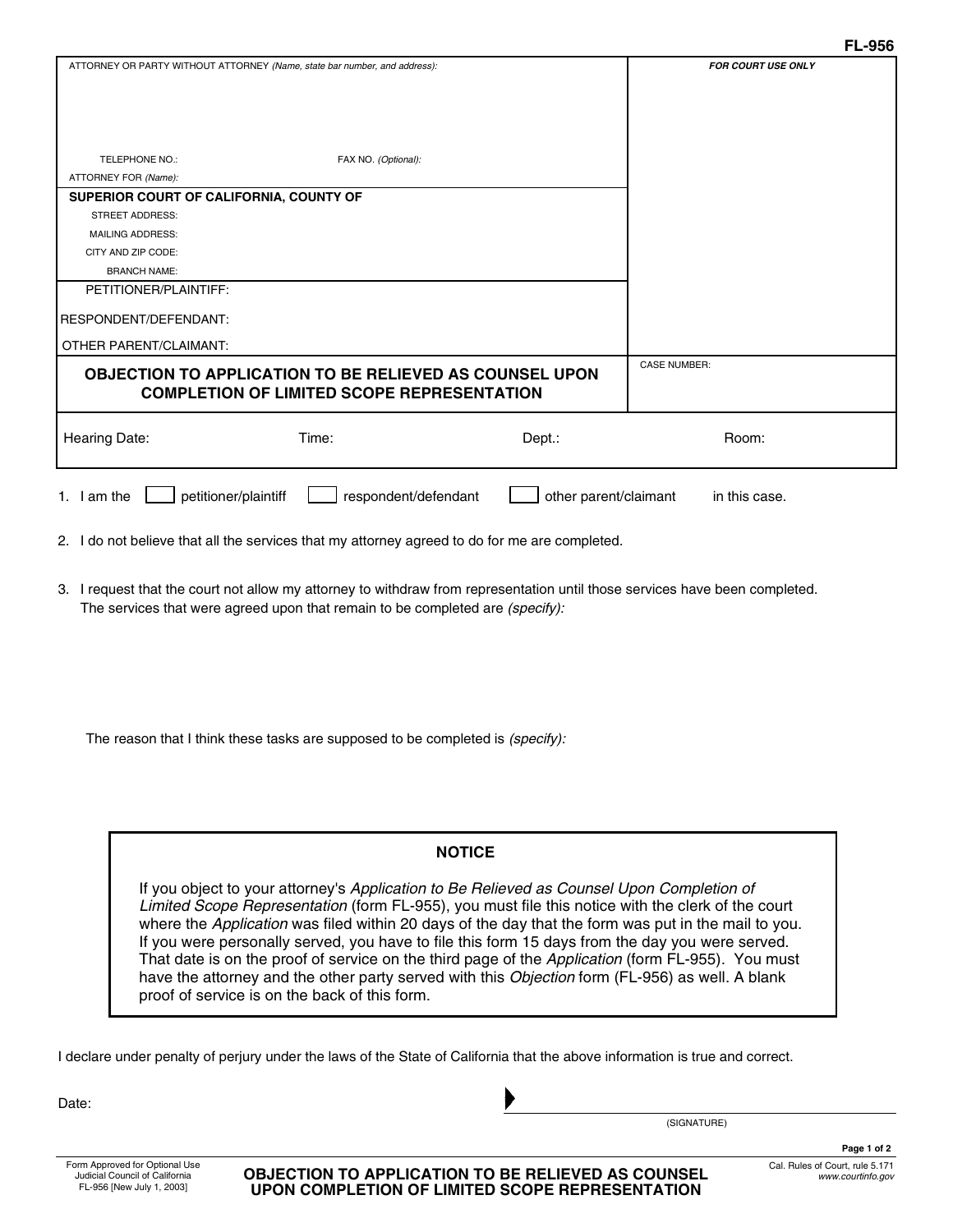| PETITIONER/PLAINTIFF:                                                                                                                                                                                                                            | <b>CASE NUMBER:</b> |  |  |
|--------------------------------------------------------------------------------------------------------------------------------------------------------------------------------------------------------------------------------------------------|---------------------|--|--|
| RESPONDENT/DEFENDANT:                                                                                                                                                                                                                            |                     |  |  |
| <b>OTHER PARENT/CLAIMANT:</b>                                                                                                                                                                                                                    |                     |  |  |
| <b>PERSONAL SERVICE</b><br><b>PROOF OF SERVICE BY</b><br><b>MAIL</b>                                                                                                                                                                             |                     |  |  |
| 1. At the time of service I was at least 18 years of age and not a party to this legal action.                                                                                                                                                   |                     |  |  |
| 2. I served a copy of the completed Objection to Application to Be Relieved as Counsel Upon Completion of Limited Scope<br>Representation as follows (check either a. or b. below):                                                              |                     |  |  |
| Personal service. I personally delivered the forms and any attachments as follows:<br>a.<br>(1) Name of person served:<br>(2) Address where served:                                                                                              |                     |  |  |
| (3) Date served:<br>(4) Time served:                                                                                                                                                                                                             |                     |  |  |
| b <sub>1</sub><br>Mail. I deposited the forms and any attachments in the United States mail, in a sealed envelope with postage fully prepaid.<br>The envelope was addressed and mailed as follows:<br>(1) Name of person served:<br>(2) Address: |                     |  |  |
| (3) Date of mailing:<br>(4) Place of mailing (city and state):<br>(5) I am a resident of or employed in the county where the forms were mailed.                                                                                                  |                     |  |  |
| My residence or business address is (specify):<br>c.                                                                                                                                                                                             |                     |  |  |

d. My phone number is (specify):

I declare under penalty of perjury under the laws of the State of California that the foregoing is true and correct.

Date: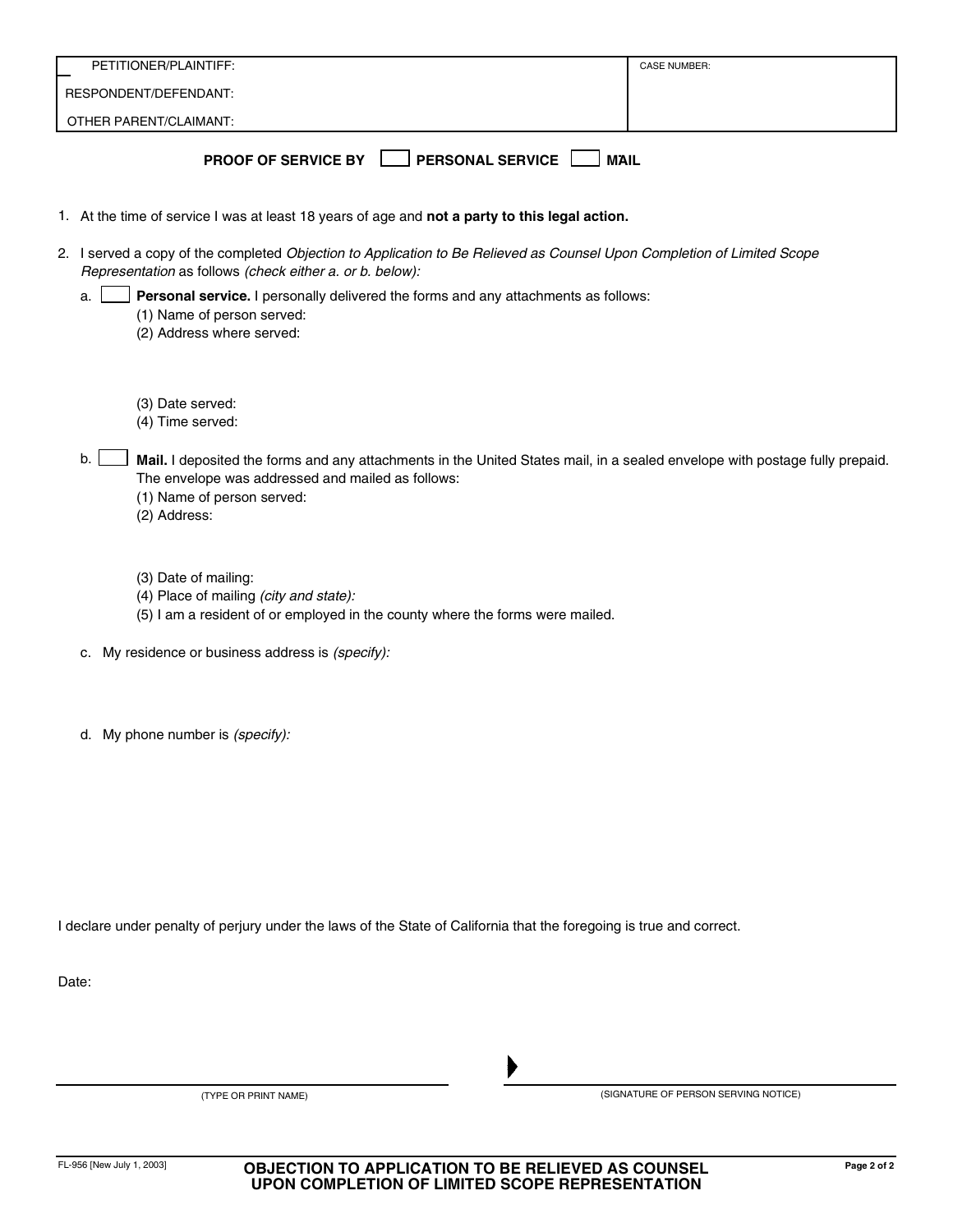|                                                                                                                                                                                                                                                                                                                                                                                                                                                                                                                                                                                                                                                                                                                                                    | <b>FL-958</b>                   |
|----------------------------------------------------------------------------------------------------------------------------------------------------------------------------------------------------------------------------------------------------------------------------------------------------------------------------------------------------------------------------------------------------------------------------------------------------------------------------------------------------------------------------------------------------------------------------------------------------------------------------------------------------------------------------------------------------------------------------------------------------|---------------------------------|
| ATTORNEY OR PARTY WITHOUT ATTORNEY (Name, state bar number, and address):                                                                                                                                                                                                                                                                                                                                                                                                                                                                                                                                                                                                                                                                          | <b>FOR COURT USE ONLY</b>       |
|                                                                                                                                                                                                                                                                                                                                                                                                                                                                                                                                                                                                                                                                                                                                                    |                                 |
| <b>TELEPHONE NO.:</b><br>FAX NO. (Optional):                                                                                                                                                                                                                                                                                                                                                                                                                                                                                                                                                                                                                                                                                                       |                                 |
| ATTORNEY FOR (Name):                                                                                                                                                                                                                                                                                                                                                                                                                                                                                                                                                                                                                                                                                                                               |                                 |
| SUPERIOR COURT OF CALIFORNIA, COUNTY OF                                                                                                                                                                                                                                                                                                                                                                                                                                                                                                                                                                                                                                                                                                            |                                 |
| <b>STREET ADDRESS:</b>                                                                                                                                                                                                                                                                                                                                                                                                                                                                                                                                                                                                                                                                                                                             |                                 |
| MAILING ADDRESS:                                                                                                                                                                                                                                                                                                                                                                                                                                                                                                                                                                                                                                                                                                                                   |                                 |
| CITY AND ZIP CODE:                                                                                                                                                                                                                                                                                                                                                                                                                                                                                                                                                                                                                                                                                                                                 |                                 |
| <b>BRANCH NAME:</b>                                                                                                                                                                                                                                                                                                                                                                                                                                                                                                                                                                                                                                                                                                                                |                                 |
| PETITIONER/PLANTIFF:                                                                                                                                                                                                                                                                                                                                                                                                                                                                                                                                                                                                                                                                                                                               |                                 |
| RESPONDENT/DEFENDANT:                                                                                                                                                                                                                                                                                                                                                                                                                                                                                                                                                                                                                                                                                                                              |                                 |
| <b>OTHER PARENT/CLAIMAINT:</b>                                                                                                                                                                                                                                                                                                                                                                                                                                                                                                                                                                                                                                                                                                                     | CASE NUMBER(S):                 |
| ORDER ON APPLICATION TO BE RELIEVED AS COUNSEL<br>UPON COMPLETION OF LIMITED SCOPE REPRESENTATION                                                                                                                                                                                                                                                                                                                                                                                                                                                                                                                                                                                                                                                  |                                 |
|                                                                                                                                                                                                                                                                                                                                                                                                                                                                                                                                                                                                                                                                                                                                                    |                                 |
| 1. The application of (name of attorney):                                                                                                                                                                                                                                                                                                                                                                                                                                                                                                                                                                                                                                                                                                          |                                 |
| to be relieved as counsel of record for (name of client):                                                                                                                                                                                                                                                                                                                                                                                                                                                                                                                                                                                                                                                                                          |                                 |
| a party to this action or proceeding, was filed on (specify date):                                                                                                                                                                                                                                                                                                                                                                                                                                                                                                                                                                                                                                                                                 |                                 |
| 2.<br><b>UNCONTESTED</b><br>a. Fifteen calendar days have elapsed since the Application to Be Relieved as Counsel Upon Completion of Limited Scope<br>Representation (form FL-955) and any attachments were served on the party.<br>b. The client was<br>(1)<br>personally served with the papers.<br>served by mail.<br>(2)<br>c. No Objection to Application to Be Relieved as Counsel Upon Completion of Limited Scope Representation (form FL-956)<br>has been received from the client.<br>d. It appears from the application to be relieved as counsel and any attached documents that the attorney has completed the<br>tasks that the client and attorney agreed that the attorney would perform as well as any acts ordered by the court. |                                 |
| <b>CONTESTED</b><br>З.<br>a. The party filed an Objection to Application to Be Relieved as Counsel Upon Completion of Limited Scope Representation                                                                                                                                                                                                                                                                                                                                                                                                                                                                                                                                                                                                 |                                 |
| (form FL-956) on $(data)$ :                                                                                                                                                                                                                                                                                                                                                                                                                                                                                                                                                                                                                                                                                                                        |                                 |
| b. The proceeding was heard on (date):<br>at (time):<br>in Dept.:<br>by Judge (name):                                                                                                                                                                                                                                                                                                                                                                                                                                                                                                                                                                                                                                                              | Room:<br><b>Temporary Judge</b> |
| c. The following persons were present at the hearing:<br>Attorney for petitioner/plaintiff<br>Petitioner/plaintiff<br>Respondent/defendant<br>Attorney for respondent/defendant<br>Attorney for other parent/claimant<br>Other parent/claimant                                                                                                                                                                                                                                                                                                                                                                                                                                                                                                     |                                 |
| d.<br>Attorney demonstrated that he or she has completed the service that the party and attorney agreed that the attorney<br>would perform on the Notice of Limited Scope Representation (form FL-950) as well as any acts ordered by the court.                                                                                                                                                                                                                                                                                                                                                                                                                                                                                                   |                                 |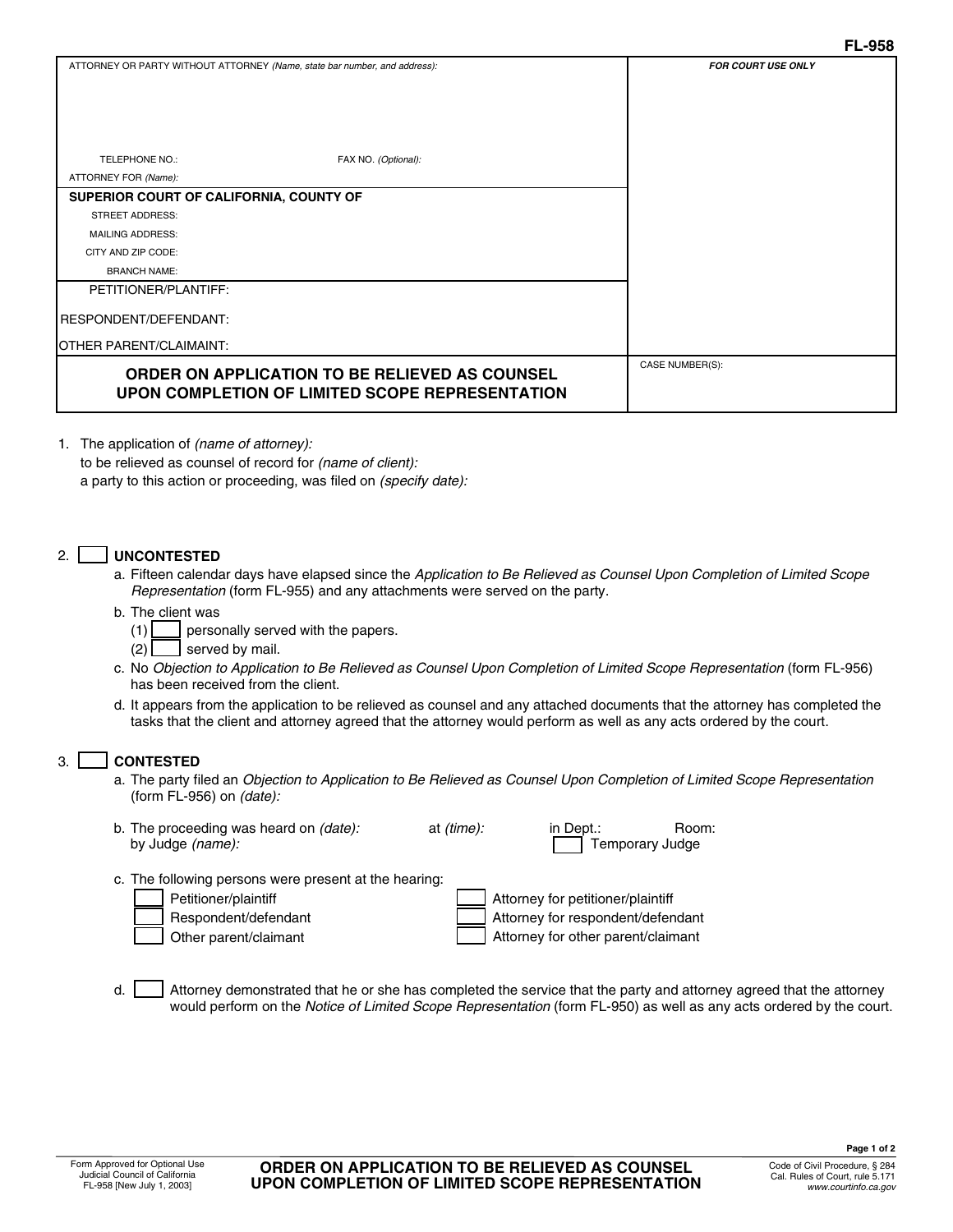| PETITIONER/PLANTIFF:                                                                                                                                                                                                                                                                                                                                                        | CASE NUMBER(S): |
|-----------------------------------------------------------------------------------------------------------------------------------------------------------------------------------------------------------------------------------------------------------------------------------------------------------------------------------------------------------------------------|-----------------|
| RESPONDENT/DEFENDANT:                                                                                                                                                                                                                                                                                                                                                       |                 |
| <b>OTHER PARENT/CLAIMAINT:</b>                                                                                                                                                                                                                                                                                                                                              |                 |
| <b>ORDER</b>                                                                                                                                                                                                                                                                                                                                                                |                 |
| 4.<br>Attorney is relieved as attorney of record for client:                                                                                                                                                                                                                                                                                                                |                 |
| effective immediately<br>a.<br>effective upon the filing of the proof of service of this signed order upon the client<br>b.<br>effective on (specify date):<br>c.                                                                                                                                                                                                           |                 |
| d. NOTICE TO CLIENT/PARTY: You now represent yourself in all aspects of your case. You may wish to seek other legal<br>counsel regarding your case.                                                                                                                                                                                                                         |                 |
| The court needs to know how to contact you. It is your responsibility to keep the court informed of your address. If the address<br>below is wrong, you need to let the court and the other parties of the case know your correct mailing address as soon as<br>possible. You can use form MC-040, Notice of Change of Address and Telephone Number, for this notification. |                 |
| If you do not let the court and the other parties to the case know where to send you copies of papers, you may not get notices of<br>hearings or orders in your case. Decisions may be made without your participation, and your case could be ended.                                                                                                                       |                 |
| e. Current mailing address for client/party:                                                                                                                                                                                                                                                                                                                                |                 |
| The application of counsel to be relieved upon completion of limited scope representation is denied for the following<br>5.<br>reasons:                                                                                                                                                                                                                                     |                 |
| The court further orders (specify):<br>6.                                                                                                                                                                                                                                                                                                                                   |                 |

**NOTICE TO ATTORNEY WHO FILED APPLICATION FOR RELIEF:** You must serve copies of the order on the parties and opposing counsel. Proof of service must be filed with the court.

Date:

(JUDGE/JUDICIAL OFFICER)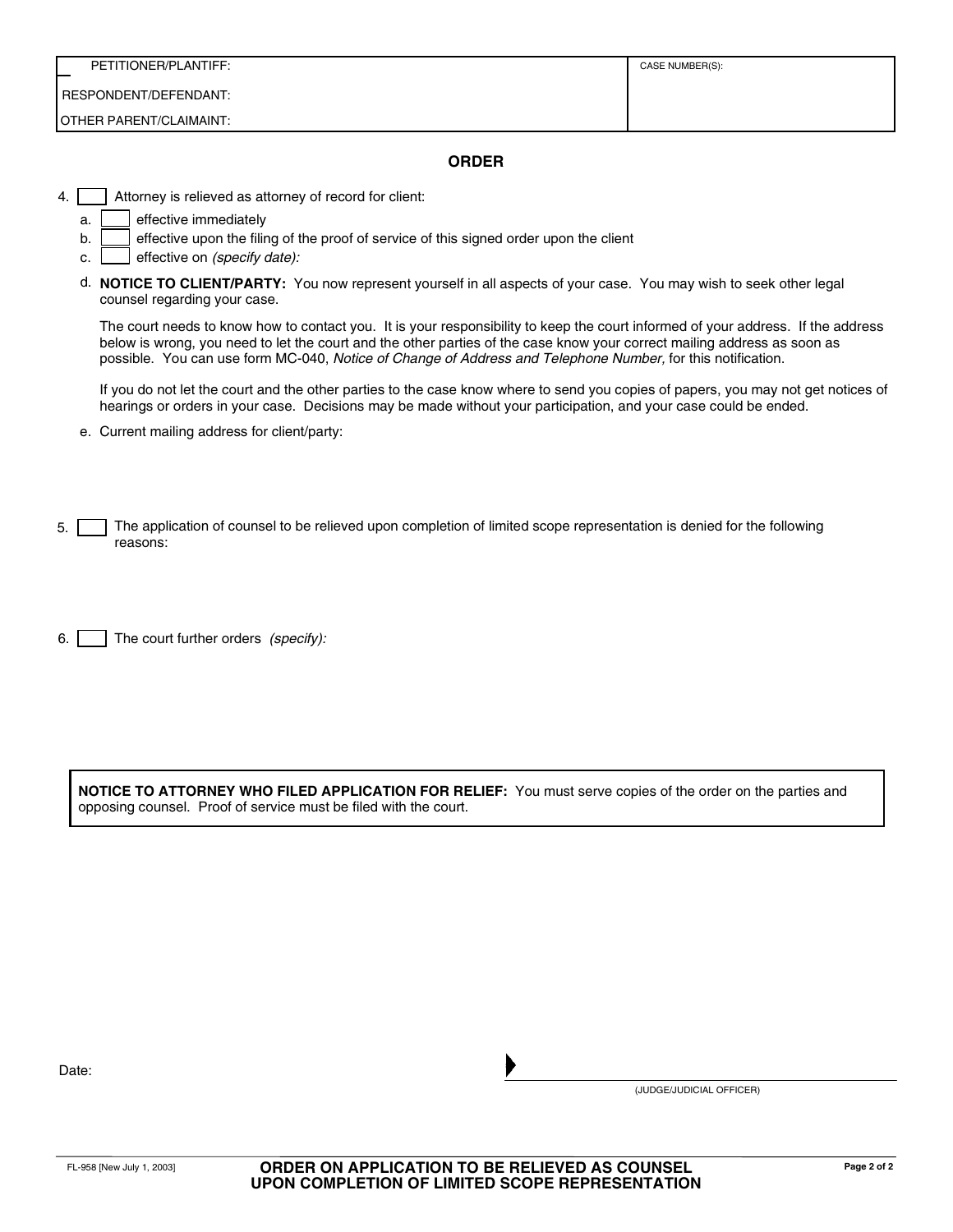# **HOW TO WITHDRAW FROM LIMITED SCOPE REPRESENTATION AFTER A COURT APPEARANCE**

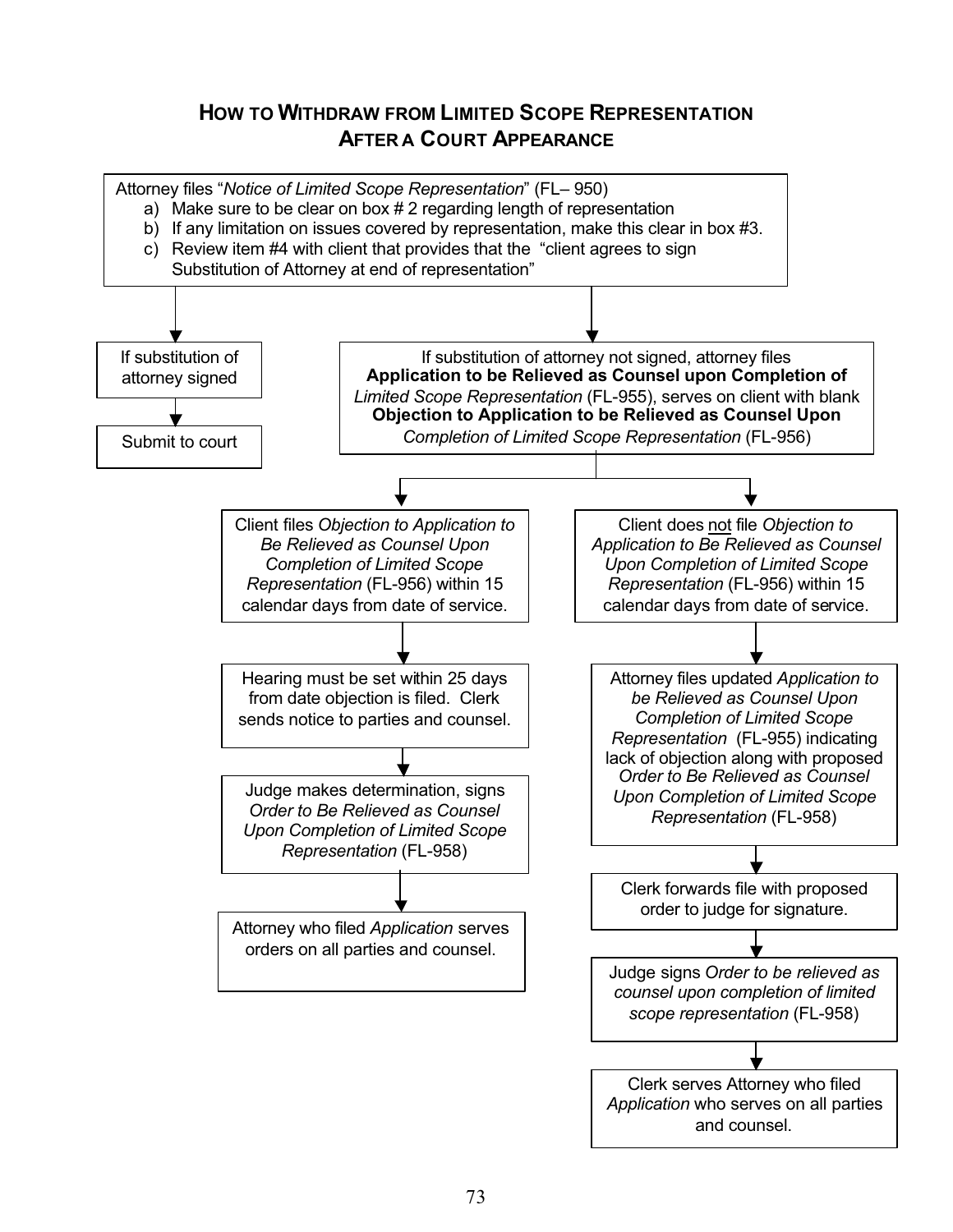# **APPENDIX 3**

**20 Things Judicial Officers can do to Encourage Attorneys to Provide Limited Scope Representation**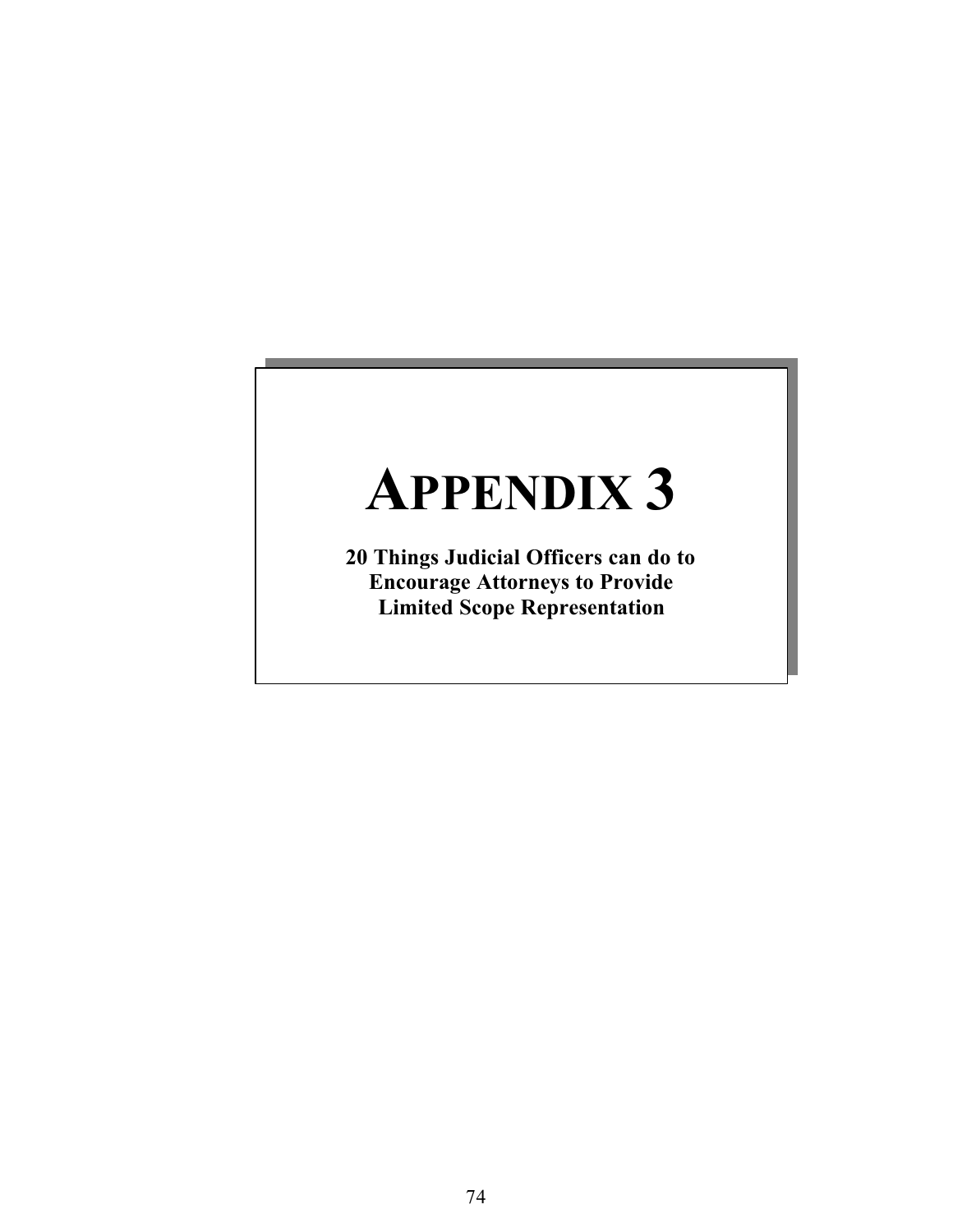*As many as 80% of litigants in family law courts represent themselves. Many would like the assistance of an attorney for parts of their cases even if they cannot afford full representation. The Board of Governors of the State Bar recently adopted recommendations made by the California Commission on Access to Justice aimed at encouraging attorneys to provide limited scope representation of pro per litigants. The Judicial Council also adopted new rules and forms to enable limited scope representation, effective July 1, 2003.* 

# 20things judicial officers can do to<br> **20th** encourage attorneys to provide<br> **Example 2018 Expresentation** encourage attorneys to provide **Limited Scope Representation**

**How judges can get more attorneys to draft intelligible declarations and enforceable orders for self-represented litigants.**

### **Support the General Idea**

*Limited Scope Representation Committee of the California Commission on Access to Justice*

**1) Make positive comments** about limited scope representation and how it's great to have attorneys involved in self-represented cases you appreciate getting forms you can understand, orders you can enforce, and having attorneys for appearances. Let it be known that you think it is not only okay, but beneficial for attorneys to provide limited scope representation. Let litigants know that they may get limited scope assistance if they are unable to afford (or choose not to have) full representation.

This is a win/win/win (court, litigant and attorney) and it helps everyone if done correctly.

**2) Hold a training for other judicial officers** on the issue of limited scope representation. Offer similar sessions to the local bar.

Consider an annual training in limited scope representation put on by the local bar in each county so that new forms, procedures and "bugs" can be addressed. This can also serve as a vehicle to address concerns that arise between bench and bar and train new lawyers.

**3) Mention 'unbundling'** as you also mention pro bono when doing public speaking to lawyers or the public.

**4) Encourage the Bar Association** to set up a limited representation panel and have at least a listing of persons who will help with preparing and negotiating judgments, especially in low asset cases.

**5) Get the local Bar Board of Directors** to pass a resolution in favor of Limited Scope of Representation and have it publicized in their newsletter. Having it come from the Bench will add credibility to the resolution. Consider a joint resolution.

**6) Educate.** Rather than complaining of problems with the narrow scope of the work, make suggestions to help counsel improve the quality of the "package" of services they supply in certain areas.

**7) Show that you understand** and believe that partial representation is helpful to the court. (Tell the lawyers that the years they spent sweating through law school do make a difference.)

# **Modify Courtroom Conduct**

**8) If the client has agreed to limited** representation, you've got to let the attorney out once the scope of the representation is completed. If the word gets out that you are not honoring these agreements, attorneys will feel they're being held hostage for their good intentions and attempts to help, and won't want to make limited appearances in the future. That means you won't be able to get attorneys to assist when you need them to.

**9) If an attorney is appearing on only one** issue in a matter, try to bifurcate that in the hearing so that the attorney isn't either sitting through issues he or she is not authorized to address (and not getting paid for) or being tempted to expand the scope of representation beyond that which the attorney and client have negotiated. If the attorney decides that he or she can't keep quiet on the other issues, consider taking a break in the hearing and giving the attorney the opportunity to revise the scope of the representation with his or her client.

**10) Recognize that clients** who have consulted with an attorney may not present that attorney's advice fully or even accurately. Trust that it is unlikely that the attorney told them "not to bother with service" or similar misconceptions. If there appear to be consistent problems, consider addressing them as general issues with the local bar.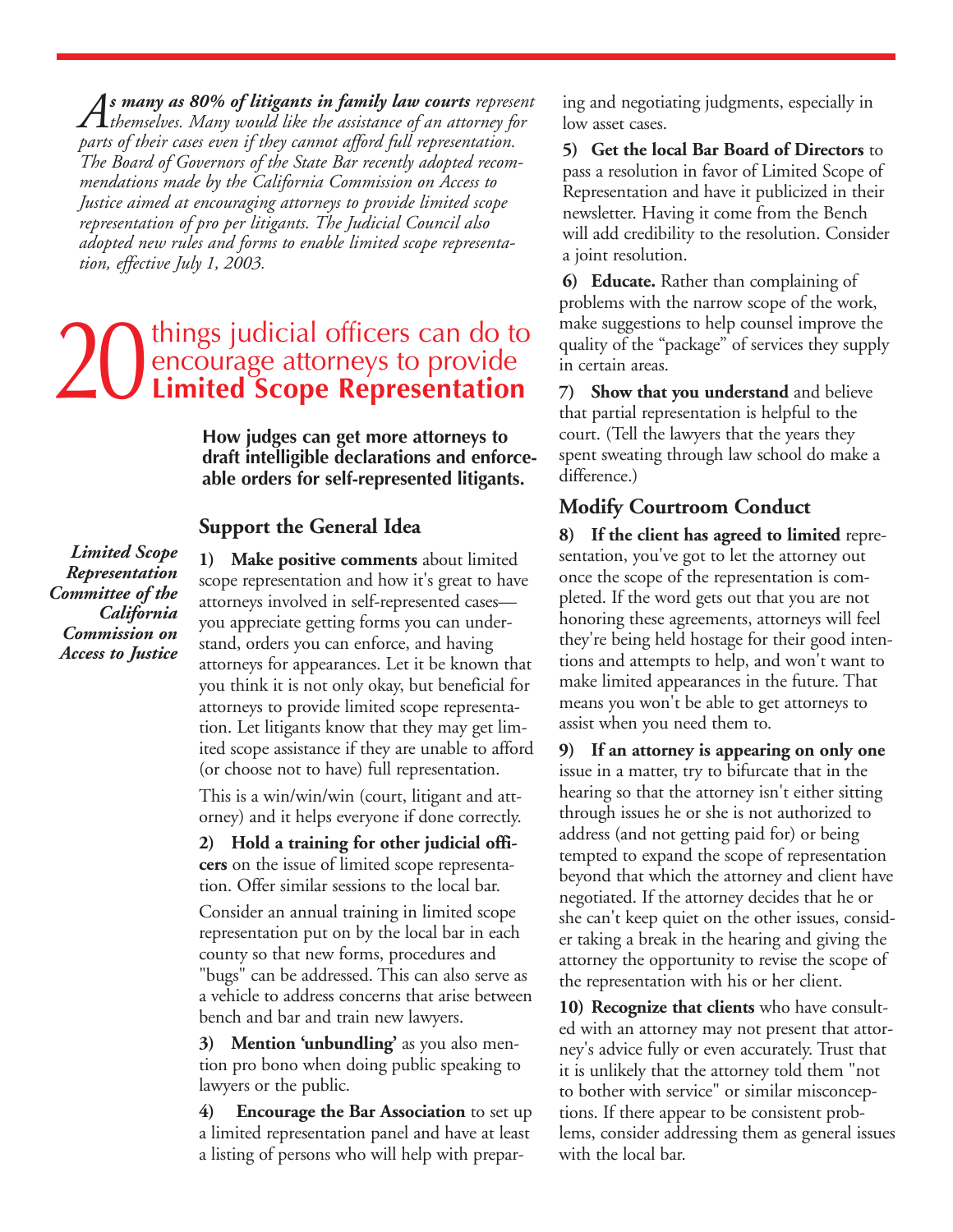# **Limited Scope Representation,** *continued*

**11) Resist attempts by opposing counsel** to broaden the scope of the representation.

**12) Be open to discussing with counsel,** when necessary, clarification of the issues so that opposing counsel will know which issues require contact through counsel and which issues permit contact with the client..

### **Review Forms, Papers and Processes**

**13) Review your local rules** to modify any that may contradict limited scope of representation rules.

**14) Work out procedures with the court clerk's** office to make sure they know how to reflect the representational status of the litigant in their case management system. They are on the front line in dealing with many of the issues surrounding limited scope representation and need to be aware of the issues and techniques for dealing with them.

**15) Use the Judicial Council form** or a similar draft while that form is in the comment process. Have a copy provided to the other side. Get a clear understanding of the limitations on scope from the attorney.

**16) Send comments on the proposed** Judicial Council form so that it can be made as useful as possible. Let the Administrative Office of the Courts staff attorneys know as issues and problems come up so that they can be considered and addressed with the State Bar.

**17) When problems arise**, work with the local bar to develop practical solutions. For example, if you want to be sure that settlement conferences don't have to be continued so the self-represented litigants can consult with their advisory counsel, let them know that they are responsible for notifying their consulting/advisory counsel and making

arrangements for them to be available on standby or otherwise as appropriate. It is most effective if you meet periodically with the bar to discuss these issues and work out solutions which work for both of you.

# **Monitor Quality**

**18) Convene meetings of the family law bar** and legal service programs to discuss lim-

ited scope representation and suggest that they continue a working group to develop standards of care (as in Contra Costa), informational materials for litigants, fee agreements and office tools, and develop working relationships, referral systems and protocols.

# **Financial Issues**

**19) Award attorneys fees for limited scope** services when otherwise appropriate and let attorneys know what forms or information they need to provide to substantiate the claim for fees. This is especially important if the attorney is not appearing of record, but assisting in the preparation of forms, declarations and the like.

**20) Be sensitive to the economic issues.** For example, if an attorney is in court for limited scope, even a routine continuance can impose a real hardship by pricing the service outside the client's reach. If there's only money for one appearance, and it is wasted, no net benefit is acquired and the funds which might have been properly applied to a limited appearance are wasted. Likewise, be sensitive when opposing counsel is delaying or otherwise obstructing for tactical reasons.

Lawyers and litigants are looking to you for guidance and approval, and they will pick up on subtle signals. By letting them know that you are aware of the practical problems they face, you are creating a climate of creative innovation and mutual problem solving. ■

**Reprinted from** *The Bench***, news journal of the California Judges Association, Summer 2003.**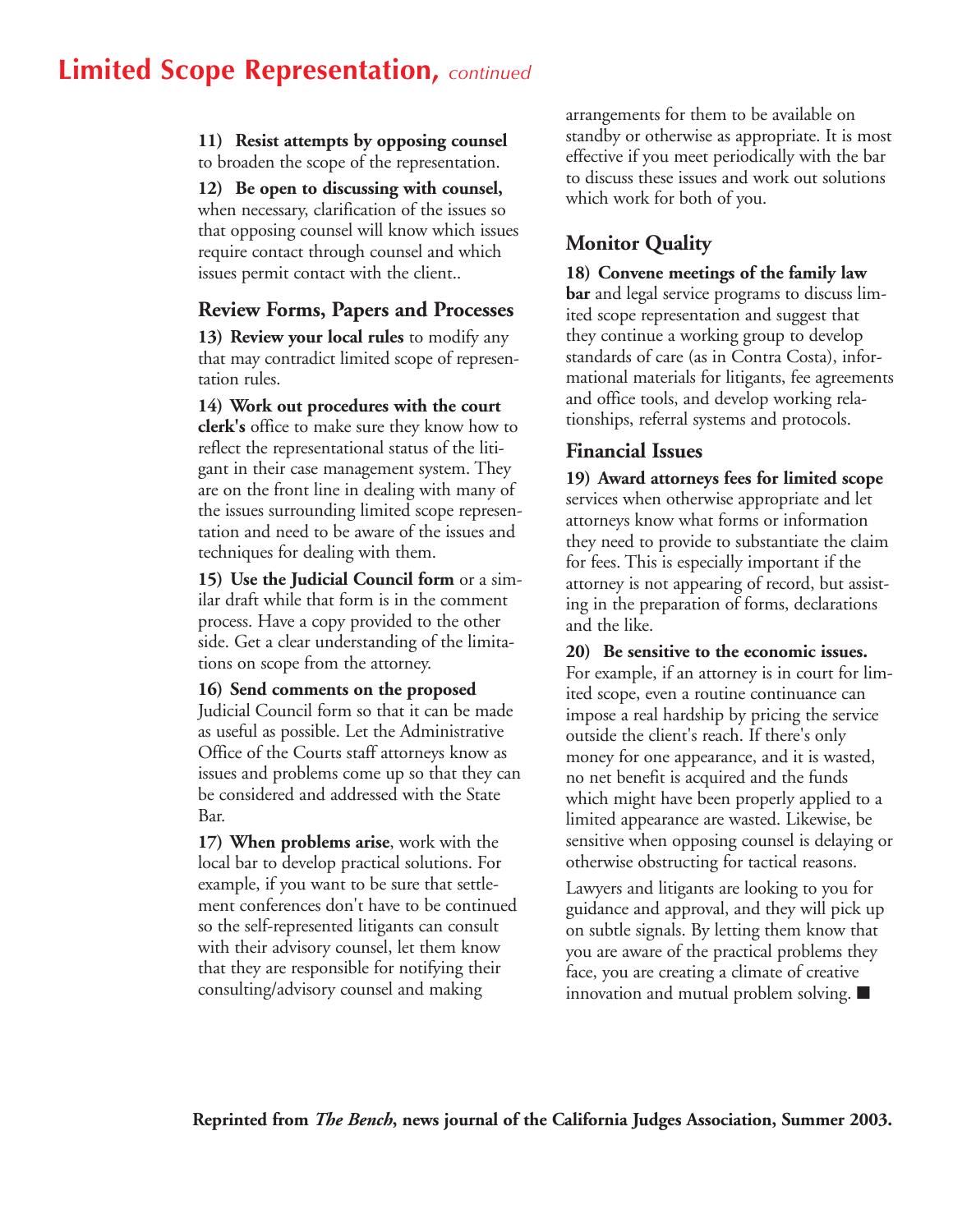# **APPENDIX 4**

**Limited Scope Legal Assistance List of Resources**